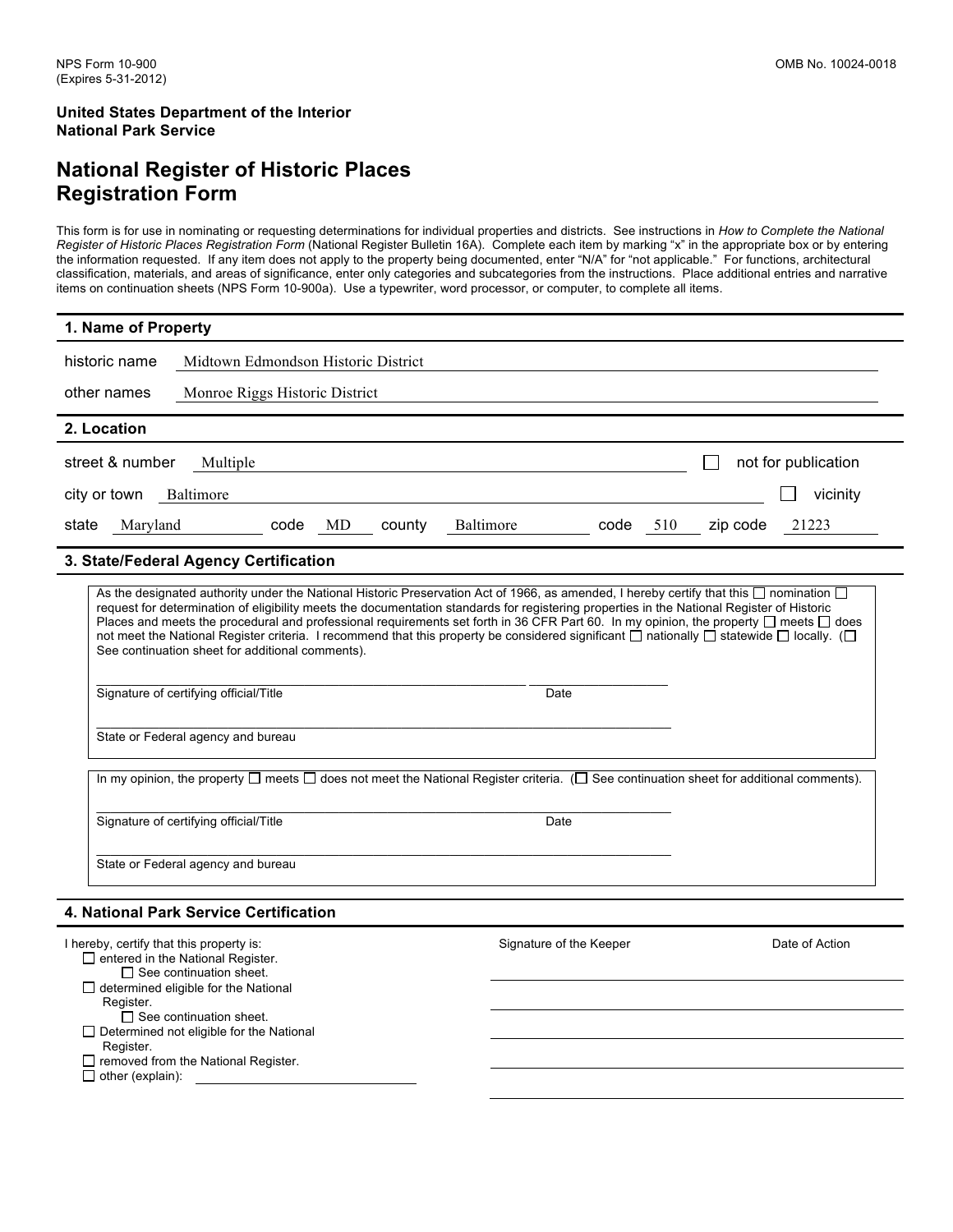### **5. Classification**

| VIAJJIIIUALIVI<br><b>Ownership of Property</b><br><b>Category of Property</b><br>(Check only one box)<br>(Check as many boxes as apply) |                                                                  | <b>Number of Resources within Property</b><br>(Do not include previously listed resources in the count) |                                             |                                  |
|-----------------------------------------------------------------------------------------------------------------------------------------|------------------------------------------------------------------|---------------------------------------------------------------------------------------------------------|---------------------------------------------|----------------------------------|
| $\boxtimes$<br>private<br>$\boxtimes$<br>public-local<br>public-State<br>public-Federal                                                 | building(s)<br>district<br>$\times$<br>site<br>structure         | Contributing<br>1547                                                                                    | Noncontributing<br>3                        | buildings<br>sites<br>structures |
|                                                                                                                                         | object                                                           | 1547                                                                                                    | 3                                           | objects<br>Total                 |
| Name of related multiple property listing<br>(Enter "N/A" if property is not part of a multiple property listing)                       |                                                                  | listed in the National Register                                                                         | number of contributing resources previously |                                  |
| <b>6. Function or Use</b>                                                                                                               |                                                                  |                                                                                                         |                                             |                                  |
| <b>Historic Functions</b><br>(Enter categories from instructions)                                                                       | <b>Current Functions</b><br>(Enter categories from instructions) |                                                                                                         |                                             |                                  |
| DOMESTIC/single dwelling<br>DOMESTIC/secondary structure                                                                                |                                                                  | DOMESTIC/single dwelling<br>DOMESTIC/secondary structure                                                |                                             |                                  |
| EDUCATION/schools                                                                                                                       |                                                                  | EDUCATION/schools                                                                                       |                                             |                                  |
| RELIGION/religious facilities                                                                                                           |                                                                  | RELIGION/religious facilities                                                                           |                                             |                                  |
| COMMERCE/TRADE/specialty store                                                                                                          |                                                                  | COMMERCE/TRADE/specialty store                                                                          |                                             |                                  |
| COMMERCE/TRADE/warehouse<br>INDUSTRY/manufacturing facility                                                                             |                                                                  | COMMERCE/TRADE/warehouse<br>INDUSTRY/manufacturing facility                                             |                                             |                                  |
| INDUSTRY/industrial storage                                                                                                             |                                                                  | INDUSTRY/industrial storage                                                                             |                                             |                                  |
| 7. Description                                                                                                                          |                                                                  |                                                                                                         |                                             |                                  |
| <b>Architectural Classification</b><br>(Enter categories from instructions)                                                             |                                                                  | <b>Materials</b><br>(Enter categories from instructions)                                                |                                             |                                  |
| LATE 19 <sup>TH</sup> & 20 <sup>TH</sup> C. REVIVALS/Italian Renaissance                                                                |                                                                  | foundation                                                                                              |                                             |                                  |
| LATE 19TH & 20 <sup>TH</sup> C. REVIVALS/Renaissance<br>LATE 19TH & 20 <sup>TH</sup> C. REVIVALS/Late Gothic                            |                                                                  | walls                                                                                                   |                                             |                                  |
|                                                                                                                                         |                                                                  |                                                                                                         |                                             |                                  |
| MODERN MOVEMENT/International Style                                                                                                     |                                                                  | roof                                                                                                    |                                             |                                  |
|                                                                                                                                         |                                                                  | other                                                                                                   |                                             |                                  |

#### **Narrative Description**

(Describe the historic and current condition of the property on one or more continuation sheets)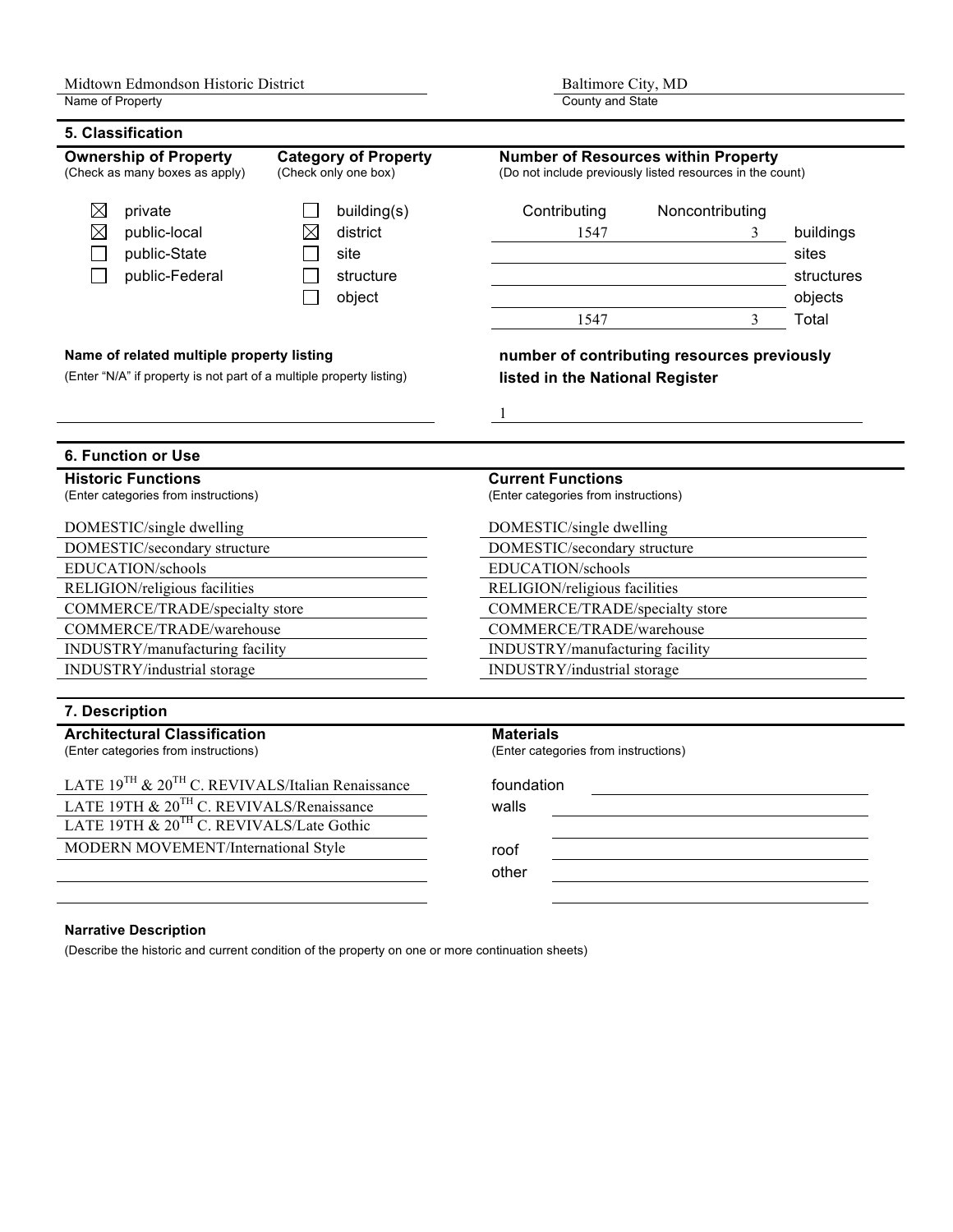# **National Register of Historic Places Continuation Sheet**

Midtown Edmondson Historic District Name of Property

Section 7 Page 1 County and State 3 Australian County and State 3 Australian County and State

Baltimore City, MD

### **Description Summary:**

The Midtown Edmondson Historic District including the neighborhoods of Midtown Edmondson and the western edge of Harlem Park contains several hundred structures, predominantly residential in character with the exception of a strip of industrial development along the railroad tracks that define the northwestern edges of the district.

Beginning with a general overview of the area included within the Edmondson Avenue Historic District, this general overview is followed by more detailed descriptions of each block within the district moving from the northeast corner to the southwest corner.

☞

# **General Description:**

Most of the houses within the district are relatively modest in scale and in detailing. The earliest houses within the district located on Edmondson Avenue were built in the late 1880s and early 1900s and vary between three-story flat front Renaissance Revival rowhouses and a more unusual Tudor style. These homes include paired first-floor front windows with keystone or stone hood details, and elaborate parapet cornices or heavy cast-iron bracketed cornices.

The houses built between the mid 1890s and 1910s are all two-story brick rowhouses varying between two and three bays wide with styles in a flat-front Italianate style. Later examples in this period often feature a swell front or alternate between round or square projecting bays. Typically, these houses have rusticated stone foundations, windowsills, lintels and belt courses. The cornices on some houses are defined by decorative brickwork and on other houses by wooden molding bands. Corner buildings were often originally built or later converted into commercial use on the ground level with the second story reserved as an apartment.

**Block 40** – bounded by Laurens Avenue, Fulton Avenue, Winchester Street and Monroe Street

### *Potters House*

Potters House at 1810 Winchester is a one-story building with a rectangular plan (approximately 75' by 50') and a flat roof. The northern portion is composed of a historic brick structure with a more recent concrete block addition on the south. All of it is painted grey. It has a single door opening facing on Winchester Street. The window openings on the Winchester Street façade have been blocked in, and the windows on the north façade are covered with plywood.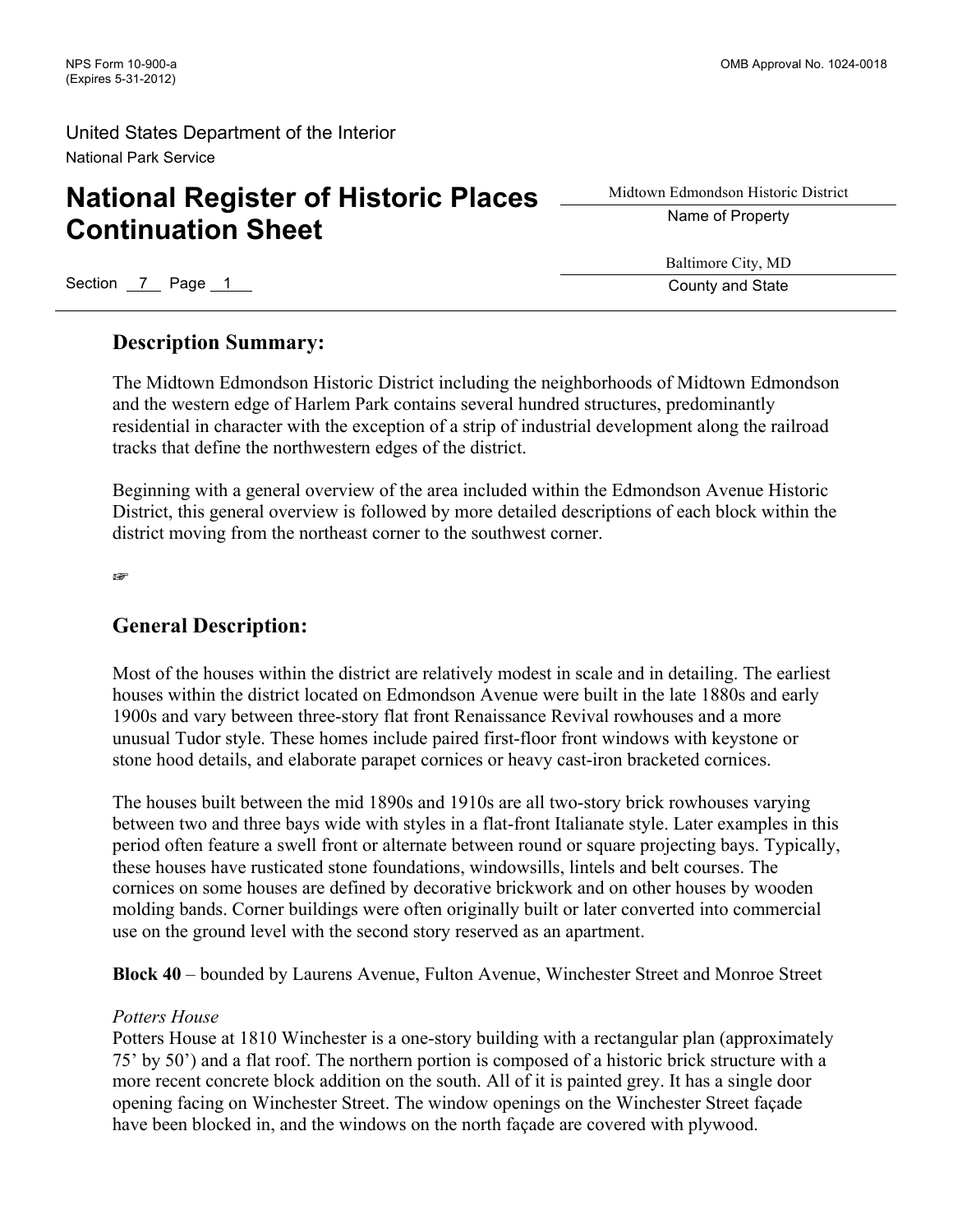# **National Register of Historic Places Continuation Sheet**

Midtown Edmondson Historic District Name of Property

Baltimore City, MD

Section 7 Page 2 County and State

Mount Zion Holy Temple at 1201 Monroe is a one-story red brick building on the northwest corner of Monroe Street and Winchester Street. The building has a two parts. The southern portion (approximately 50 ft. x 50 ft.) has a flat roof. It is built in two segments with a vertical brick column between them. Each segment on the south façade has a door and small window. The northern portion, also approximately 50 ft. x 50 ft., has a gabled roof. The main entrance is in this northern portion, on the Winchester Street (east) façade. This center-opening double glass door is centered under the gable. Additionally, there are a pair of narrow vertical windows on either side of the door with stained glass. The north façade contains similar narrow vertical windows, also with stained glass.

The building appears to be an adaptive reuse of a former warehouse building. The segments divided by vertical brick columns that are visible on the Monroe Street façade are also found on the east façade (Winchester Street). To the immediate north of the building is a surface lot with a 3-ft. high brick fence. The bricks in the fence match those of the building, and the fence has regular openings in it where a portion of ironwork has been inserted. The spacing of these fence segments matches the spacing of the segments in the building. Additionally, a cap layer of soldier bricks has been added to the top of the brick fence, again suggesting that originally this was the brick wall of a warehouse that has been converted to a brick fence.

**Block 49** – bounded by Winchester Street, Monroe Street, Riggs Avenue and Payson Street

Built c. 1901, 1102-1118 Monroe Street (west side) is composed of 3-story high, 3-bay wide rowhouses faced with red brick. The houses follow a partial areaway plan in a swell-front style. 1120-1140 Monroe Street is composed of 2-story high, 2-bay wide rowhouses faced with red brick. The houses follow a partial areaway plan in a swell-front style. Built c. 1906, 1101 Payson Street is a 1-story brick industrial building painted white, immediately adjoining the railway line. Built c. 1901, 1900-1906 Riggs Avenue (north side) is composed of 2-story high, 3-bay wide rowhouses faced with red brick. The houses follow a partial areaway plan in a swell-front style. 1914-1938 Riggs Avenue is composed of 2-story high, 3-bay wide rowhouses in a flat-front Italianate style. Built c. 1910, 1101-1119 Appleton Street (east side) is composed of 2-story high, 3-bay wide rowhouses faced with red brick. Built c. 1910, 1100-1110 Appleton Street (west side) is composed of 2-story high, 3-bay wide rowhouses faced with orange brick. Both blocks follow an attached daylight plan in a flat-front Italianate style. 1125 Appleton Street and 1112 Appleton Street are both one-story industrial buildings adjoining the railway line. 1112 is faced with brick and 1125 is faced with concrete block.

**Block 50** – bounded by Winchester Street, Fulton Avenue, Riggs Avenue and Monroe Street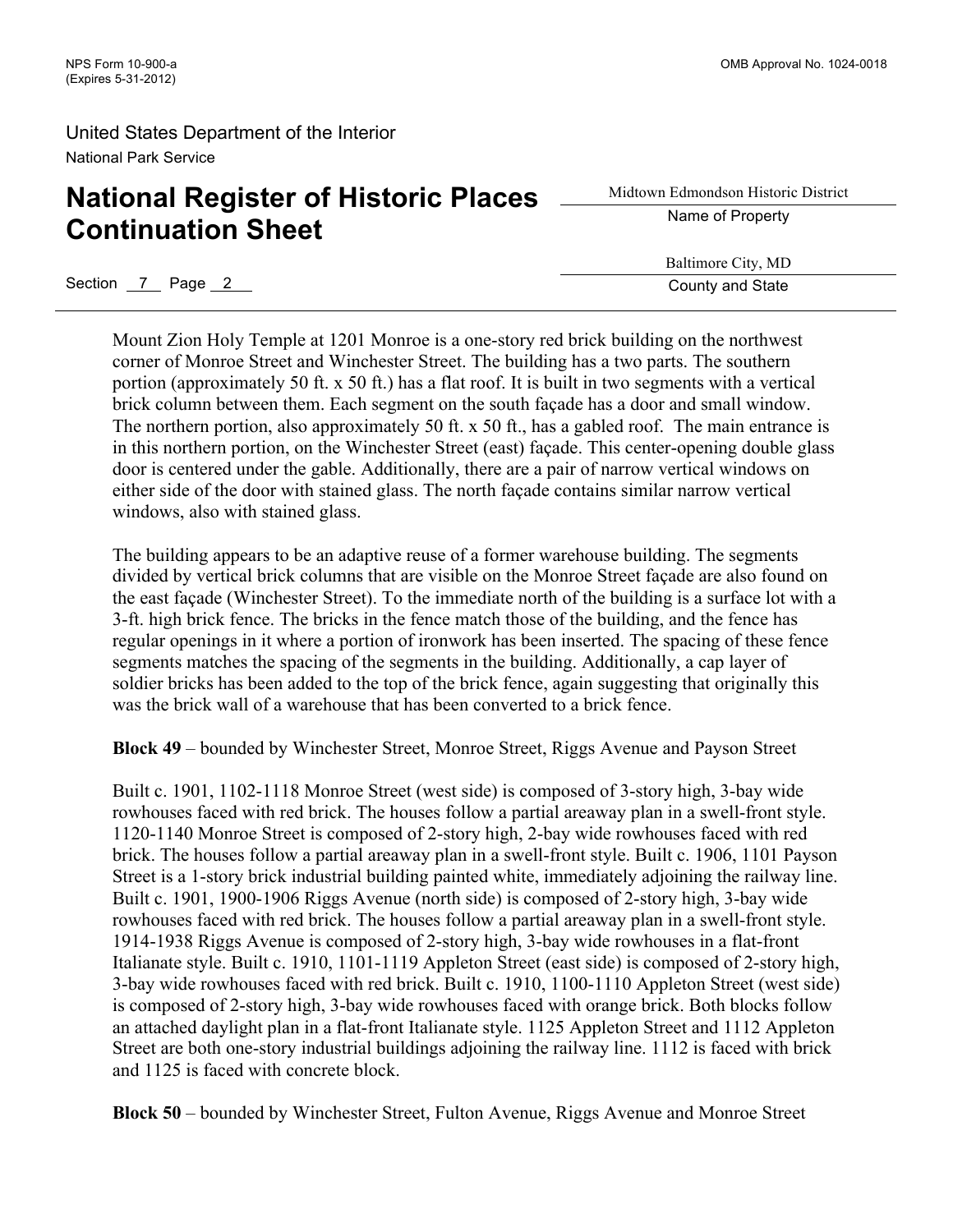# **National Register of Historic Places Continuation Sheet**

Midtown Edmondson Historic District Name of Property

Baltimore City, MD

Section 7 Page 3 County and State

Built c. 1901, 1103-1111 Monroe Street (east side) is composed of 3-story high, 3-bay wide rowhouses and 1113-1133 Monroe Street is composed of 2-story high, 3-bay wide rowhouses, all faced with red brick. The houses follow a partial areaway plan in a swell-front style. Built c. 1899, 1800-1810 and 1812-1832 Riggs Avenue (north side) are composed of 2-story high, 3-bay wide rowhouses faced with orange brick. The houses follow a partial areaway plan in a swellfront style. Built 1899, 1101-1137 McKean Avenue (east side) and 1100-1136 McKean Avenue (west side) are both composed of 2-story high, 2-bay wide rowhouses faced with red brick. The houses follow a daylight plan in a flat-front Italianate style.

**Block 57** – bounded by Riggs Avenue, Payson Street, Mosher Street, and Pulaski Street

Built c. 1910, 1000-1032 Payson Street (west side) is composed of 2-story high, 3-bay wide rowhouses faced with orange brick. The houses follow a blind room plan in a flat-front Italianate style.

### *2020 Mosher Street*

2020 Mosher Street is a one-story red brick warehouse. It measures approximately 200 ft. x 300 ft. and sits immediately adjacent to the east side of the railroad tracks on the north side of Mosher Street. The building has a flat roof and a brick cornice. The center part of the cornice is raised. There is a prominent chimney in the same red brick protruding from the roof on the southeast corner of the building. On the Mosher Street façade, there is an arched doorway with a surround of red bricks that also arch at the top. The door is currently bricked in. There is also a row of soldier bricks at the level of the water table. This façade also has two truck loading bays, as well as several window openings with a row of soldier bricks above them that have been bricked in. There is an addition on the west (nearest the railroad tracks) that is also one-story, although slightly shorter than the main building. The addition is also made of brick, and has a row of 14 windows along the top, each measuring approximately 2 ft by 2 ft. Cinder blocks have been inserted in these. The flat roof on the addition overhangs the building and there is no cornice. The east façade contains two truck loading bays, as well as four pairs of windows that each measure approximately 2 ft. x 2 ft. These have been bricked in.

### *1034 Payson Street*

1034 Payson Street is a one-story building measuring approximately 50 ft by 50 ft. It has a gable roof facing Payson. The base of the building is made of cinder block, and the gabled roof is covered in vinyl siding. The Payson Street façade has a large roll down garage door that is big enough for a large car or pickup truck and a glass pedestrian door. There are no windows on this façade or the other facades.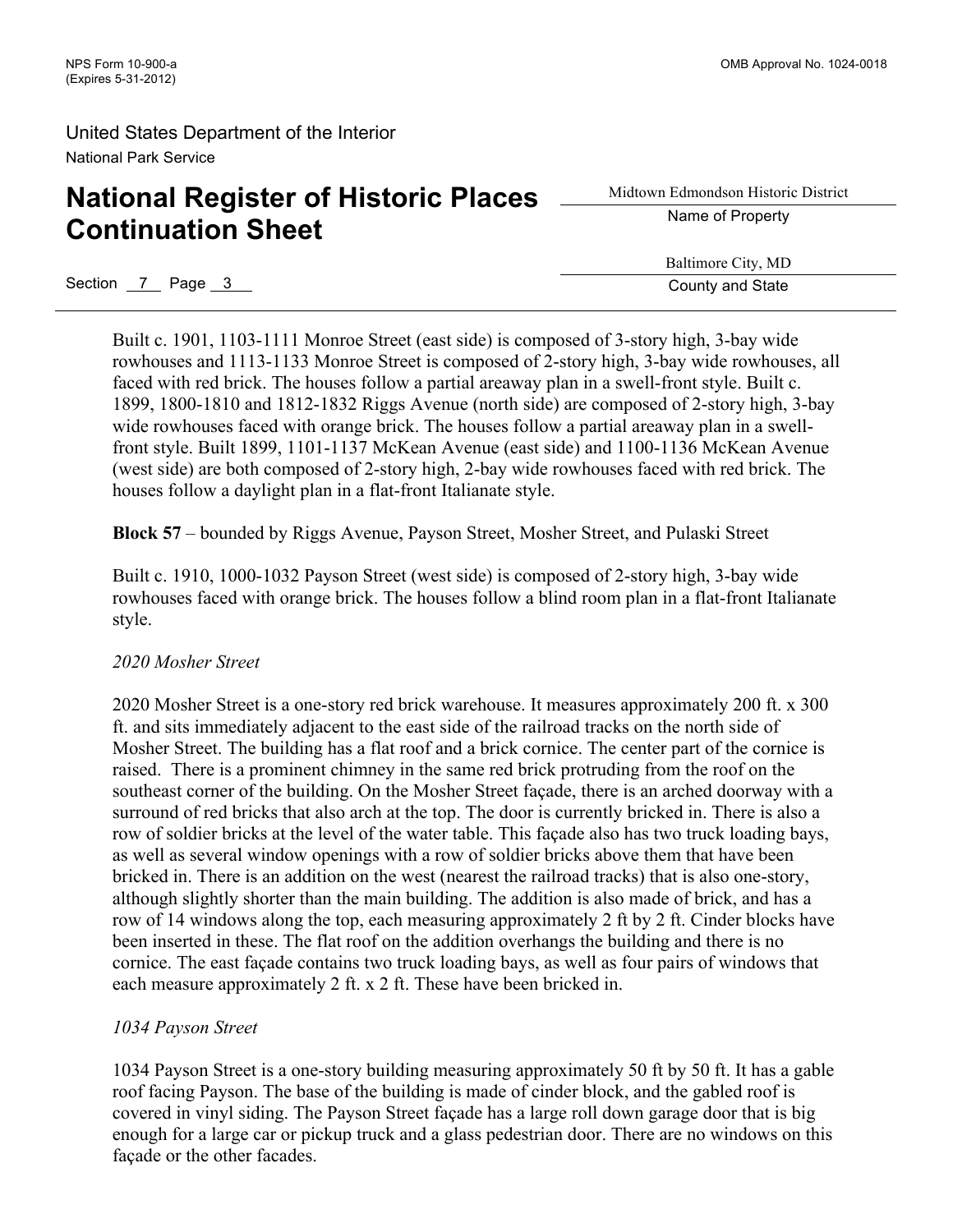# **National Register of Historic Places Continuation Sheet**

| Midtown Edmondson Historic District |  |  |  |  |
|-------------------------------------|--|--|--|--|
| Name of Property                    |  |  |  |  |

Baltimore City, MD

Section 7 Page 4 County and State

**Block 58** – bounded by Riggs Avenue, Monroe Street, Mosher Street, and Payson Street

Built c. 1901, 1000-1020 Monroe Street (west side) is composed of 2-story high, 3-bay wide rowhouses faced with orange brick. Built c. 1901, 1022-1030 Monroe Street (west side) is composed of 3-story high, 3-bay wide rowhouses faced with red brick. Both blocks follow a partial areaway plan in a swell-front style. Built in 1905, 1900-1924 Mosher Street (north side) is composed of 3-story high, 3-bay wide rowhouses faced with orange brick. The houses follow a partial areaway plan in a pattern that repeats two swell-front houses and then two flat-front Italianate houses. Built in 1905, 1926-1950 Mosher Street is composed of 2-story high, 3-bay wide rowhouses faced with orange brick. The houses follow a partial areaway plan in an alternating swell-front and square-front style. Built c. 1906, 1001-1021 Payson Street (east side) is composed of 2-story high, 2-bay wide rowhouses faced with orange brick. The houses follow a blind room plan in a flat-front Italianate style. Built c. 1901, 1901-1913 Riggs Avenue (south side) is composed of 2-story high, 3-bay wide rowhouses faced with orange brick. The houses follow a partial areaway plan in a swell-front style. 1915-1925 Riggs Avenue are 2-story high, 3 bay wide rowhouses in a flat-front Italianate style. Built c. 1901, 1001-1021 Appleton Street (east side) is composed of 2-story high, 3-bay wide rowhouses faced with red brick and follow a partial areaway plan in a swell-front style. 1000-1034 Appleton (west side) is similar but follows a blind room plan in a flat-front Italianate style.

**Block 59** – bounded by Riggs Avenue, Fulton Avenue, Mosher Street, and Monroe Street

Built c. 1901, 1001-1021 Monroe Street (east side) is composed of 2-story high, 3-bay wide rowhouses faced with orange brick. The houses follow a partial areaway plan in a swell-front style. Built c. 1901, 1800-1810 Mosher Street (north side) is composed of 3-story high, 3-bay wide rowhouses faced with orange brick. The houses follow a blind room plan in a swell-front style. Built c. 1901, 1812-1832 Mosher Street (north side) is composed of 2-story high, 2-bay wide rowhouses faced with orange brick. The houses follow a partial areaway plan in a swellfront style. Built c. 1899, 1801-1811 and 1813-1833 Riggs Avenue (south side) are composed of 2-story high, 3-bay wide rowhouses faced with orange brick. The houses follow a partial areaway plan in a swell-front style. Built c. 1899, 1001-1021 McKean Avenue (east side) and 1000-1020 McKean Avenue (west side) are composed of 2-story high, 3-bay wide rowhouses faced with red brick. The houses follow a partial areaway plan in an alternating swell-front and square-front style.

**Block 70** – bounded by Mosher Street, Payson Street, Lafayette Avenue, and Pulaski Street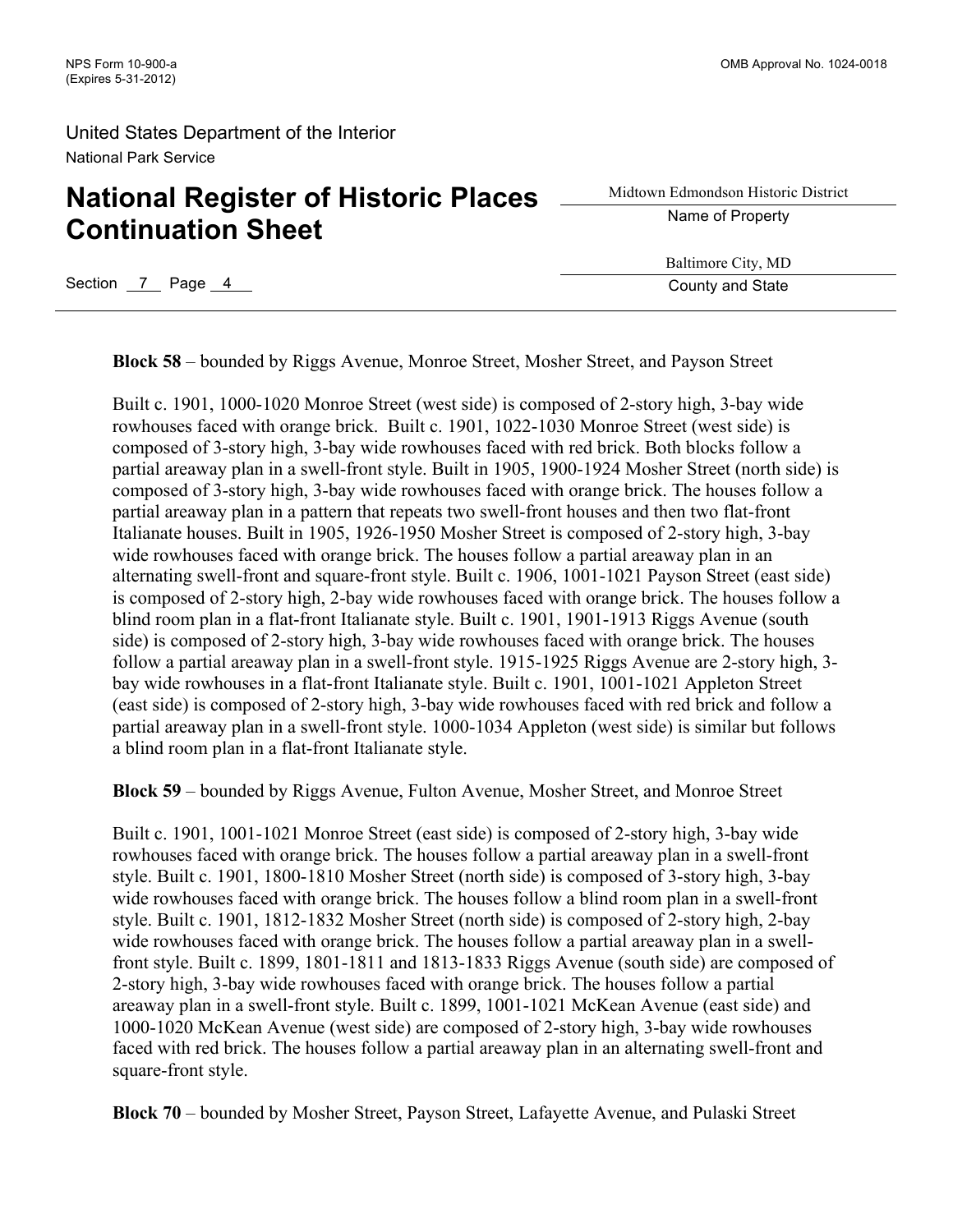# **National Register of Historic Places Continuation Sheet**

Midtown Edmondson Historic District Name of Property

Baltimore City, MD

Section 7 Page 5 County and State

Built c. 1906, 900-932 Payson Street (west side) is composed of 2-story high, 3-bay wide rowhouses faced with orange brick. The houses follow a blind room plan in a flat-front anate style.

**Block 71** – bounded by Mosher Street, Monroe Street, Lafayette Avenue, and Payson Street

Built c. 1901, 1900-1924 and 1926-1950 Lafayette Avenue (north side) is composed of 2-story high, 3-bay wide rowhouses faced with red brick and follow a partial areaway plan in a swellfront style. Built c. 1901, 900-920 Monroe Street (west side) is composed of 2-story high, 3-bay wide rowhouses faced with orange brick. The houses follow a partial areaway plan in a swellfront style. Built c. 1901, 1901-1951 Mosher Street (south side) is composed of 2-story high, 3 bay wide rowhouses faced with orange brick. The houses follow a partial areaway plan in an alternating swell-front and flat-front style. Built c. 1906, 901-921 Payson Street (east side) is composed of 2-story high, 3-bay wide rowhouses faced with orange brick. The houses follow a blind room plan in a flat-front Italianate style. Built c. 1899, 901-921 Appleton Street (east side) and 900-920 Appleton Street (west side) are composed of 2-story high, 2-bay wide rowhouses faced with red and orange brick. The houses in the middle of the block are orange brick, while the houses at either end of the block are red brick. All of the houses follow a partial areaway plan in a square-front style.

**Block 72** – bounded by Mosher Street, Fulton Avenue, Lafayette Avenue, and Monroe Street

Built c. 1901, 901-921 Monroe Street (east side) is composed of 2-story high, 3-bay wide rowhouses faced with orange brick. The houses follow a partial areaway plan in a swell-front style. Built c. 1901, 1801-1809 and 1811-1831 Mosher Street (south side) are composed of 2 story high, 2-bay wide rowhouses faced with red brick. The houses follow a partial areaway plan in a swell-front style. Built c. 1899, 901-921 McKean Avenue (east side) and 900-920 McKean Avenue (west side) are composed of 2-story high, 2-bay wide rowhouses faced with orange brick. The houses follow a blind room plan in a flat-front Italianate style. An unusual feature in this block is that all of the houses have bay windows on the second floor. The bay is centered in the middle of the house and there are no other windows on the second floor.

**Block 82** – bounded by Lafayette Avenue, Payson Street, Lanvale Street, and Pulaski Street

Built c. 1910, 801-827 Brice Street (east side) is composed of 2-story high, 2-bay wide rowhouses faced with red brick. The houses follow a blind room plan in a flat-front Italianate style. Built c. 1915, 800-818 Brice Street (west side) is composed of 2-story high, 2-bay wide rowhouses faced with red brick. The houses follow a blind room plan in a flat-front Italianate style.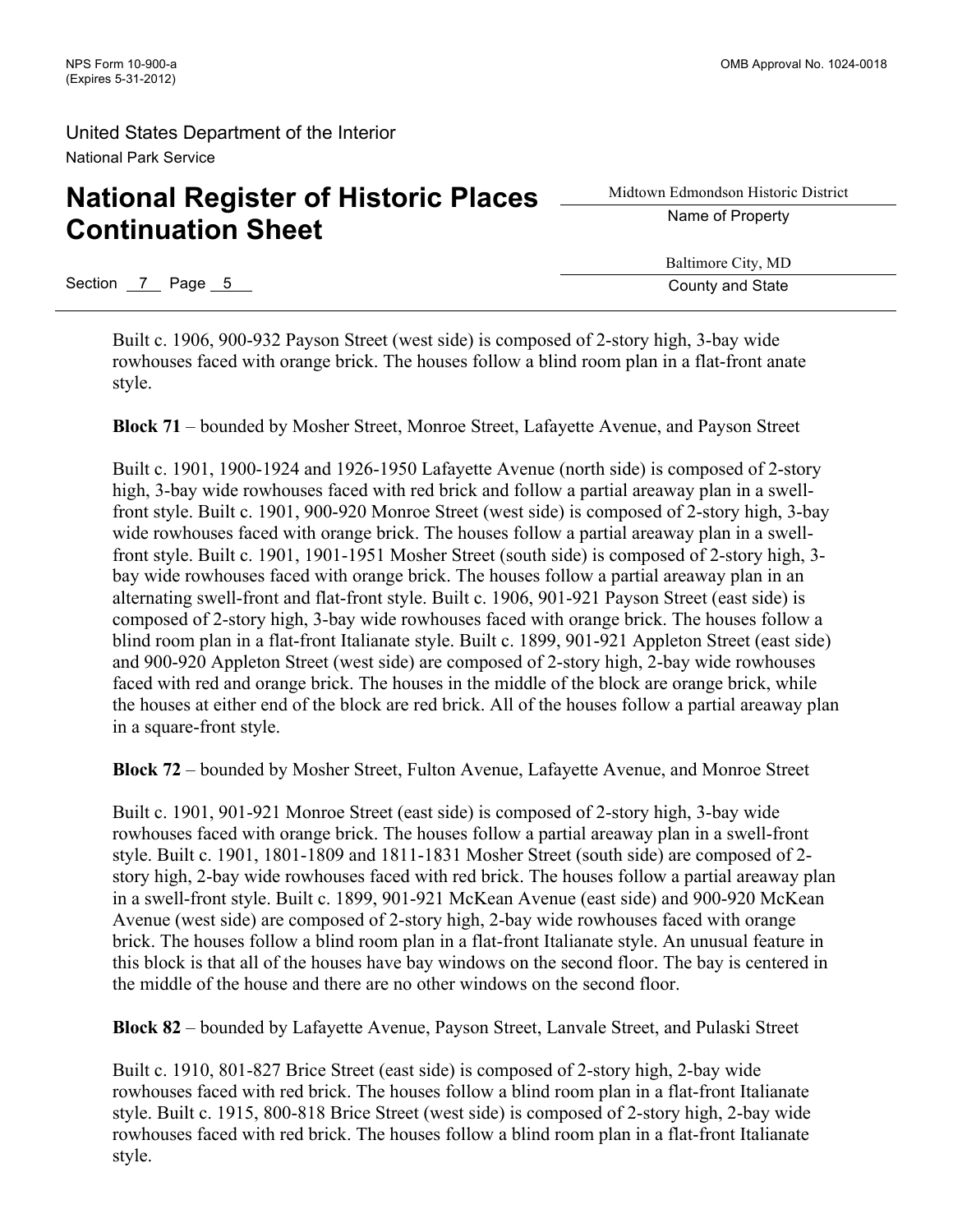# **National Register of Historic Places Continuation Sheet**

Midtown Edmondson Historic District Name of Property

Baltimore City, MD

Section 7 Page 6 County and State

Built c. 1896-1901, 2000-2020 and 2022-2040 Lanvale Street (north side) are composed of 2 story high, 2-bay wide rowhouses faced with red brick. The houses follow a blind room plan in a flat-front Italianate style. Built c. 1901, 800-826 Payson Street (west side) is composed of 2-story high, 3-bay wide rowhouses faced with red brick. The houses follow a partial areaway plan in an alternating swell-front and flat-front style.

### *813 Pulaski Street*

Built c. 1914, 813 Pulaski Street measures approximately 50 ft. x 200 ft. It is one story with a flat roof. It is covered in vinyl siding on the main façade (Pulaski Street) and north façade. The south façade is red brick. On the main façade, there is a double door near the southern end that has a red brick surround. Additionally, there is a double metal door near the middle of the building. There are no windows. The northern façade contains no doors or windows. The southern façade is partially covered in vinyl and partially in red brick. There are no doors or windows in this façade. The building currently is used as the Freedom Church and Ministries.

**Block 83** – bounded by Lafayette Avenue, Monroe Street, Lanvale Street, and Payson Street

Built c. 1901, 1901-1925 Lafayette Avenue (south side) is composed of 2-story high, 3-bay wide rowhouses faced with red brick. The houses follow a partial areaway plan in a swell-front style. This south side of the block changes patterns mid-way and the remainder of the block, which was also built c. 1901, is 1927-1951 Lafayette Avenue (south side). This portion along with 800- 824 Monroe Street (west side) is composed of 2-story high, 3-bay wide rowhouses faced with orange brick. The houses follow a partial areaway plan in an alternating swell-front and squarefront style. Built c. 1901, 1900-1924 and 1926-1950 Lanvale Street (north side) are composed of 2-story high, 3-bay wide rowhouses faced with orange brick. The houses follow a partial areaway plan in an alternating swell-front and square-front style. Built c. 1901, 801-825 Payson Street (east side) is composed of 2-story high, 3-bay wide rowhouses faced with red brick. The houses follow a partial areaway plan in an alternating swell-front and flat-front style.

Built c. 1901, 801-825 Appleton Street (east side) is composed of 2-story high, 3-bay wide rowhouses faced with orange brick. The houses follow a partial areaway plan in an alternating swell-front and square-front style. Built c. 1906, 800-824 Appleton Street (west side) is composed of 2-story high, 3-bay wide rowhouses faced with orange brick. The houses follow a partial areaway plan in an alternating swell-front and square-front style.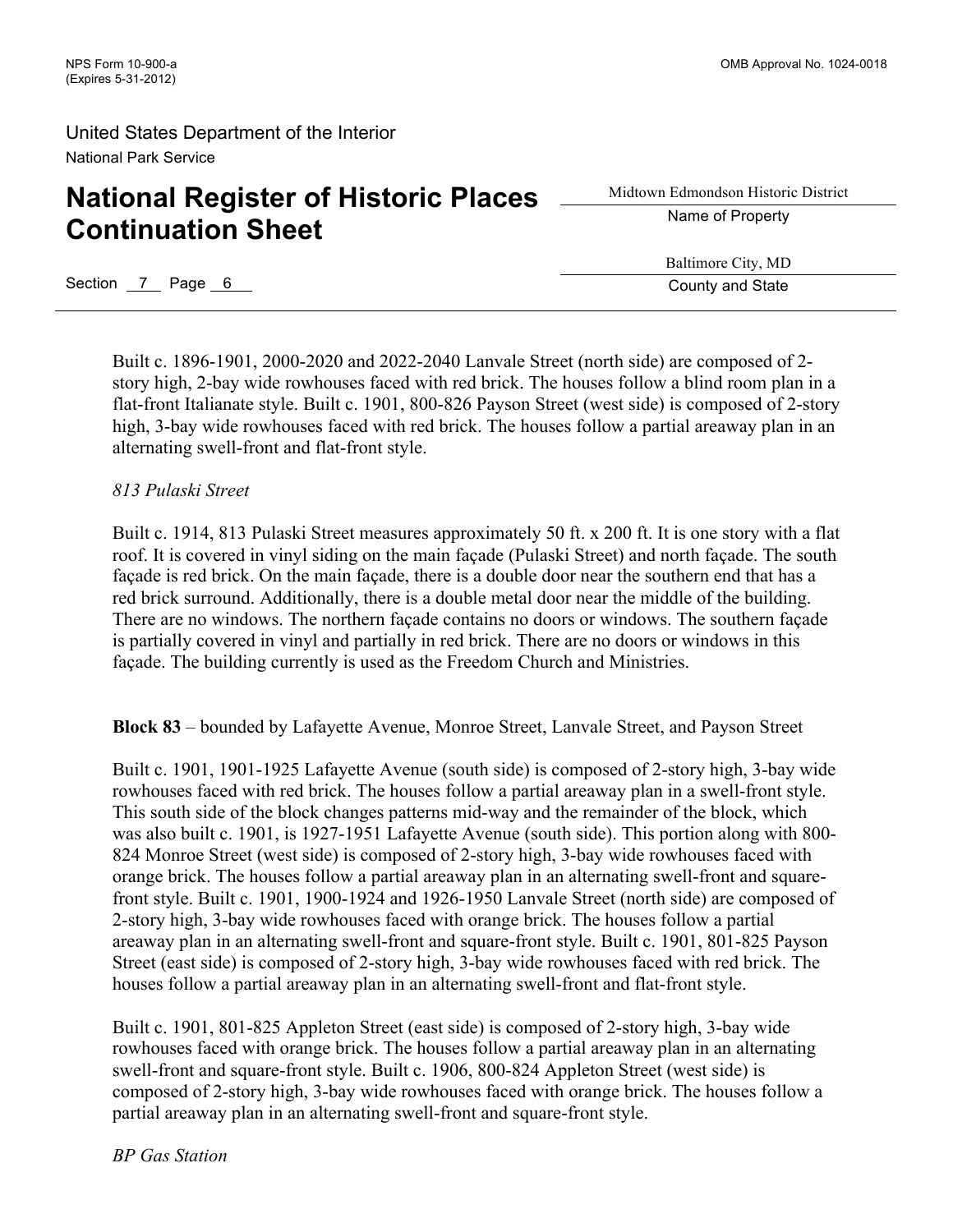# **National Register of Historic Places Continuation Sheet**

Midtown Edmondson Historic District Name of Property

Baltimore City, MD

Section 7 Page 7 County and State

The BP Gas Station at 900 North Monroe Street is a typical suburban style gas station with a small convenience store (approximately 75 x 25 feet) and a canopy covering four gas pumps. There is a large "BP" sign at the southeast corner of the site showing the gasoline prices.

**Block 84 –** bounded by Lafayette Avenue, Fulton Avenue, Lanvale Street, and Monroe Street

Built c. 1901, 1801-1809 and 1811-1821 Lafayette Avenue (south side) are composed of 2-story high, 3-bay wide rowhouses faced with red brick. The houses follow a partial areaway plan in a swell-front style. Built c. 1901, 1810-1818 and 1820-1838 Lanvale Street (north side) are composed of 2-story high, 3-bay wide rowhouses faced with orange brick. The houses follow a blind room plan in a mix of alternating swell-front and square-front styles in an overall Renaissance Revival style. Built c. 1901, 801-825 Monroe Street (east side) is composed of 2 story high, 3-bay wide rowhouses faced with orange brick. The houses follow a partial areaway plan in an alternating swell-front and square-front style. Built c. 1899, 801-825 McKean Avenue (east side) and 800-824 McKean Avenue (west side) are composed of 2-story high, 3-bay wide rowhouses faced with red brick. Most of the houses on both the east and west sides have been covered in formstone. They follow a partial areaway plan in an alternating swell-front and square-front style.

**Block 93** – bounded by Lanvale Street, Smallwood Street, Harlem Avenue, and Pulaski Street

Built 1894-95, 701-727 Appleton Street (east side) and 700-722 Appleton Street (west side) are composed of 2-story high, 3-bay wide rowhouses faced with red brick. The houses follow a partial areaway plan in a flat-front Italianate style. On the east side of the block, every third house has a projection from the top of the cornice in the shape of an inverted horseshoe. On the west side of the block, every third house has a cornice projection in the shape of a triangle.

**Block 94** – bounded by Lanvale Street, Pulaski Street, Harlem Avenue, and Payson Street

Built c. 1909, 2024-2046 Harlem Avenue (north side) is composed of 2-story high, 3-bay wide rowhouses faced with orange brick. The houses follow a blind room plan in an alternating swellfront and square-front style. Built c. 1901, 2001-2045 Lanvale Street (south side) is composed of 2-story high, 3-bay wide rowhouses faced with red brick. The houses follow a blind room plan in a flat-front Italianate style. Built c. 1901, 701-723 Payson Street (east side) is composed of 2 story high, 2-bay wide rowhouses faced with red brick. The houses follow a partial areaway plan in an alternating swell-front and square-front style. Built c. 1901, 723-799 Payson Street (east side) is composed of 2-story high, 3-bay wide rowhouses faced with red brick. The houses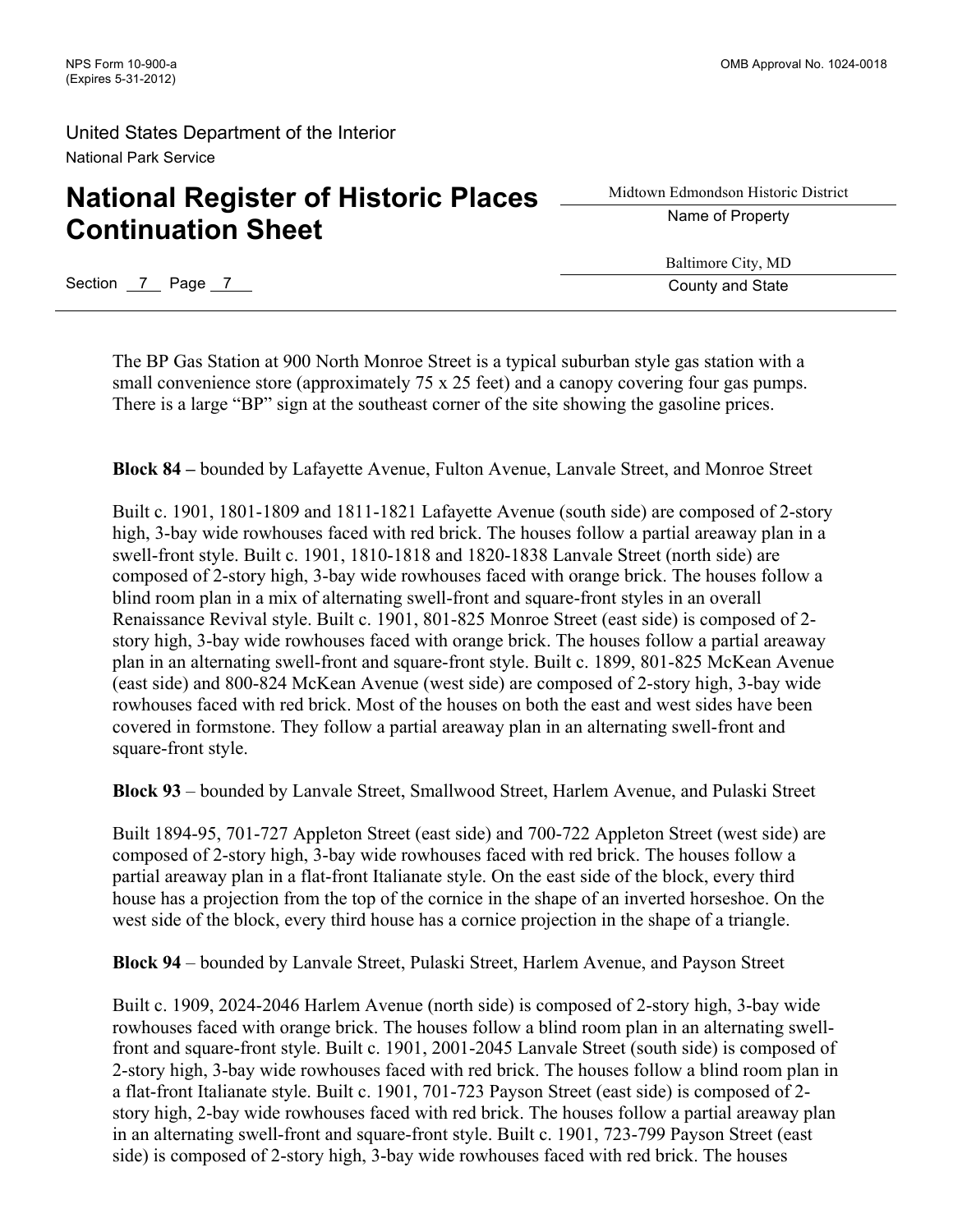# **National Register of Historic Places Continuation Sheet**

Midtown Edmondson Historic District Name of Property

Baltimore City, MD

Section 7 Page 8 County and State

follow a partial areaway plan in a flat-front Italianate style. Built c. 1906, 711-719 Pulaski Street (east side) is composed of 2-story high, 3-bay wide rowhouses faced with red brick. The houses follow a blind room plan in a flat-front Italianate style.

Built c. 1901, 2000-2024 Rayner Avenue (north side) is composed of 2-story high, 2-bay wide rowhouses faced with red brick. The houses follow a blind room plan. The east end of the block contains houses in the flat-front Italianate style, while the west end of the block has houses in the swell-front style. Built c. 1901-10, 2001-2033 Rayner Ave (south side) is composed of 2-story high, 2-bay wide rowhouses faced with red brick. The houses follow a blind room plan in an alternating swell-front and square-front style. Built c. 1901, 2000-2022 Harlem Avenue (north side) is composed of 3-story high, 3-bay wide rowhouses faced with red brick. The houses follow a partial areaway plan in a flat-front Italianate style.

**Block 95** – bounded by Lanvale Street, Monroe Street, Harlem Avenue, and Payson Street

Built 1894-95, 701-727 Appleton Street (east side) and 700-722 Appleton Street (west side) are composed of 2-story high, 3-bay wide rowhouses faced with red brick. The houses follow a partial areaway plan in a flat-front Italianate style. On the east side of the block, every third house has a projection from the top of the cornice in the shape of an inverted horseshoe. On the west side of the block, every third house has a cornice projection in the shape of a triangle.

Built c. 1896, 1925-1949 Harlem Avenue (north side) is composed of 2-story high, 3-bay wide rowhouses faced with red brick. The houses follow a partial areaway plan in a pattern that alternates flat-front Italianate and swell-front styles. Every other flat-front house contains a prominent decorative star projecting from the center of the cornice. Built c. 1901, 1901-1913, 1915-1937 Lanvale Street (south side) is composed of 2-story high, 3-bay wide rowhouses faced with red brick. The houses follow a partial areaway plan in a flat-front Italianate style. Every other house has a large half-circle decorative projection on the cornice. Built c. 1896, 700-736 Monroe Street (west side) is composed of 2-story high, 3-bay wide rowhouses faced with red brick. The houses follow a partial areaway plan in a pattern that alternates flat-front Italianate and swell-front styles. Every other flat-front house has a large decorative star projection on the top of the cornice. Built c. 1896, 700-708, 710-718 Payson Street (west side) is composed of 2 story high, 2-bay wide rowhouses faced with red brick. The houses follow a partial areaway plan in a flat-front Italianate style.

**Block 96** – bounded by Lanvale Street, Fulton Avenue, Harlem Avenue, and Monroe Street

Built c. 1896, 1801-1807 Harlem Avenue (north side) and 1805-1839 Lanvale Street (south side) are composed of 2-story high, 3-bay wide rowhouses faced with red brick. The houses follow a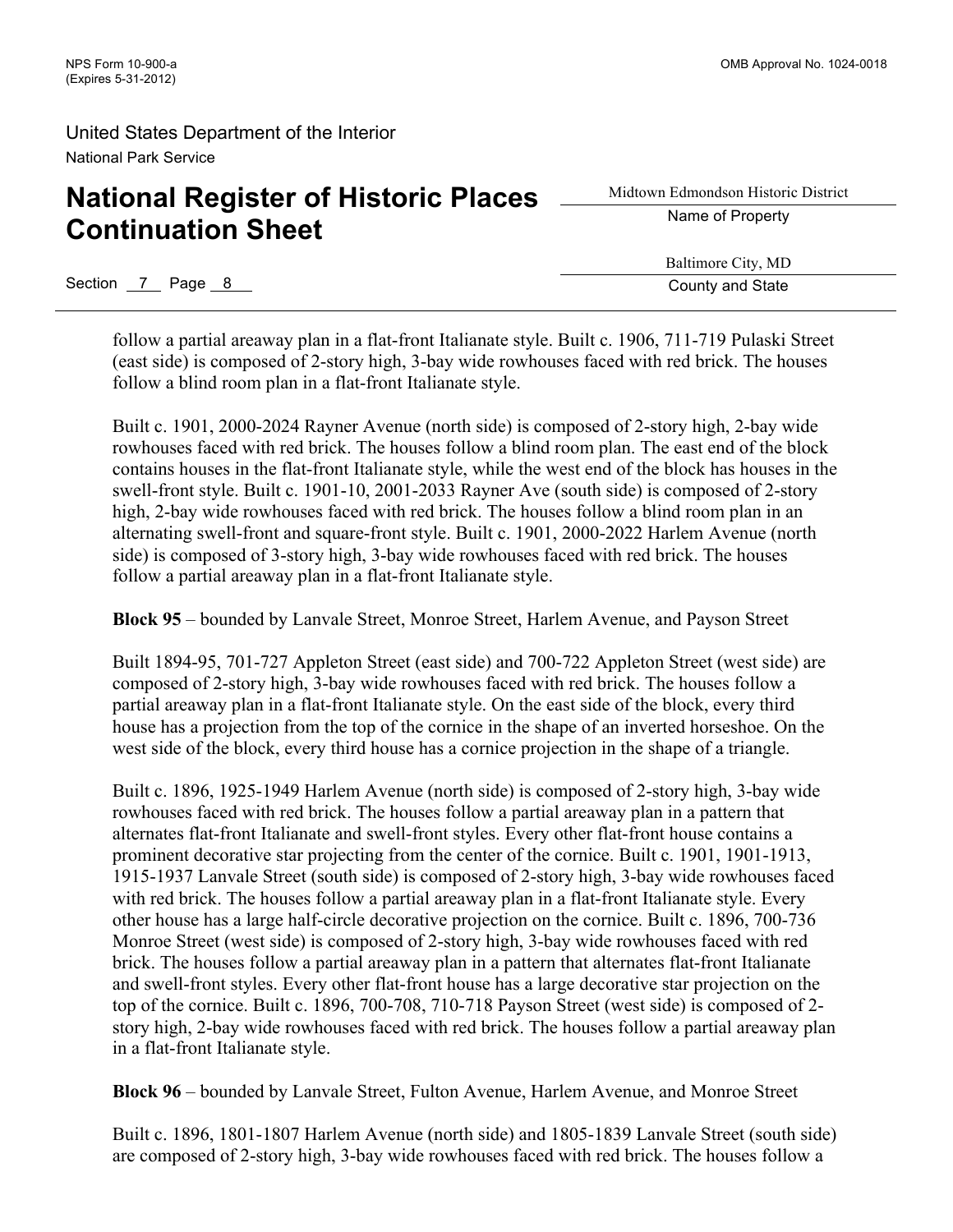# **National Register of Historic Places Continuation Sheet**

Midtown Edmondson Historic District Name of Property

Baltimore City, MD

Section 7 Page 9 County and State

partial areaway plan in a flat-front Italianate style. The houses at 1801 – 1807 Harlem also have cornices that include projections are in the shapes of stars and half-circles. Built c. 1896, 703- 711, 713-721 Monroe Street (east side) is composed of 2-story high, 3-bay wide rowhouses faced with red brick. The houses follow a partial areaway plan in a mix of swell-front style at the northern end of the block and flat-front style at the southern end of the block. Built 1893, 1800- 1826 Rayner Avenue (north side) is composed of 2-story high, 3-bay wide rowhouses faced with red brick. The houses follow a partial areaway plan in a swell-front style. Built 1893, 1805-1829 Rayner Avenue (south side) is composed of 2-story high, 2-bay wide rowhouses faced with red brick. The houses follow a blind room plan in a flat-front Italianate style.

**Block 105** – bounded by Harlem Avenue, Pulaski Street, Edmondson Avenue, Smallwood Street, and the Northern Central Railroad Line

Built c. 1915, 600-624 and 630 Pulaski Street (west side) are composed of 2-story high, 2-bay wide rowhouses faced with orange brick. The houses follow a blind room plan in a flat-front Italianate style. The north side of Edmondson Avenue between N. Bentalou Street and Pulaski Street contains a diverse mix of commercial buildings. Near the northeast corner of Bentalou and Edmondson stands a three-story-and-basement, brick and concrete structure of the former Ward Bakery. The former Atlas Storage warehouse is a large brick building built in 1926 at 2126 Edmondson Avenue with a larger rear storage warehouse built c. 1940. Next to the warehouse on the east is the L.A. Auto Service building constructed c. 1940 in a Mission Revival style. The ECO (Edmondson Community Organization) building is a simple early  $20<sup>th</sup>$  century 2-story commercial building that adjoins the former Bridge Theatre at 2100 Edmondson Avenue.

#### *Bridge Theatre/Life Celebration Center Church - 2100 Edmondson Avenue*

2100 Edmondson Avenue is at the corner of Edmondson Avenue and Pulaski Street. It is a Greek Revival building measures approximately 100 ft. x 100 ft. It has a long gabled roof. The first floor is covered in stucco, and the second floor is brick. The front façade (Edmondson Avenue) is nearly symmetrical. On the first floor, it has two doorways, both with double glass doors, and an awning running the length of the building. On the second floor, the parapet roof projects in the form of a tower at each corner. Each tower contains two pairs of pilasters with a centered one-over-one window in between. The pilasters have Doric tops. Between the two towers, the second floor contains six symmetrically spaced pilasters that also have Doric tops. Between the central three pilasters are three one-over-one windows. The center part of the building contains a stone band with stone rosettes. One area where the front façade is not perfectly symmetrical is in the top of the towers. The east tower is slightly larger and is capped with a stone cornice that contains two rosettes, and the top is triangular. The top of the west tower does not have a band with rosettes and the top is flat.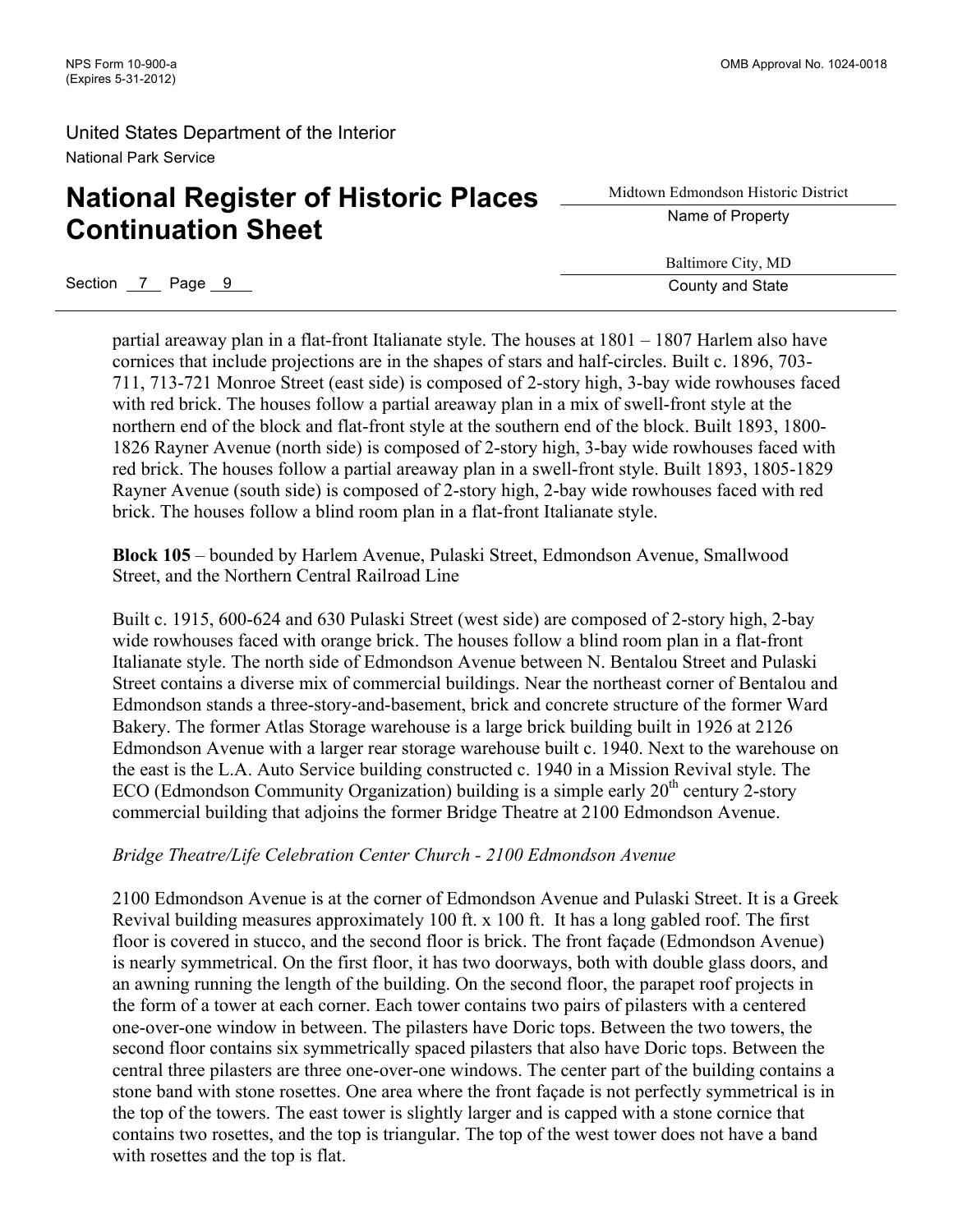# **National Register of Historic Places Continuation Sheet**

Midtown Edmondson Historic District Name of Property

Baltimore City, MD

Section 7 Page 10 County and State

The east and west façades are brick and have no openings. The north façade faces a very narrow alley. It is brick and has one set of double steel doors near Pulaski Street. The building is currently used as the Life Celebration Center Church.

### *630 Pulaski Street*

630 Pulaski Street is a one-story building measuring approximately 100 feet by 100 feet. It is made of square concrete blocks, each measuring approximately 2 ft. x 2 ft., and has a flat roof. On the east façade (Pulaski Street), the lower half has been covered in vinyl siding. This façade has a center double glass door and no windows. On the north façade, there are four window openings that have been filled with concrete block. The building is currently used as the Life Celebration Center Church.

**Block 106** – bounded by Harlem Avenue, Payson Street, Edmondson Avenue, and Pulaski Street

Built 1906, 601-633 Brice Street (east side) and 600-632 Brice Street (west side) are composed of 2-story high, 2-bay wide rowhouses faced with orange brick. The houses follow a blind room plan in a flat-front Italianate style. Built 1907, 2000-2020 and 2022-2042 Edmondson Avenue (north side) are composed of 2-story high, 2-bay wide rowhouses faced with orange brick. The houses follow a blind room plan and on the east end are in the swell-front style while on the west end, they are in the flat-front Italianate style. Built c.1900, 2001-2023 and 2025-2045 Harlem Avenue (south side) are composed of 2-story high, 3-bay wide rowhouses faced with red brick. The houses follow a blind room plan in an alternating swell-front and square-front style. Built c. 1896, 600-632 Payson Street (west side) is composed of 2-story high, 3-bay wide rowhouses faced with red brick. The houses follow a partial areaway plan in a flat-front Italianate style. Built c. 1914, 601-631 Pulaski Street (east side) is composed of 2-story high, 2-bay wide rowhouses faced with orange brick. The houses follow a blind room plan in a flat-front Italianate style.

**Block 107** – bounded by Harlem Avenue, Monroe Street, Edmondson Avenue, and Payson Street

Built c. 1896, 1900-1908 and 1916-1922 Edmondson Avenue (north side) are composed of 3 story high, 3-bay wide rowhouses faced with red brick. The houses follow a blind room plan in a Renaissance Revival style. Built c. 1896, 1924-1942 (excepting the vacant lot located at 1944- 1946) Edmondson Avenue (north side) and 600-624 Monroe Street (west side) are composed of 3-story high, 3-bay wide rowhouses faced with red brick. The houses follow a blind room plan in a flat-front Italianate style. Built c. 1896, 601-625 Payson Street (east side) is composed of 2-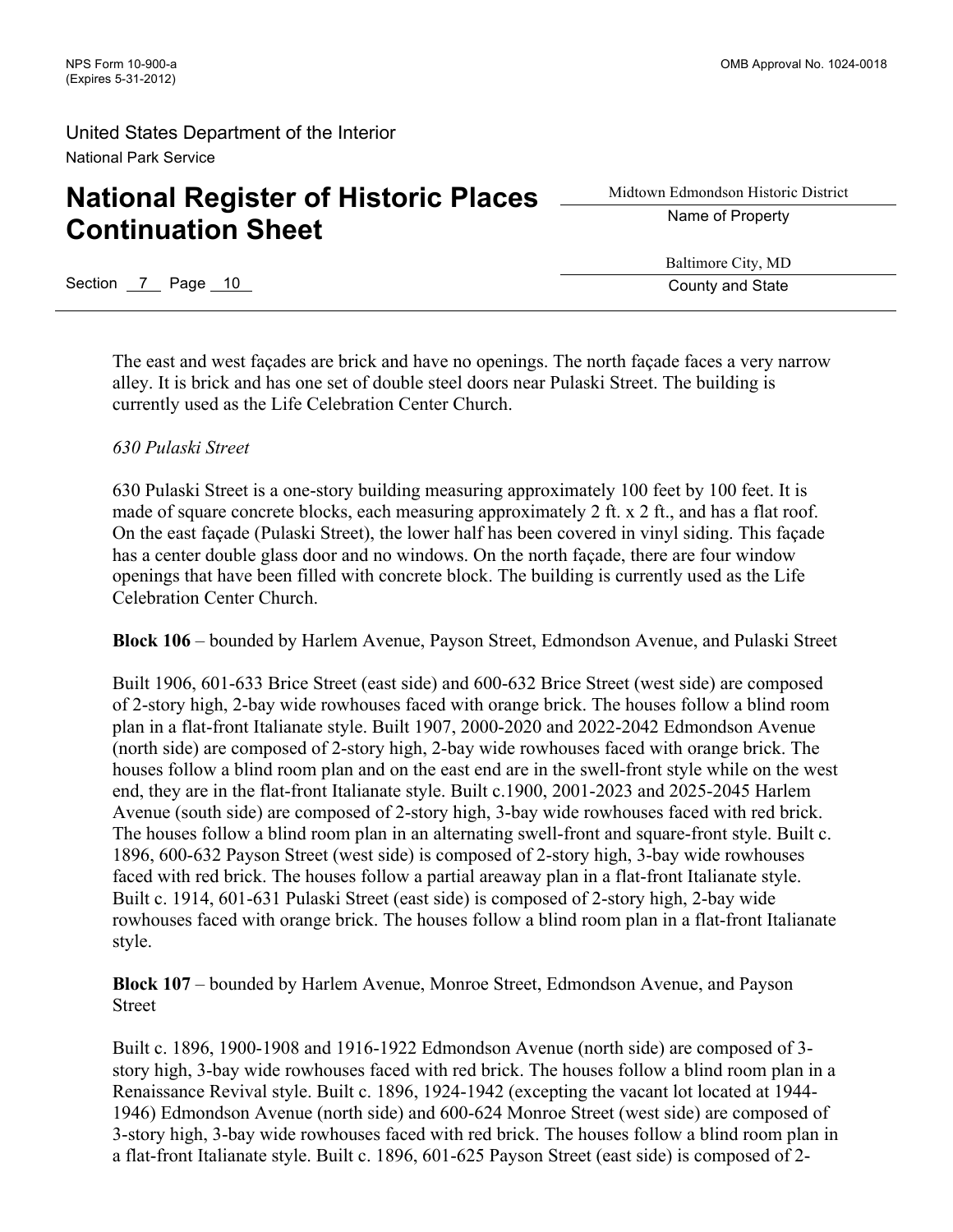# **National Register of Historic Places Continuation Sheet**

Midtown Edmondson Historic District Name of Property

Baltimore City, MD

Section 7 Page 11 County and State

story high, 3-bay wide rowhouses faced with red brick. The houses follow a partial areaway plan in a flat-front Italianate style. Built c. 1894, 601-625 Appleton Street (east side) and 600-624 Appleton Street (west side) are composed of 2-story high, 3-bay wide rowhouses faced with red brick, although many have been covered in formstone. 601-625 Appleton Street follow a partial areaway plan in an alternating swell-front and square-front style. 600-624 Appleton Street follow a partial areaway plan in a flat-front Italianate style and also follow a pattern where the cornice on every other house forms a projecting triangle.

**Block 108** – bounded by Harlem Avenue, Fulton Street, Edmondson Avenue, and Monroe Street

Built 1894, 1805-1829 Arunah Avenue (south side) is composed of 2-story high, 3-bay wide rowhouses faced with red brick. The houses follow a partial areaway plan in a flat-front Italianate style. Built c. 1896, 1802 and 1806-1836 Edmondson Avenue (north side) are composed of 3-story high, 3-bay wide rowhouses faced with red brick. The houses follow a partial areaway plan in a flat-front Italianate style. Built c. 1896, 601-609 Monroe Street (east side) is composed of 2-story high, 3-bay wide rowhouses faced with red brick. The houses follow a blind room plan in an alternating swell-front and flat-front style.

**Block 117** - bounded by Edmondson Avenue, Pulaski Street, Franklin Street, Smallwood Street, and the Northern Central Railroad Line

This block and the block to the north contain some of the most diverse examples of industrial and commercial development in the district thanks to its proximity to the historic Pennsylvania Railroad Line. Built 1907, 2101-217 Edmondson Avenue (south side) are composed of 2-story high, 3-bay wide rowhouses faced with orange brick. All of these rowhouses have been adapted for commercial or religious use with the addition of storefronts on several buildings. To the west of the block of converted rowhouses is a one-story filling station built c. 1940 with a green tile roof and white cladding at 2119 Edmondson Avenue. Next to the filling station is a concrete block structure built in 1947 formerly used as an automotive sales and service business.

Built in 1911, the American Ice Company building at 2100 W. Franklin Street is a two-story building, rectangular in plan with a width of 21 bays along its primary facade facing south on West Franklin Street. The building is composed of two elements – a boiler room and engine room on the west side of the building and a long, narrow extension attached to the powerhouse at the east side of the building that served as the tank house where the ice was actually produced. Historically, ice storage warehouses were located at the rear of the building, beginning with a 1911 warehouse replaced by a new structure that included a row of garages in the 1950s. This later addition was replaced again during the 1970s building a large complex of storage warehouses that were all destroyed in a 2004 fire. Built c. 1909, 500-546 Pulaski Street (west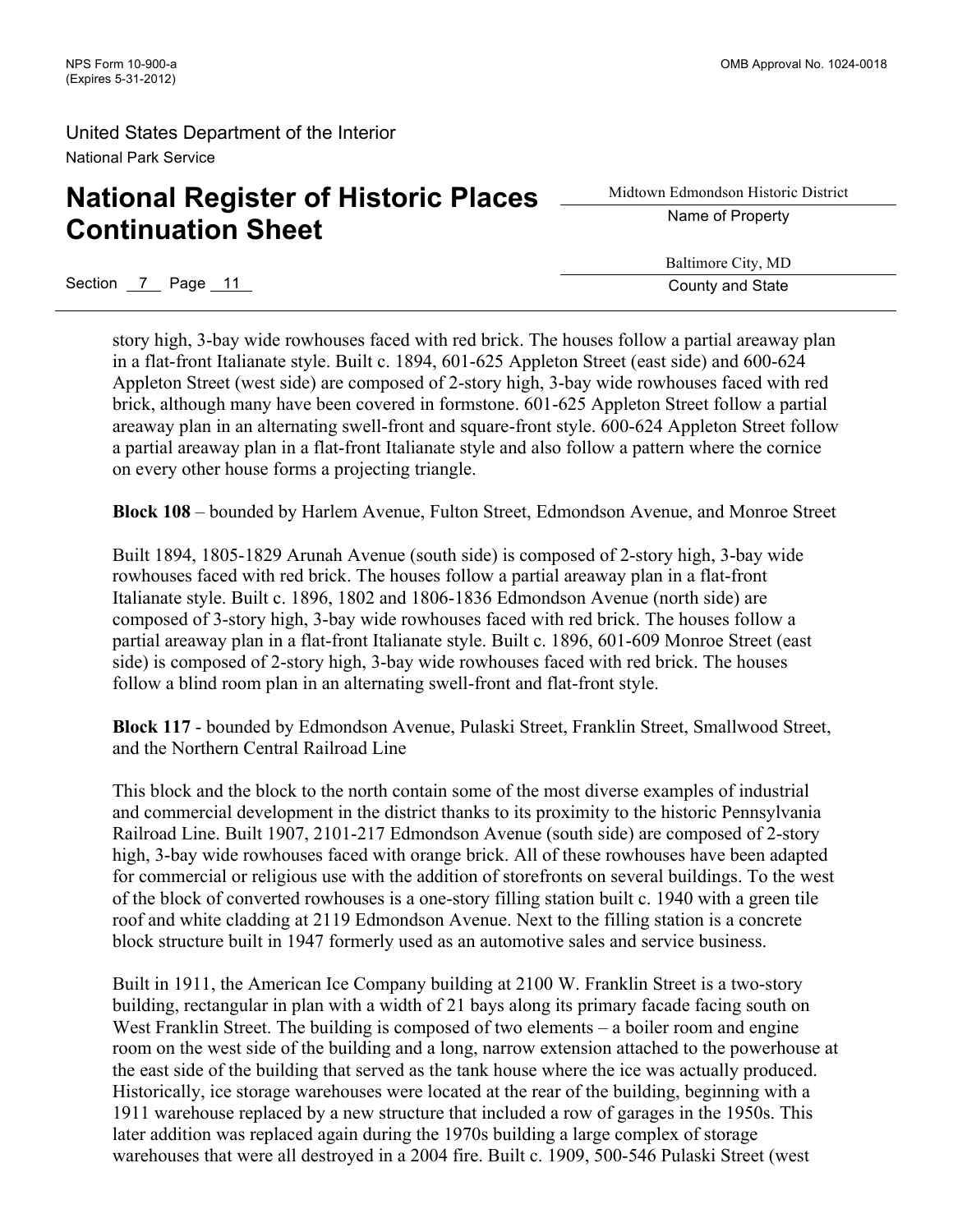# **National Register of Historic Places Continuation Sheet**

Section 7 Page 12 County and State

Midtown Edmondson Historic District Name of Property

Baltimore City, MD

side) is composed of 2-story high, 3-bay wide rowhouses faced with orange brick. The houses follow a partial areaway plan in a flat-front Italianate style.

On the opposite side of the bridge, between the railroad tracks and Edmondson Avenue are three additional buildings. The first is the brick former Pennsylvania Railroad station and ticket office (built 1917) that still retains a green tile roof at 2235 Edmondson Avenue. Just west is a 2-story concrete block structure built c. 1940 formerly occupied as a trade school. At the southeast corner of N. Bentalou Street and Edmondson Avenue is a historic fire station built in 1910 and designed by architects Ellicott & Emmart in a Renaissance Revival style.

**Block 118** – bounded by Edmondson Avenue, Payson Street, Franklin Street, and Pulaski Street

Built c. 1909, 501-541 Brice Street (east side) and 500-540 Brice Street (west side) are composed of 2-story high, 2-bay wide rowhouses faced with red brick. The houses follow a blind room plan in a flat-front Italianate style. On the east side of the block, the houses have brick cornices, an unusual feature in the neighborhood where most cornices are made of wood. Also unusually, the street in this block is paved in brick. Built 1907, 2001-2019 and 2025-2041 Edmondson Avenue (south side) are composed of 2-story high, 2-bay wide rowhouses faced with orange brick. The houses follow a blind room plan in a swell-front style. Built c. 1910, 500-548 Payson Street (west side) is composed of 2-story high, 2-bay wide rowhouses faced with red brick. The houses follow a blind room plan in a flat-front Italianate style. Built c. 1910, 501-547 Pulaski Street (east side) is composed of 2-story high, 3-bay wide rowhouses faced with orange brick. The houses follow a partial areaway plan in a flat-front Italianate style. Built c. 1901, 2000-2050 Franklin Street (north side) is composed of 2-story high, 2-bay wide rowhouses faced with red brick. The houses follow a blind room plan in a flat-front Italianate style.

**Block 119** – bounded by Edmondson Avenue, Monroe Street, Franklin Street, Payson Street

Built c. 1896, 1901-1907 Edmondson Avenue (south side) is composed of 3-story high, 3-bay wide rowhouses faced with red brick. The houses follow a blind room plan in a swell-front style. Every third house has a half-star projection from the top of the cornice. Built c. 1896, 1927-1953 Edmondson Avenue (south side) is composed of 3-story high, 3-bay wide rowhouses faced with red brick. The houses follow a blind room plan in a flat-front Italianate style. Built c. 1901, 1902-1950 Franklin Street (north side) is composed of 2-story high, 3-bay wide rowhouses faced with red brick. The houses follow a partial areaway plan, alternating between flat-front Italianate and swell-front (every third house) style. Built 1893, 1900-1948 Lauretta Avenue (north side) and 1901-1947 Lauretta Avenue (south side) are composed of 2-story high, 3-bay wide rowhouses faced with red brick. The houses follow a partial areaway plan in a flat-front Italianate style. On the north side of the block, the houses have three windows on the second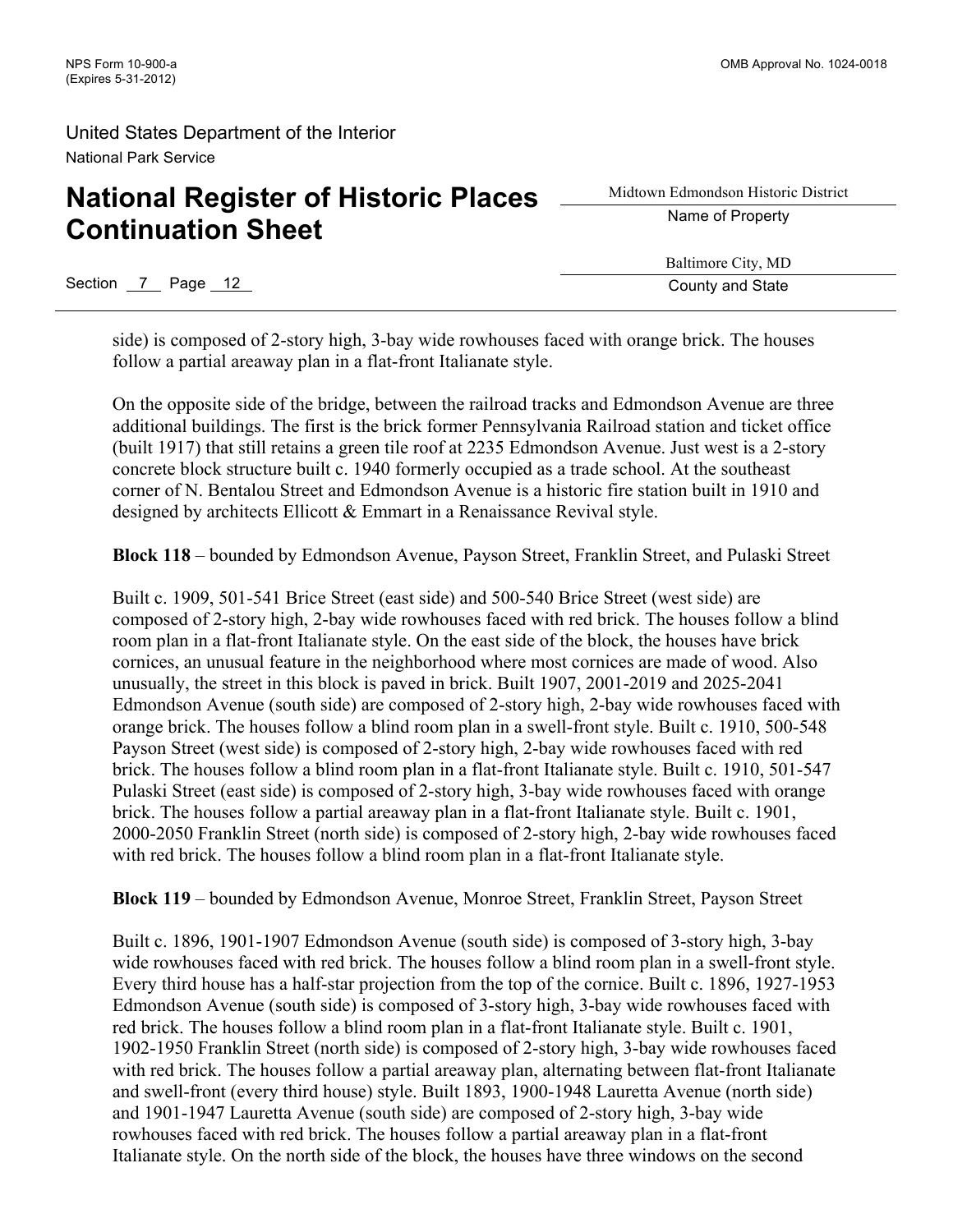# **National Register of Historic Places Continuation Sheet**

Midtown Edmondson Historic District Name of Property

Baltimore City, MD

Section 7 Page 13 County and State

floor, while on the south side, they have only two. Built c. 1893, 512-520 and 522-532 Monroe Street (west side) are composed of 3-story high, 3-bay wide rowhouses faced with red brick. The houses follow a partial areaway plan in a flat-front Italianate style.

#### *New Union Baptist Church - 510 Monroe Street*

Built in 1914, the New Union Baptist Church (**see photo #1**) sits at the corner of Monroe Street and West Franklin Street. The building is designed in the Gothic Revival style. The main façade (east façade) is along Monroe Street. It has rounded arched windows containing stained glass. The stone in the upper half of the arch is polished sandstone. The building is made of sandstone and there is a polished sandstone water table approximately one foot off the ground. There is a small two-story tower on the southeast corner of the building that includes the main entrance to the sanctuary on Monroe Street, as well as an entrance on Franklin Street. The top of the tower is crenulated. The roof over the main sanctuary is tar shingle. There are two triangular eye-brow windows on this roof. The roof over the rest is flat tar.

**Block 120** – bounded by Edmondson Aveue, Fulton Street, Franklin Street, and Monroe Street

Built c. 1896, 1803-1809 and 1811-1837 Edmondson Avenue (south side) are composed of 3 story high, 3-bay wide rowhouses faced with red brick. The houses follow a blind room plan in a flat-front Italianate style. These houses have bay windows on the first floor and every other house has a cross gable roof. Built c. 1896, 1800-1806 Franklin Street (north side - **see photo #2**) and 501-513 and 515-521 Monroe Street (east side) are composed of 3-story high, 3-bay wide rowhouses faced with red brick. The houses follow a partial areaway plan in a flat-front Italianate style. Built c. 1896, 1810-1842 Franklin Street (north side) is composed of 2-story high, 2-bay wide rowhouses faced with red brick. The houses follow a partial areaway plan in a flat-front Italianate style. Built c. 1893, 1800-1814 Lauretta Avenue (north side) and 1801-1821 Lauretta Avenue (south side) are composed of 2-story high, 3-bay wide rowhouses faced with red brick. The houses follow a partial areaway plan in a flat-front Italianate style. The houses on the north side have two windows on the second floor while the houses on the south side have three.

### **Non-Contributing Buildings**

### *Harriet Tubman Elementary School (1976)*

The Harriet Tubman Elementary School is located between Monroe Street and Kirby Lane, and Arunah and Harlem Avenues. The school takes up one half of a city block. Its dimensions are approximately 200 feet by 75 feet. The school is housed in a single orange brick building on the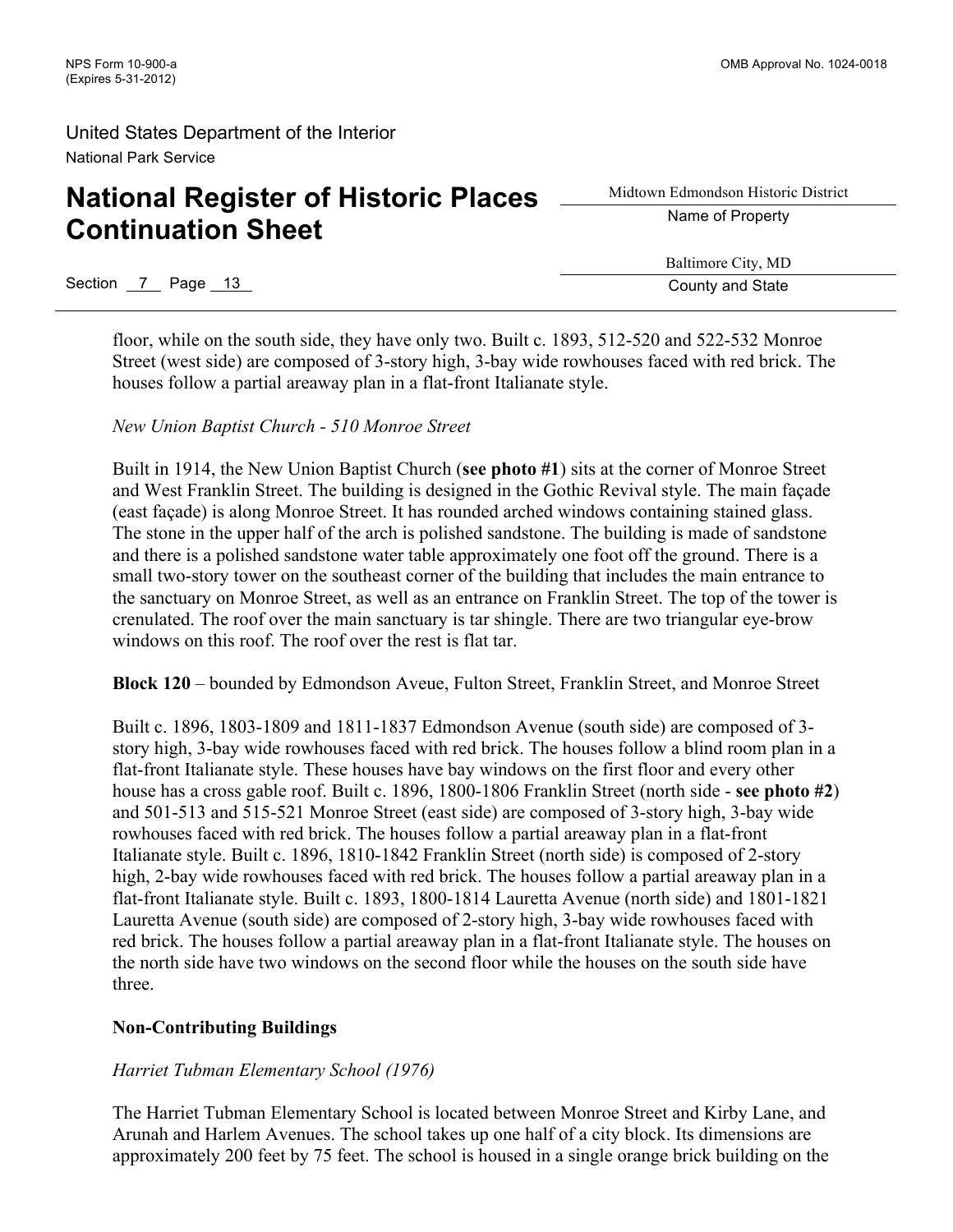# **National Register of Historic Places Continuation Sheet**

Midtown Edmondson Historic District Name of Property

Baltimore City, MD

Section 7 Page 14 County and State site. It is two-stories tall and has a flat roof. The main entrance to the building is from the mid-

block of Harlem Avenue, where there is a courtyard and playground and short steps leading to a patio where the front door is located. Directly in front of the main entrance extending from the patio to the roofline of the school building is a large two-story decorative cylinder made of corrugated steel painted a slightly lighter shade of orange than the brick on the school building. The cylinder measures approximately 20 feet in diameter and does not have any openings.

The façades on Monroe Street and Kirby Lane (which has been blocked to vehicles and has a concrete sidewalk) have no openings. The Arunah Avenue façade (back side) has single pane windows on the first floor, along with regularly spaced metal egress doors. Above this on the second floor are pairs of large windows that have a single pane over an infill metal sheet in the lower part of the window opening.

### *W.R. Christian Day Care Center*

The W.R. Christian Day Care Center is a one story building measuring approximately 75 ft. x 100 ft. It is made of cinder block painted white. The west façade (Appleton Street) contains a steel pedestrian door flanked by two windows. There are also two roll-up garage doors on this façade for loading vehicles. The floor for loading is approximately two feet above grade level to match the floor height of a small truck. The south façade contains three evenly spaced windows with nine panes of glass each.

### **Religious and Commercial Buildings**

### *1827 Lafayette Avenue*

The building at 1827 Lafayette is approximately 30 x 50 ft. It is one story with a flat roof and is made of cinder block. The building is on the corner of Lafayette Avenue and Monroe Street and is set back from both streets by a concrete pad. The building has a plain cornice around the top, and the façade facing Monroe Street has a decorative element approximately 10 ft. tall and 5 ft. wide that is reminiscent of a church steeple. It is composed of wood or iron beams forming a rectangle with a triangle on top. It is centered over the door. The west façade (Monroe Street) contains a single glass door and four windows each approximately 2 ft. x 2 ft. with four panes of glass and set about six feet off the ground. The north façade (Lafayette) contains a glass door, one 4-paned window, and two large plate glass windows. It looks as if the building at one time operated as a small automotive garage.

*900 Payson Street – Food City*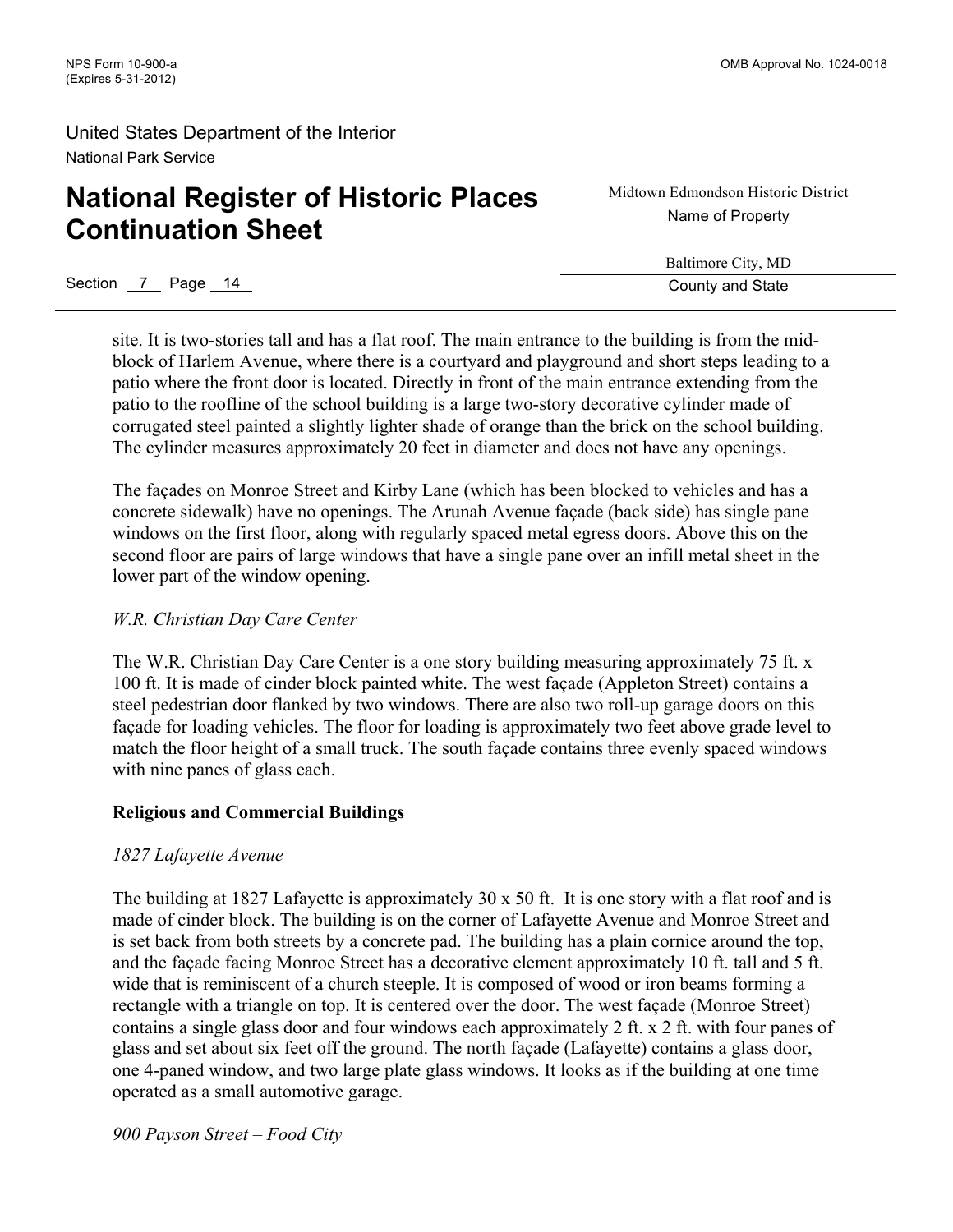# **National Register of Historic Places Continuation Sheet**

Midtown Edmondson Historic District Name of Property

Baltimore City, MD

Section 7 Page 15 County and State County and State County and State

900 North Payson Street is a one-story former grocery store. It measures approximately 100 ft. x 200 ft., is made of concrete block, and has a flat roof. It is located 250 feet west of Payson Street and in front is a large surface parking lot. The store is currently vacant.

### *700 Pulaski Street*

700 Pulaski Street is a mid-century modern building that measures approximately 100 ft. x 150 ft. It is a one-story building with a flat roof. The main façade (Pulaski Street), is made of red brick. It contains a center double door composed of wood with large glass panes. Surrounding the door are square concrete blocks with decorative openings. Surrounding this is a large concrete door surround in the mid-century modern style. In addition to the front door, this façade has one double window to the left of the door and three smaller windows to the right of the door. The windows are filled with decorative glass block. There is a decorative water table made of staggered bricks. A band of five bricks two feet off the ground has been painted cream color to match the concrete door surround. The south façade is made of concrete block painted grey. It has seven windows (filled with decorative glass block) and one pedestrian door. The north façade is made of concrete block and contains no openings. It is currently used as the Faith Christian Worship Center.

### *800 Pulaski Street*

800 Pulaski Street is a single story building measuring approximately 25 ft. x 75 ft. The building has a flat roof. On the south façade, there is a pedestrian door flanked by one over one windows on either side. On the east façade (Pulaski Street), there is a single centered door with an awning. Former window openings have been filled with concrete block. The building is covered with stucco and painted. It is currently used as the Old Time Way Church of Deliverance.

### *827 Pulaski Street*

827 Pulaski Street is a two story building with a flat roof, measuring approximately 100 ft. x 100 ft. It is covered in vinyl siding on all four facades without differentiation as to first and second story. From the places where the vinyl is missing, there is likely red brick underneath. On the front façade (Pulaski Street) there is a single door near the middle of the building with a small gabled porch roof over it, as well as a door at the southern end without a porch roof. There is one window to the left of the door on the first floor, and one window to the right of the door on the second floor. The north and south facades have neither windows nor doors. The building is currently used as the Supreme Harvest Boutique and Variety Shop.

### **Landscape Features**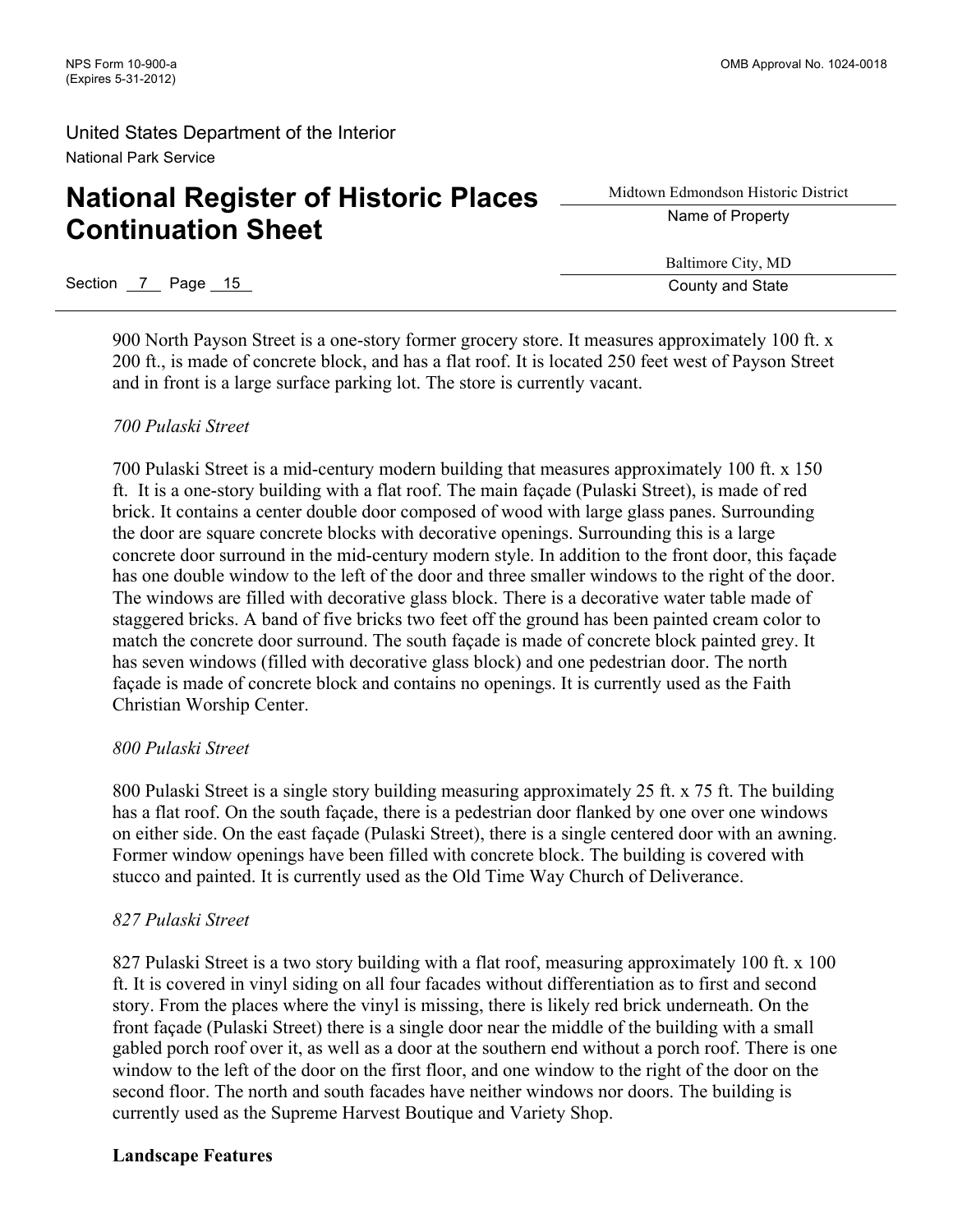# **National Register of Historic Places Continuation Sheet**

Midtown Edmondson Historic District Name of Property

Section 7 Page 16 County and State

Baltimore City, MD

*Harlem Inner Block Park A-84*

The Harlem Inner Block Park A-84 is located between Fulton and McKean Avenues, and Lanvale Street and Lafayette Avenue. It runs north-south the length of the block. It is composed of a north-south running sidewalk surrounded by a grassy lot. There are a number of mature trees there as well.

*Harlem Inner Block Park U-120*

This inner block park sits Between Lauretta Street and Edmondson Avenue, Kirby Street and Monroe Street. On the Loretta Street side, the park is surrounded by a 3-ft. iron fence with a center gate. On the Monroe Street side, there is a 5-ft. fence made of brick with large openings cut in the middle. In each opening there is a segment of ironwork akin to the iron in the fence. The park is paved in red brick with a number of tree-wells with mature trees.

### *2000 Lafayette -- Playground and Basketball Court*

At the southwest corner of Payson Street and Lafayette Street there is a playground. The playground takes up the entire space between Payson Street and Brice Street. It consists of a grassy area, a jungle gym, a swing set, and a basketball court. There is a rubber membrane under the jungle gym and swing set, both of which look new. The playground is surrounded by a 3-ft. black iron fence on the Payson Street side where the jungle gym and swing set are and a tall chain link fence on the Brice Street side where the basketball court is located.

☞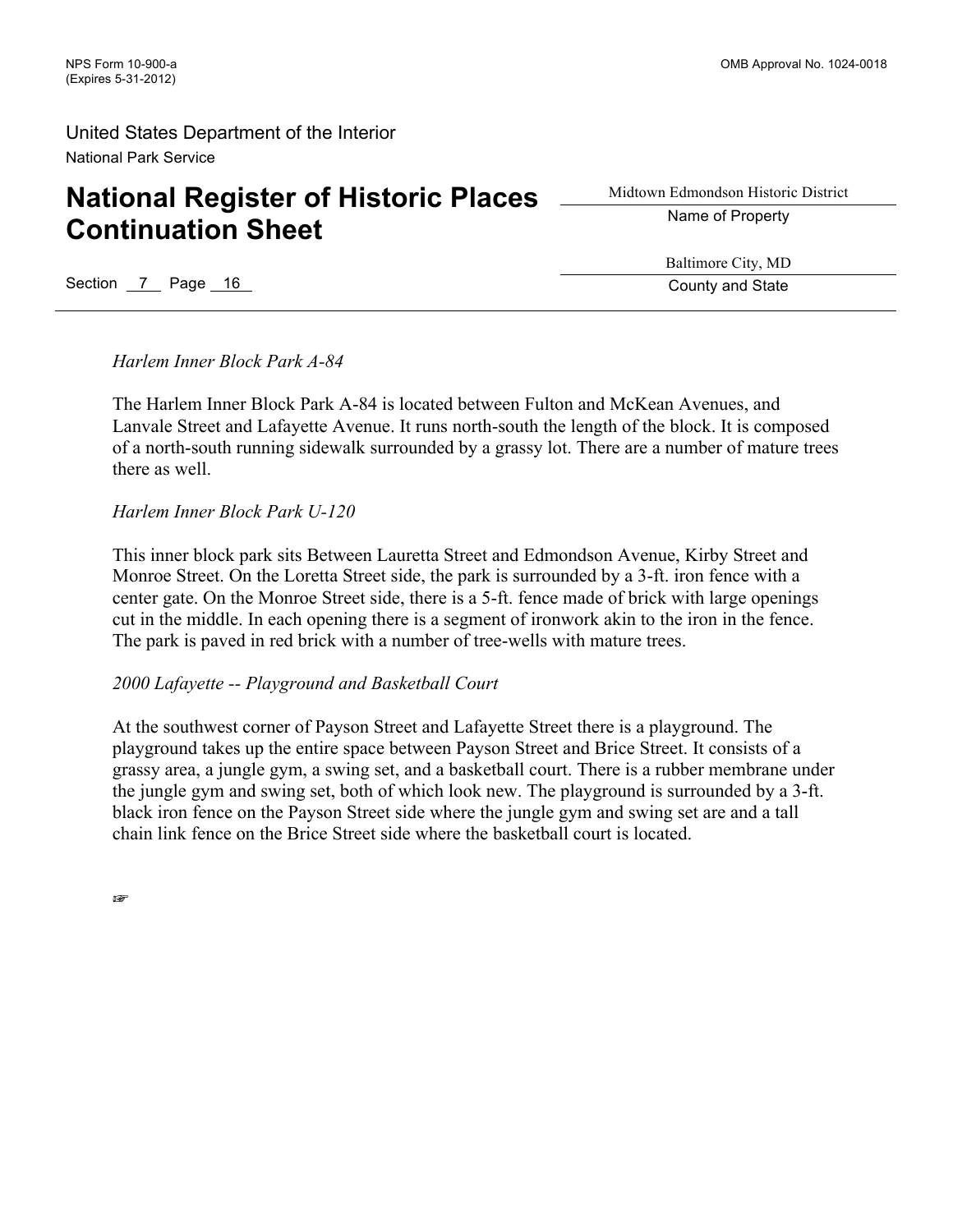#### **8. Statement of Significance**

#### **Applicable National Register Criteria Area of Significance**

(Mark "x" in one or more boxes for the criteria qualifying the property for National Register listing)

- **A** Property is associated with events that have made a COMMUNITY DEVELOPMENT significant contribution to the broad pattern of our history.
- $\Box$ **B** Property associated with the lives of persons significant in our past.
- $\boxtimes$  **C** Property embodies the distinctive characteristics of a type, period, or method of construction or represents the work of a master, or possesses high artistic values, **Period of Significance** or represents a significant and distinguishable entity whose components lack individual distinction. 1888-1965
- **D** Property has yielded, or is likely to yield, information important in prehistory or history.

#### **Criteria Considerations**

(Mark "x" in all the boxes that apply)

#### Property is:

- **A** owned by a religious institution or used for religious **Significant Person** purposes. (Complete if Criterion B is marked above)
- **B** removed from its original location. П
- **C** a birthplace or grave. **Cultural Affiliation** П
- □ **D** a cemetery.
- П **E** a reconstructed building, object, or structure.
- **F** a commemorative property. **Architect/Builder Architect/Builder**  $\perp$
- **G** less than 50 years of age or achieved significance within the past 50 years.

#### **Narrative Statement of Significance**

(Explain the significance of the property on one or more continuation sheets)

#### **9. Major Bibliographical References**

#### **Bibliography**

(Cite the books, articles, and other sources used in preparing this form on one or more continuation sheets)

### **Previous documentation on files (NPS): Primary location of additional data:**

- preliminary determination of individual listing (36  $\Box$  State Historic Preservation Office<br>CFR 67) has been requested  $\Box$  Other State agency  $\Box$ CFR 67) has been requested  $\Box$  Other State agency<br>previously listed in the National Register  $\Box$  Federal agency
- П
- previously listed in the National Register  $\Box$  Federal agency<br>previously determined eligible by the National Register  $\Box$  Local government previously determined eligible by the National Register  $\Box$
- designated a National Historic Landmark University  $\Box$
- $\Box$ recorded by Historic American Buildings Survey  $\Box$  Other # Name of repository:
- $\Box$ recorded by Historic American Engineering Record #

(Enter categories from instructions)

ARCHITECTURE

#### **Significant Dates**

- 
- 
- 
- 
- 
-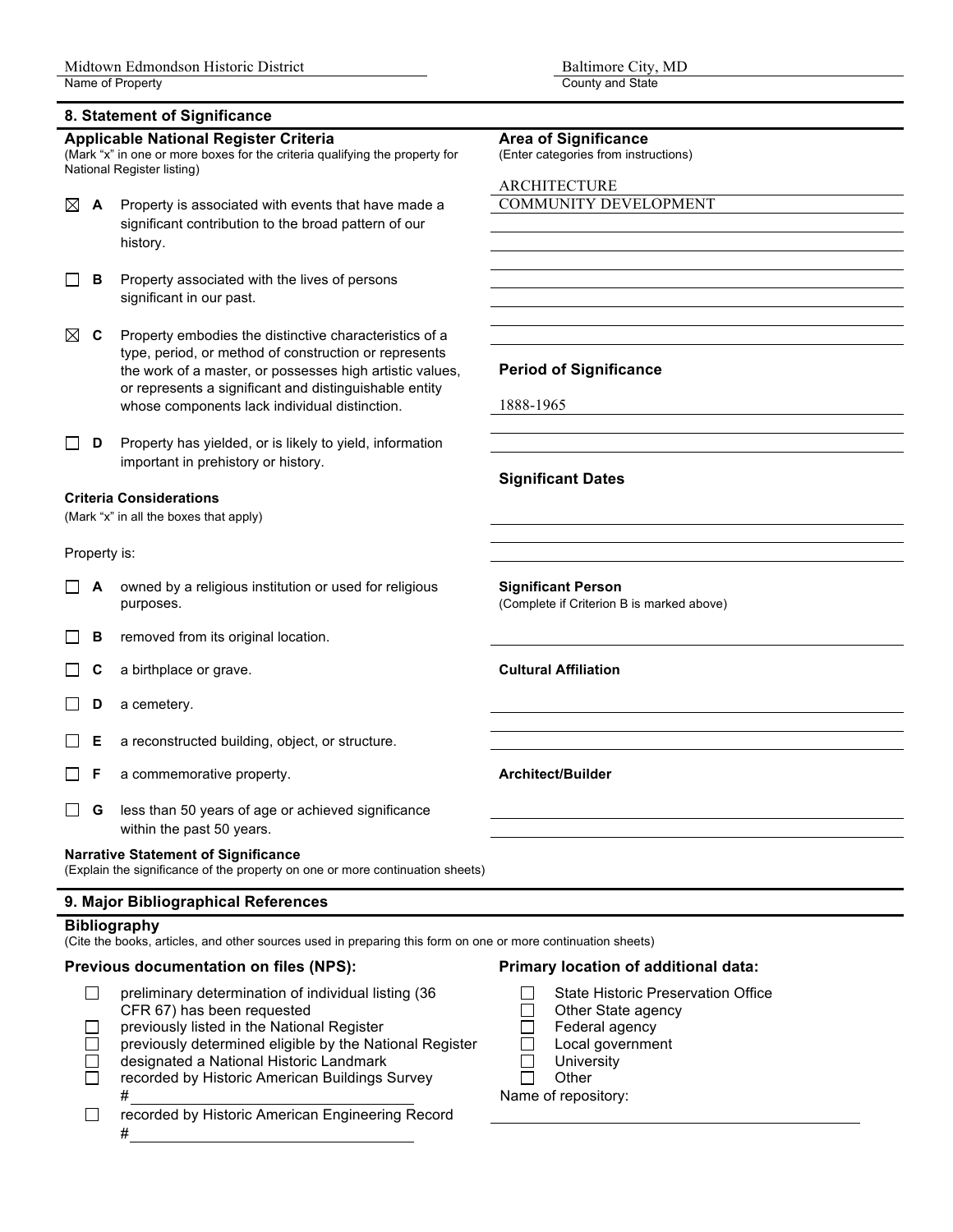# **National Register of Historic Places Continuation Sheet**

Midtown Edmondson Historic District Name of Property

Baltimore City, MD

Section 8 Page 1 County and State

### **Summary Statement of Significance:**

The proposed Midtown Edmondson Historic District (including nearly all of the Midtown-Edmondson neighborhood and a portion of the adjoining Harlem Park neighborhood) is a mixeduse area of rowhouses, warehouses and commercial buildings largely constructed between the 1880s and the 1910s. The district is characteristic of the transition between Baltimore's early period of suburban growth through the 1860s and a later period from the 1910s through the 1940s.

Reflecting this history of suburban development, the district is significant under **National Register Criterion A** for its association with the growth of West Baltimore and under **National Register Criterion C** as an example of a late 19th-century and early 20<sup>th</sup>-century suburb with a diverse range of rowhouse designs. The district is further significant under National Register Criterion A for its association with the post-WWII racial transition of West Baltimore.

Residential development in Midtown Edmondson began as early as 1887 when local builders constructed rowhouses and cottages designed as summer homes for city residents. The expansion of transportation infrastructure quickly created more opportunities for the development of rowhouses marketed to the city's growing middle class population. This area is associated with the development of Baltimore during a period of rapid industrial expansion and population growth during the late 19th and early 20th centuries.

Closer in neighborhoods like Franklin Square or Harlem Park developed between the 1850s and 1870s as affluent Baltimoreans used the expansion of transportation through the horse-drawn omnibus to build and buy large homes at the edges of the city. Housing was varied with numerous architects and builders participating. In contrast, larger builders (like Edward Gallagher in Southeast Baltimore or James Keelty in West Baltimore) dominated the growth of the city between the late 1910s and the 1940s. While it features few of these famed  $20<sup>th</sup>$  century Baltimore builders, Midtown Edmondson helped to set the model for these later streetcar suburbs as it filled with two-story rowhouses between the 1890s and 1910s.

Houses in Midtown Edmondson are the product of dozens of vernacular builders and architects who produced a range of creative variations on the vernacular rowhouse conventions of the period. The mix of residential and industrial development reflects the uneven character of development in the years following the 1888 annexation of this part of Baltimore County, reflected in the fights neighborhood groups in Midtown Edmondson waged to secure investment for needed infrastructure and to oppose the intrusion of commercial and industrial development. Neighborhood oriented commercial facilities, such as grocery stores, bakeries, and drugstores, clustered at the intersections of streetcar lines or along the more heavily traveled routes.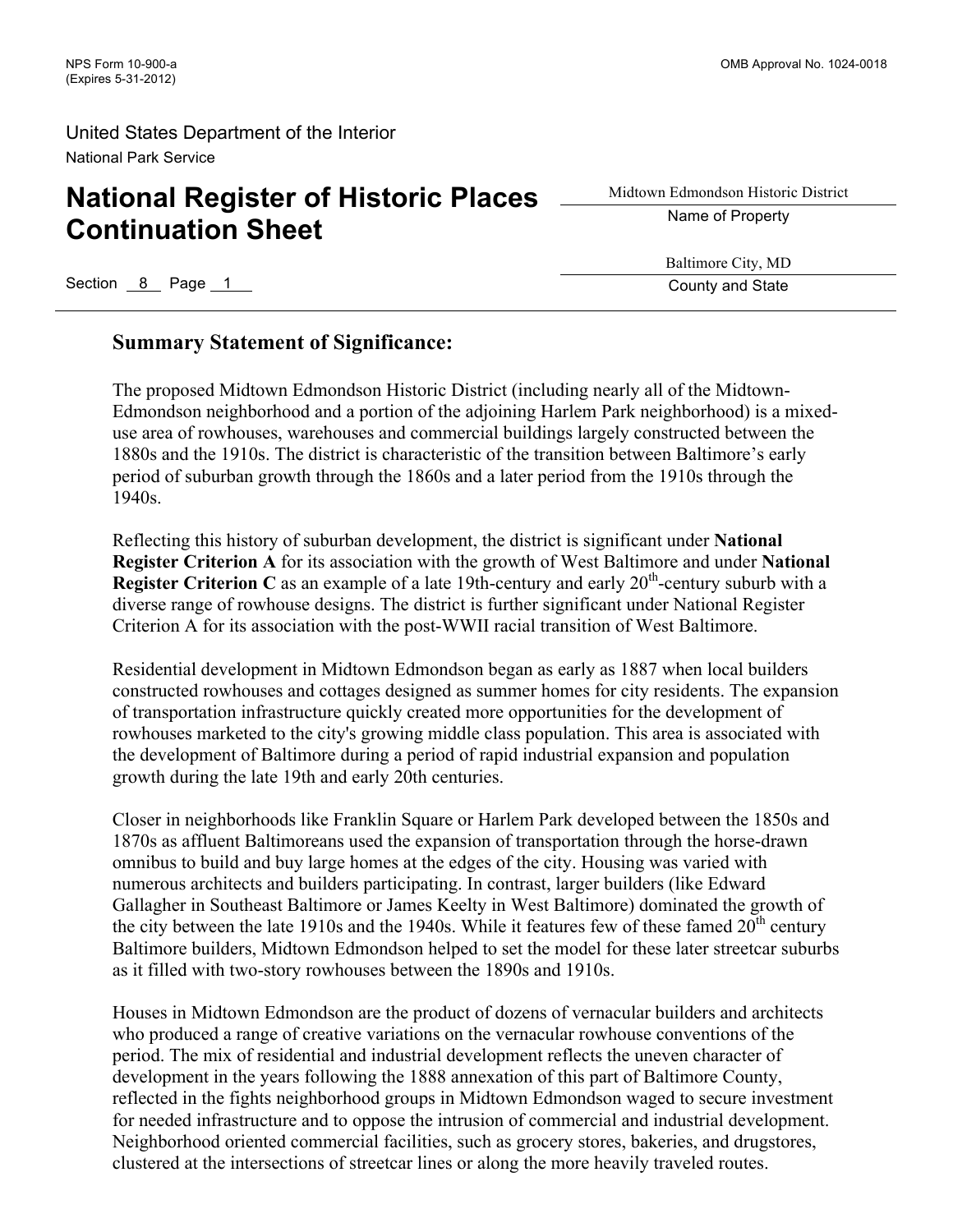# **National Register of Historic Places Continuation Sheet**

Midtown Edmondson Historic District Name of Property

Baltimore City, MD

Section 8 Page 2 County and State

During the post-WWII period, the population of Midtown Edmondson and nearby neighborhoods experienced a rapid transition from European American in the mid-1940s to predominantly African American by the early-1950s. This transition offered many middle class African American households in Baltimore their first opportunity for buying a home and led to the creation of neighborhood organizations that took an active role in local civil rights organizing and activism.

☞

### **Resource History and Historic Context:**

This resource history is organized in a largely chronological order describing the history of land use and subdivision, the development of related transportation infrastructure, and background on the small builders and architects who contributed to the area's growth. The description also documents the growth of civic organizations, the industrial and commercial development of the area, and the post-WWII racial transition of the neighborhood from segregated white to largely African American.

### *West Baltimore country estates before and after the Civil War - 1600s to 1880s*

In the 18th century, two large country estates known as Chatsworth and Bond's Pleasant Hills wholly encompassed the area of the proposed Midtown Edmondson Historic District. During the 19th century, these large properties broke up into smaller tracts and turned into country retreats for wealthy Baltimore residents. In the decade after the Civil War, improvements to Edmondson Avenue along with the development of the Western Maryland and Baltimore and Potomac Railroads, helped to bring about the area's transition from isolated country estates to the densely developed mix of industrial and residential buildings that arrived in the late  $19<sup>th</sup>$  and early  $20<sup>th</sup>$ centuries. This first section traces the early history of the area before the 1880s.

### *Peter Bond is granted Bond's Pleasant Hills - 1660*

**Peter Bond** immigrated to America and settled first in Virginia before arriving in Maryland in 1660. Bond received large grants of land on both sides of the Patapsco River at the mouth of the Gwynn's Falls, later known as Bond's Pleasant Hills. <sup>1</sup> The contemporary northern boundary of Bond's Pleasant Hills around 1786 is located at approximately North Franklin Street.

 <sup>1</sup> Richard Henry Spencer, *Genealogical and Memorial Encyclopedia of the State of Maryland, a Record of the Achievements of Her People in the Making of a Commonwealth and the Founding of a Nation* (New York, NY: The American Historical Society, Inc., 1919), https://archive.org/details/genealogicalmemo01spen.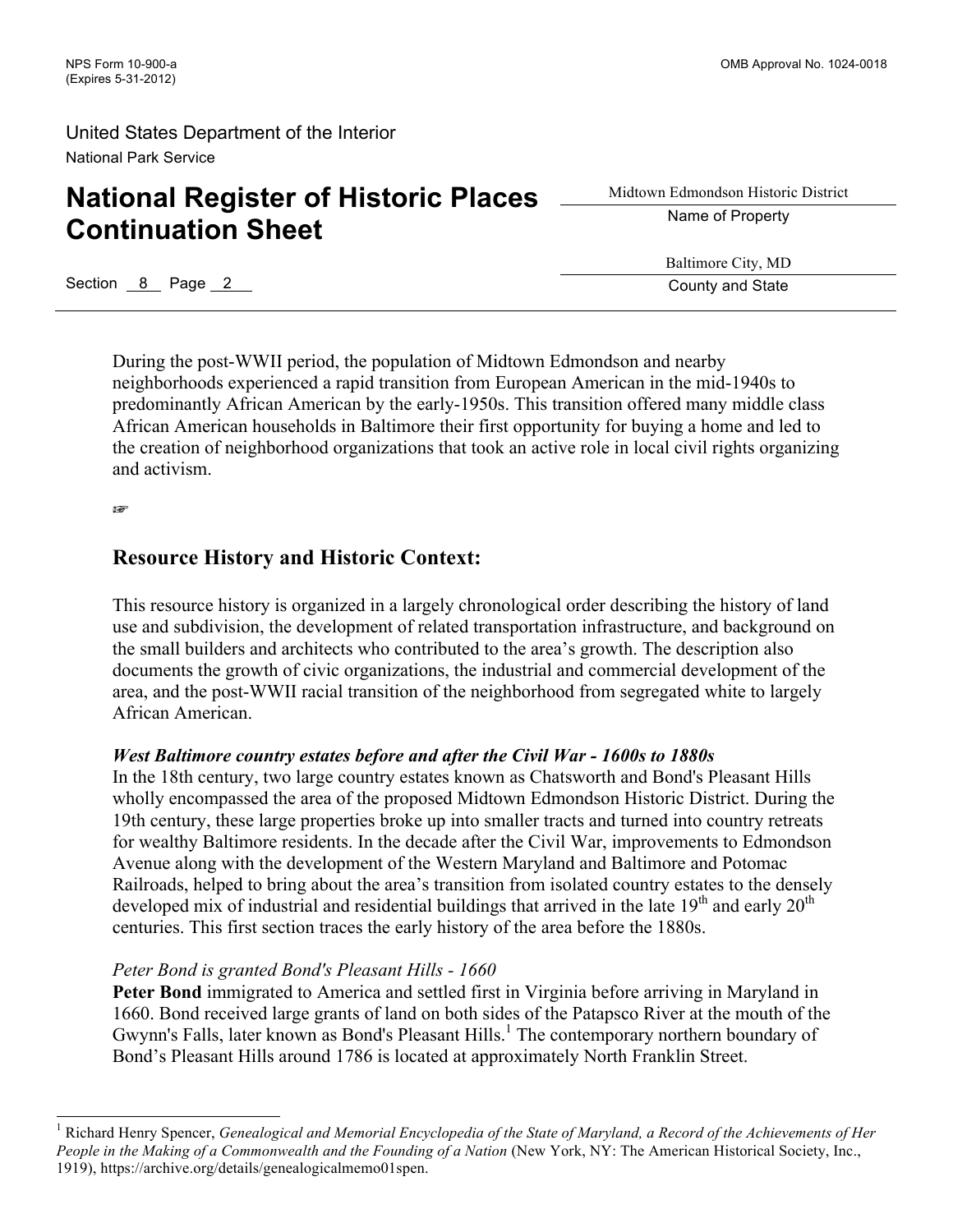# **National Register of Historic Places Continuation Sheet**

Midtown Edmondson Historic District Name of Property

Baltimore City, MD

Section 8 Page 3 County and State 3 County and State 3 County and State

*Edward Parrish patented Parrish's Fear - 1714*

Quaker **Edward Parrish** moved from his native Virginia to Anne Arundel County, Maryland around the mid-1600s and acquired a 2,000-acre property near Baltimore.*<sup>2</sup>* His son, also named Edward Parrish, patented a 383-acre portion of the property as "Parrish's Fear" in 1714. The historic eastern boundary of Parrish's Fear around 1786 is located approximately at North Pulaski Street.

### *William Lux patented Chatsworth estate - 1757*

**William Lux** was originally granted the Chatsworth estate in 1757. By 1769, the estate was owned by **Daniel Bower** who lived near Reisterstown Road in what was then Baltimore County at the location of Greene Street near Franklin Street. Daniel Bower was a burgomaster of Strasburg and immigrated to Maryland before  $1769<sup>3</sup>$ . The historic western boundary of Chatsworth around 1786 is located approximately at North Brice Street.

### *Frederick Lindenberger built Woodley - 1813*

The division of Chatsworth into smaller parcels started in the early 19th century, including the purchase of sixty acres by Frederick Lindenberger around 1813. **Frederick Lindenberger**, born in 1776, proceeded to build a large house known as "Woodley," located on Monroe Street between Lafayette and Riggs Avenues. In 1844, Robert Gilmore, Jr. reflected on the growing subdivision of Chatsworth and wrote how the property had "since been cut up into lots, and laid out in streets, and can scarcely now be recognized."<sup>4</sup> At Woodley, a portion of the estate's early character endured through 1881, when John Thomas Scharf observed:

"Its grove of grand old oaks and its fine situation upon the brow of a picturesque hill overlooking the city and the Chesapeake Bay have made it always one of the most attractive and delightful of country homes."<sup>5</sup>

By 1853, the property had passed to Jacob Kirby and the lane west of Fulton Avenue (previously known as Dorsey's Lane) became Kirby's Lane.

### *John Barnes, Charles Shipley, Charles Wyeth, and Miles White purchase land in West Baltimore - 1851*

In 1851, Charles Shipley, John H. Barnes, Charles J. Wyeth and Miles White, purchased 38 acres offered for sale by Nathaniel Williams, trustee for the Baltimore Mexican Company. Located around the southeastern corner of the proposed district, this property appears to be a portion of

 <sup>2</sup> "RootsWeb: PARISH-L The Parrish's Part1," accessed December 19, 2014,

http://archiver.rootsweb.ancestry.com/th/read/PARISH/1998-06/0897529117.<br><sup>3</sup> John Thomas Scharf, *History of Baltimore City and County, from the Earliest Period to the Present Day (L.H. Everts, 1881), 856.<br><sup>4</sup> Robert Gilmo*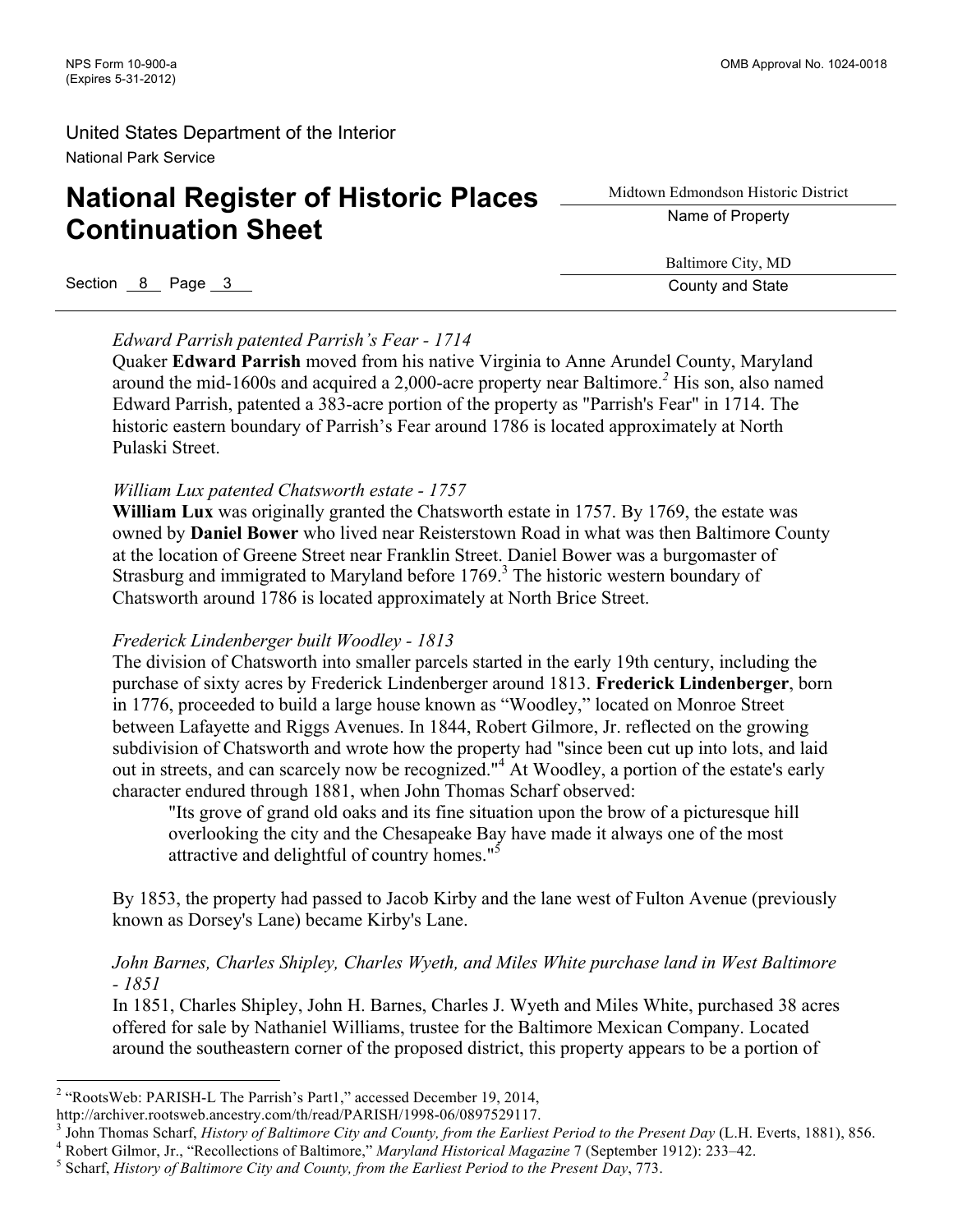# **National Register of Historic Places Continuation Sheet**

Midtown Edmondson Historic District Name of Property

Baltimore City, MD

Section 8 Page 4 County and State

the Bond's Pleasant Hills estate but how the land passed to the Baltimore Mexican Company - a privately funded venture to overthrow the Spanish government in Mexico in 1819 - is unclear. The transaction is discussed in an 1851 legal case involving the property.<sup>6</sup>

One of the four partners in the venture, Charles J. Wyeth, immediately sold his interest in the property to Miles White leaving John H. Barnes with one-half interest, White with three-eighths interest and Shipley with a one-eighth equity interest. In September 1855, the partnership sold 24 of the original 38 acres to Franklin Wilson for \$39,755. On January 31, 1857, Miles White and John H. Barnes partitioned the remaining portion of the land and then White sold a small portion approximately bounded by Edmondson Avenue, Payson, Pulaski and Bruce Streets back to Charles Shipley.

The partners did little to improve the property during their early ownership, enclosing the area with a fence by 1861 but still using the land only "as a pasture and ice-pond lot" through the 1870s. Rev. Franklin Wilson, whose residence is discussed in detail below, and Thomas Keerl both lived in the area. In contrast, these early investors did not live or build on the land, reflecting the speculative nature of real estate development in mid-19th century Baltimore.

**Miles White** (August 30, 1792 - March 12, 1876) was born in North Carolina and was a successful merchant who arrived in Baltimore in 1849. Soon after, he "embarked his fortune in the purchase of Government lands in the West, in lots in Western cities, and in the city of Baltimore; in the growth and development of which place, in size and business, he had implicit faith."<sup>7</sup> Miles' son, **Francis White**, managed the development of the property following his father's death in 1876.

**John H. Barnes** (September 5, 1816 - April 29, 1892) was born in Maryland and built a career as an inventor and manufacturer with a factory for John H. Barnes & Son located on South Caroline Street in the  $1870s<sup>8</sup>$ 

**Charles Shipley** (December 12, 1814 - June 18, 1904) was born in Maryland and lived in a home on Garrison Lane in the mid-19th century. At the time of his death in 1904, Shipley owned

 <sup>6</sup> NATHANIEL WILLIAMS, AS PERMANENT TRUSTEE FOR THE CREDITORS OF JAMES WILLIAMS, AN INSOLVENT DEBTOR, PLAINTIFF IN ERROR, v. CHARLES OLIVER, ROBERT M. GIBBES, AND THOMAS OLIVER, EXECUTORS OF ROBERT OLIVER, AND JOHN GLENN, AND DAVID M. PERINE, TRUSTEES. (Maryland Court of Appeals 1851).

<sup>&</sup>lt;sup>7</sup> Lewis Historical Publishing Co, *Baltimore: Biography* (Lewis Historical Publishing Company, 1912), 85–86.<br><sup>8</sup> "John H. Barnes (1816 - 1892) - Find A Grave Memorial," accessed January 14, 2015, http://www.findagrave.c

bin/fg.cgi?page=gr&GRid=112168379; *The American Farmer: Devoted to Agriculture, Horticulture and Rural Life* (S. Sands & Son., 1876), 129.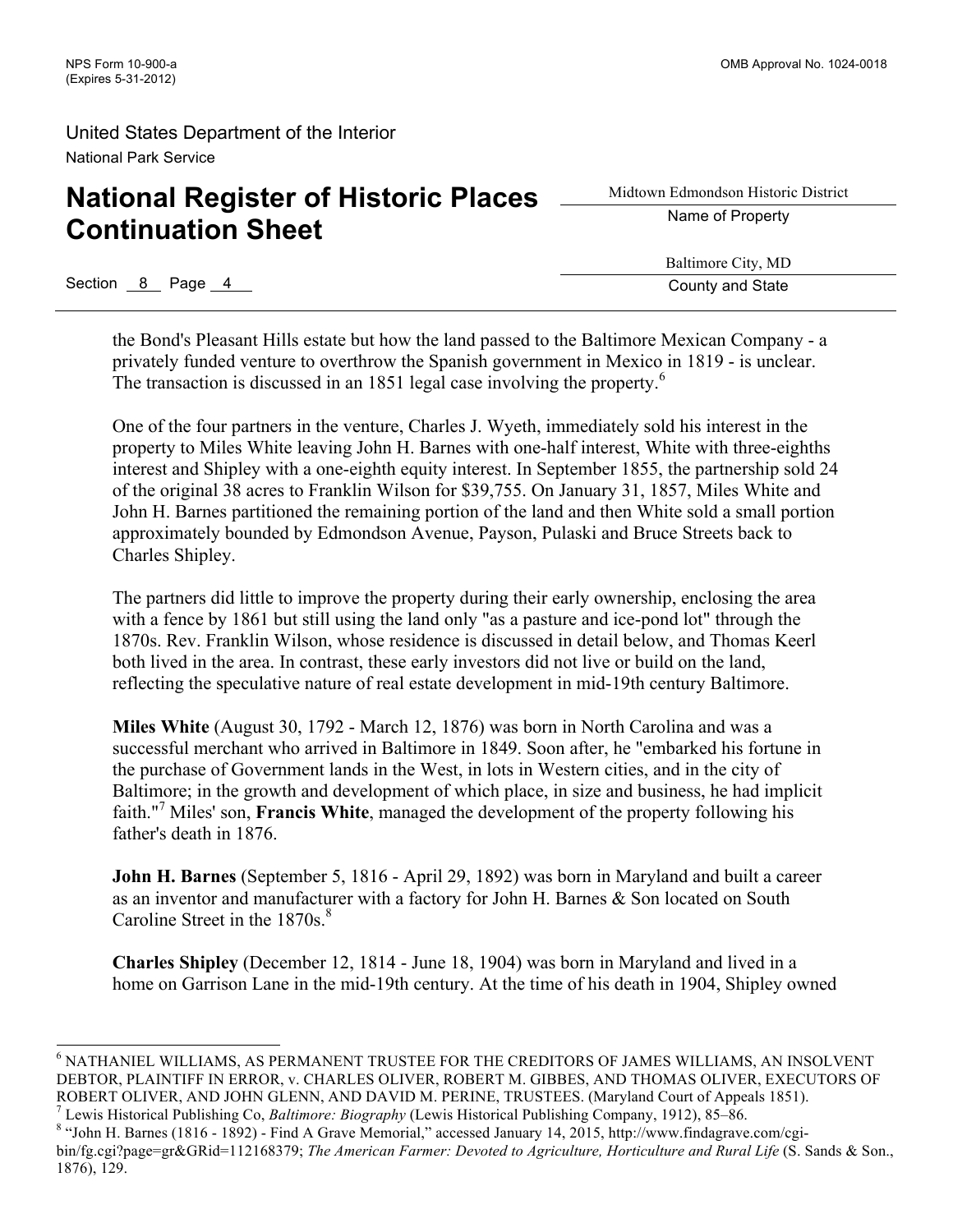# **National Register of Historic Places Continuation Sheet**

Midtown Edmondson Historic District Name of Property

Baltimore City, MD

Section 8 Page 5 County and State Section 8 Page 5 County and State

large parcels of real estate in west and southwest Baltimore. Former Baltimore Mayor Thomas G. Hayes, who acted as legal counsel to Shipley, recalled Shipley, commenting:

"He was probably the largest real estate owner of the city. Mr. Shipley was a poor boy, reared on a farm, but early in life he turned his attention to the real estate business, and by wise investments he acquired a fortune... Mr. Shipley was attached to Baltimore and was one of our very best citizens."<sup>9</sup>

### *Rev. Franklin Wilson builds Oakley - 1854*

In October 1854, **Rev. Franklin Wilson** (December 8, 1822 - 1896) built a new "splendid and costly mansion" known as Oakley at the corner of Monroe Street and Edmondson Avenue. Born at home at 18 E. Lexington Street on December 8, 1822, Wilson grew up in a privileged home as the grandson of a successful merchant who established the shipping house William Wilson & Sons. Wilson helped to establish the Baltimore Baptist Church Extension Society, which led to the construction of new Baptist churches on Lee Street, Franklin Square, Leadenhall Street and Madison Square. During the Civil War, Wilson published and spoke on topics of freedom of speech, abolition, and peace, often in opposition to the Union occupation of the city.

#### *Thomas Keerl purchases Woodley - 1868*

After the start of the Civil War, Union troops built Fort No. 3 at Woodley, then known as Kirby's Mansion, north of Lafayette Avenue. The Fort was one of a series of fortifications surrounding Baltimore to protect the city from the threat of Confederate attack.<sup>10</sup>

In 1868, following the end of the war, **Thomas M. Keerl** (1825 - 1888) purchased Kirby's Mansion and property and "greatly enlarged and improved" the mansion.<sup>11</sup> Born in 1825 in Baltimore, Keerl graduated from Princeton College. He returned to Baltimore and joined the bar, embarking on a successful career as an lawyer. By the time of his death, however, he "had not practiced his profession for a number of years...his time had mostly been employed in business connected with the extensive real estate of his family, and in which he was interested."<sup>12</sup>

### *New investments in transportation - 1860s - 1910s*

Expanded transportation infrastructure, from improved roadways and horse-drawn omnibus services in the 1860s, railroads in the 1870s and electric streetcars in the 1890s, created new

<sup>&</sup>lt;sup>9</sup> "WAS WELL KNOWN HERE: Death Of Mr. M. D. Detweiler Deplored By Baltimore Elks," *The Sun (1837-1986)*, June 20, 1904, http://search.proquest.com/hnpbaltimoresun/docview/536886449/abstract/13ACD508AA9417A2684/65?account

<sup>&</sup>lt;sup>10</sup> Additional description of the Civil War Fort No. 3 located at Kirby's Mansion can be found in a 12 July 1864 letter from City Surveyor Gilbert H. Bryson to General J.R. Kenly found in United States. Government Printing Office, *Congressional Serial Set* (U.S. G.P.O., 1910).

<sup>&</sup>lt;sup>11</sup> Scharf, *History of Baltimore City and County, from the Earliest Period to the Present Day, 773.* <sup>12</sup> "Thomas M. Keerl," *The Sun (1837-1986)*, December 20, 1888,

http://search.proquest.com/hnpbaltimoresun/docview/535125726/citation/13ACD362E265E7DC267/1?accountid=10750.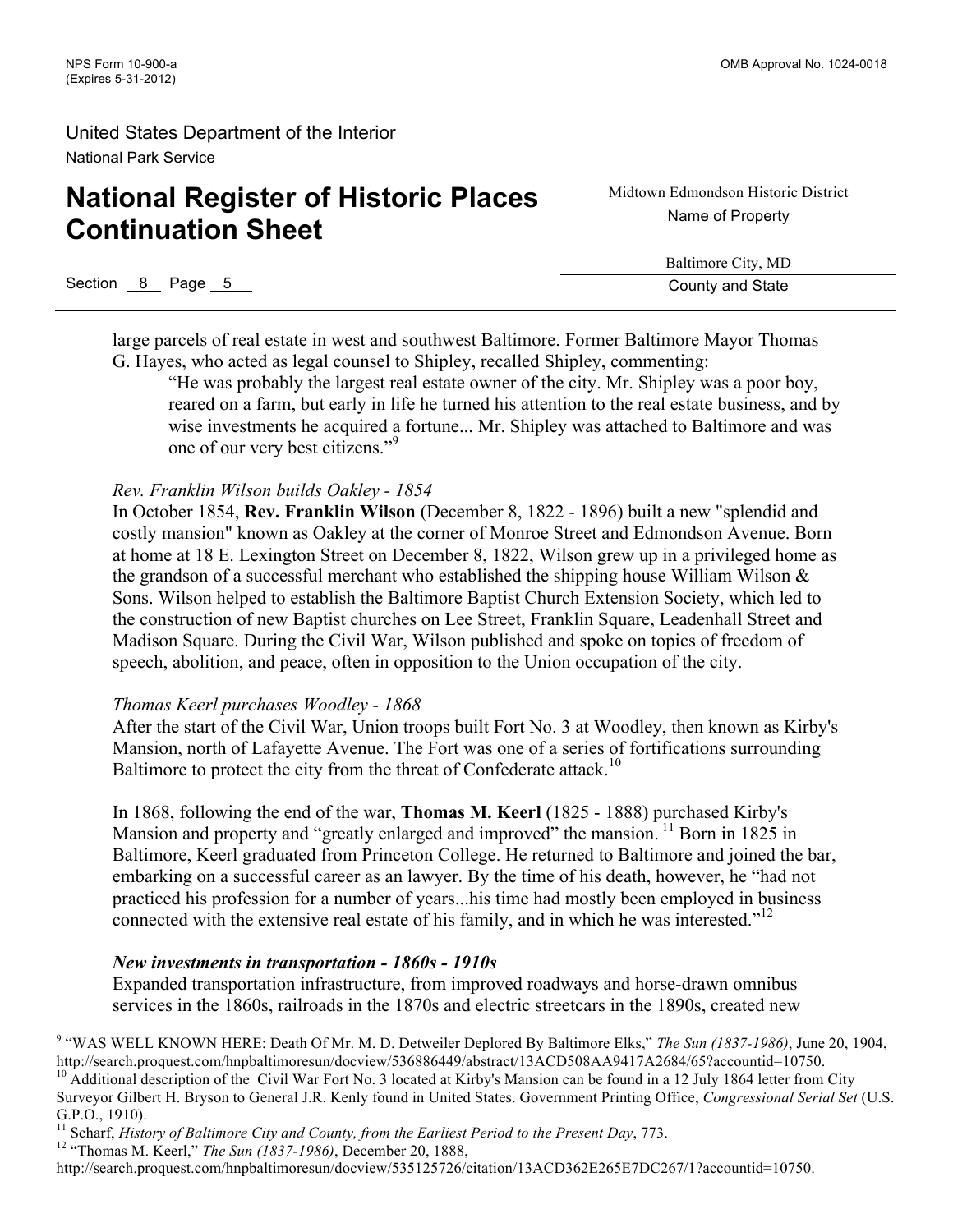# **National Register of Historic Places Continuation Sheet**

Midtown Edmondson Historic District Name of Property

Baltimore City, MD

Section 8 Page 6 County and State

opportunities for small builders to build blocks of new rowhouses. In Midtown Edmondson, the railroad line also brought industrial and commercial development—despite the concerted efforts of many neighborhood residents to exclude saloons, gas stations, and factories from their area.

### *Baltimore City improves Edmondson Avenue - 1868*

The improvement of Edmondson Avenue between 1868 and 1906 helped enable the residential development that arrived in the 1880s and 1890s. On April 3, 1868, Baltimore City accepted a donation from Dr. Thomas Edmondson's estate, including the land platted for Thompson Street from Fremont Street to Kirby's Lane (then still sometimes known Dorsey's Lane).<sup>13</sup> On January 30, 1871, Thompson Street was renamed Edmondson Avenue in recognition of the donation of the property for the extension of the road west to Fulton Avenue.<sup>14</sup> These improvements were widely predicted to open the landscape of West Baltimore to new development, as George W. Howard observed in 1873:

"The completion of this avenue [Edmondson Avenue], which will certainly be accomplished during the present season, will produce a wonderful change in all this country. In a few years it will doubtless be covered with cottages and intersected with new roads, for its elevated position and delightful atmosphere cannot fail to recommend it, at once, to all who are seeking suburban locations.<sup>"15</sup>

Other roadways in the area of Edmondson Avenue also saw new improvements in this period, as in May 1885 when Baltimore City opened Mosher Street from Fulton Avenue to Kirby's Lane.<sup>16</sup> On October 14, 1885, the city passed legislation calling for the grading and paving of Edmondson Avenue from Fulton Avenue to the city line.<sup>17</sup> And in 1893, the city made further improvements to the bridge on Edmondson Avenue over the Baltimore & Potomac Railroad Tracks.<sup>18</sup>

### *Baltimore & Potomac Railroad is completed - 1878*

Planning for the Baltimore & Potomac Railroad began in 1858, when Charles County planters pushed for a new railroad to connect their farms in Southern Maryland to markets in Baltimore.

<sup>&</sup>lt;sup>13</sup> The Baltimore City Code: Comprising the Statutes and Ordinances Relating to the City of Baltimore. Compiled by Lewis Mayer, 1869, 704.

<sup>&</sup>lt;sup>14</sup> Baltimore (Md.) and Lewis Mayer, *Supplement to the Baltimore City Code: Comprising the Acts of the General Assembly of Maryland, Passed at the Sessions of 1870, 1872, and 1874, Relating to the City of Baltimore, and the Ordinances of the Mayor and City Council from June, 1869, to June 1874, with Decisions of the Courts Construing the Acts and Ordinances. Also an Appendix of*  Ordinances from June to Adjournment of Council, October 27, 1874 (J. Cox, City Printer, 1874), 303.<br><sup>15</sup> George Washington Howard, *The Monumental City* (J. D. Ehlers, 1873), 459.<br><sup>16</sup> Baltimore Ordinances etc, *Ordinances*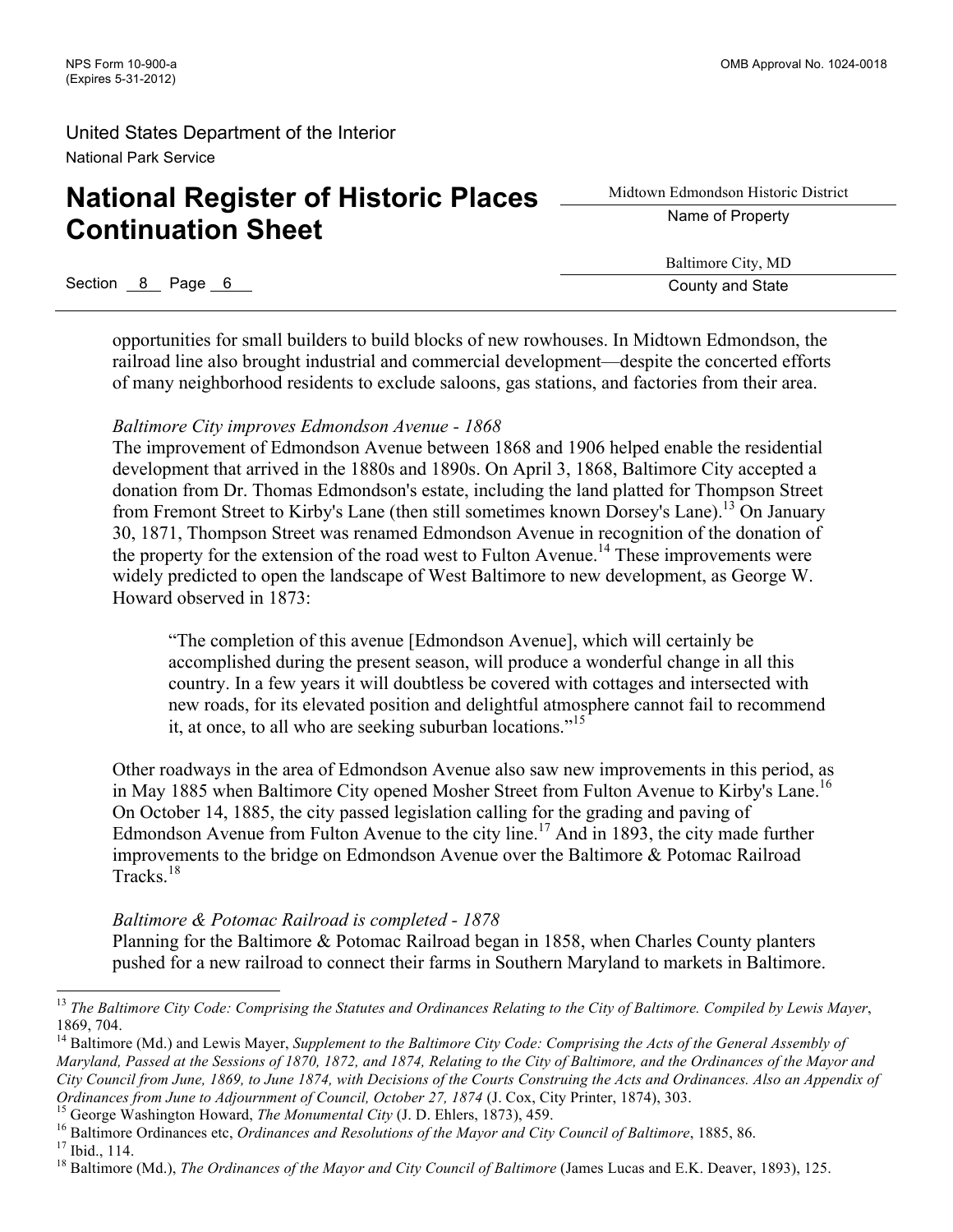# **National Register of Historic Places Continuation Sheet**

Section 8 Page 7 County and State

Midtown Edmondson Historic District Name of Property

Baltimore City, MD

Progress remained slow until 1867, when the Pennsylvania Railroad Company bought the business.

Property owners in West Baltimore saw the railroad as a serious issue for the prospects of future development. Thomas Keerl opposed the construction of the railway line across his property, petitioning the City Council in May 1869 to "suspend action" on the railroad considering the "great and increasing value of the property affected by the proposed ordinance."<sup>19</sup> In January 1871, Keerl brought a lawsuit against the company and contemporary reports described how the area was seen as a prospect for investment, describing Keerl's property as "situated near the western boundary of the city, between the city limits and the old almshouse property, and is increasing in value as the city progresses westward."20 The railroad company eventually paid Keerl over \$9,000 for the use of his land for a right of way.

In July 1872, the completion of the Baltimore and Potomac Tunnel (below Winchester and Wilson Streets) enabled the railroad to start offering freight and passenger service to Washington, DC and Southern Maryland. By the late 1870s, the Pennsylvania Railroad had built Fulton Station, a passenger railroad station located at Payson and Winchester Streets. The neighboring Western Maryland Railroad built its own freight depot at the junction with the Pennsylvania Railroad tracks at Fulton Avenue. Two nearby hotels served travelers who wanted to stay near the station. $21$ 

The railroad remained a contentious issue as local property owners continued to demand improvements at road crossings. In 1886, Keerl joined with George H. Steuart, a Confederate veteran who owned property near where Bon Secours hospital is located today, and F.J. Harmison in urging the Mayor to construct a bridge at the Monroe Street railroad crossing, suggesting that "the West End had already been kept back by the location of railroad tracks for a number of years, to the great injury of owners of land and the detriment of the city." $^{22}$ 

### *Omnibus service starts from Fulton Avenue - 1878*

Horse-drawn cars (or "omnibus") revolutionized urban transportation in New York, Philadelphia, Baltimore and many other cities in the 1830s and 1840s. While still too costly for most city residents, the omnibus served as a template for later mass transit systems by offering regularly

 <sup>19</sup> "LOCAL MATTERS," *The Sun (1837-1985)*, May 6, 1869,

http://proquest.umi.com/pqdweb?did=1706453282&Fmt=7&clientId=2039&RQT=309&VName=HNP. <sup>20</sup> "LOCAL MATTERS," *The Sun (1837-1985)*, January 14, 1871,

http://proquest.umi.com/pqdweb?did=1717099262&Fmt=7&clientId=2039&RQT=309&VName=HNP.

<sup>&</sup>lt;sup>21</sup> Description based on Hopkins, Griffith Morgan. City Atlas of Baltimore Maryland and Environs. Philadelphia, PA: 1876.<br><sup>22</sup> Reported for the Baltimore Sun, "STREETS AND BRIDGES," The Sun (1837-1985), March 9, 1886,

http://proquest.umi.com/pqdweb?did=1629129772&Fmt=7&clientId=2039&RQT=309&VName=HNP.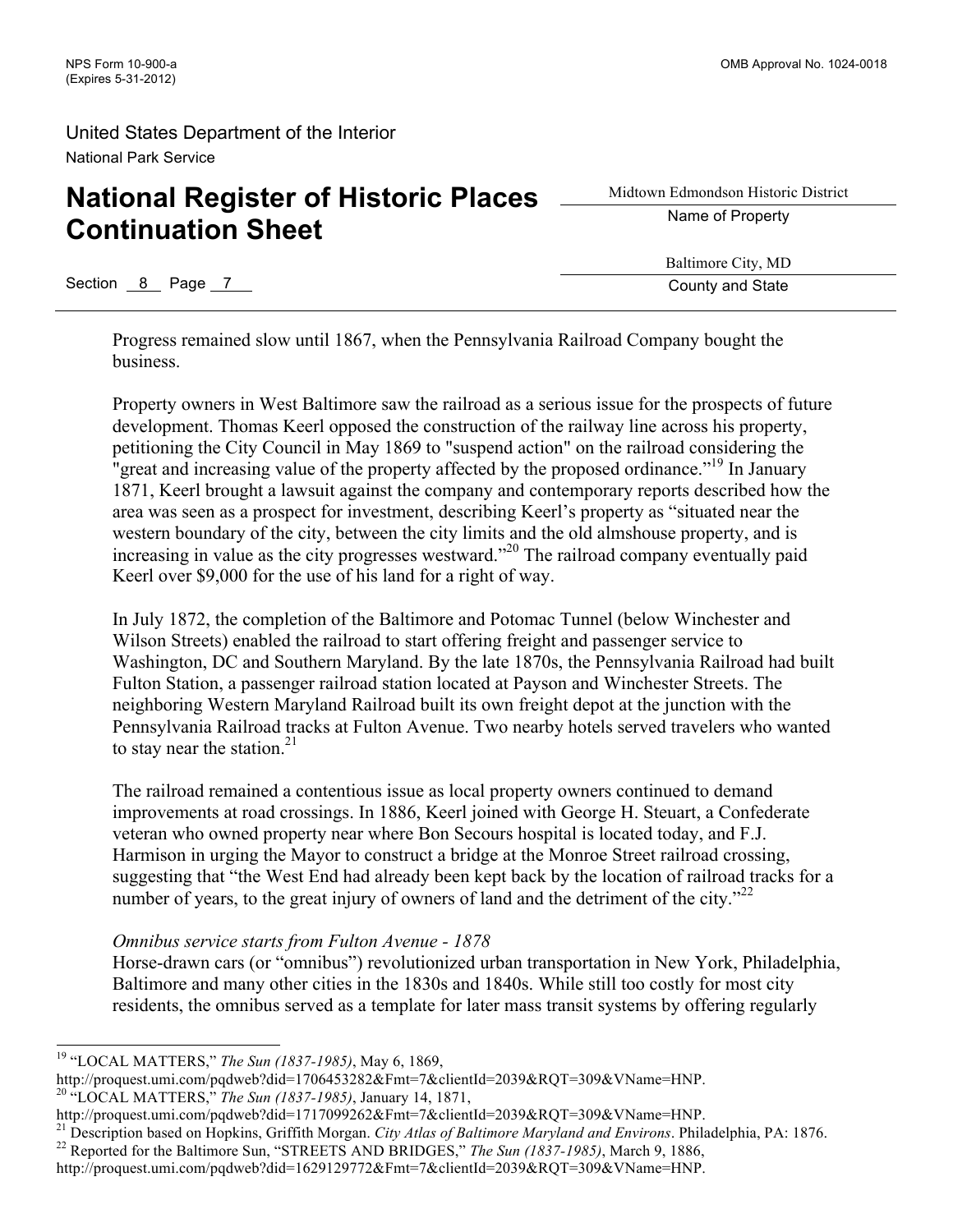# **National Register of Historic Places Continuation Sheet**

Midtown Edmondson Historic District Name of Property

Baltimore City, MD

Section 8 Page 8 County and State

scheduled operations along a fixed route.<sup>23</sup> In West Baltimore, horse-drawn transportation service started operation on Baltimore Street, Frederick Road and other major thoroughfares. In February 1878, Lucius Polk and R.E. Diffenderffer extended this service to the eastern edge of Midtown Edmondson when they began operating a horse-drawn stage-coach service, incorporated as the Harlem Stage Coach Company, from Fulton Avenue and downtown Baltimore in an effort to draw investors and home-owners out to the area.

*Edmondson Avenue, Catonsville and Ellicott City Electric Railway begins service - 1895* The first electric-powered streetcar system in the United States was introduced in Richmond, Virginia, in 1887 by Frank J. Sprague. The electric streetcar, or trolley, enabled people to ride in ten minutes as far they could typically walk in thirty minutes, revolutionizing the patterns of suburban growth. From 1890 to 1907 nationally, the miles of streetcar tracks serving American cities grew from 5,783 to 34,404 miles. Electric streetcars first arrived in Baltimore around 1890 and from then on such service became (as historian Mary Ellen Hayward described) a "prerequisite for rowhouse builders."<sup>24</sup> The Edmondson Avenue, Catonsville and Ellicott City Electric Railway was charted in October 1892, began laying track in 1895 and started service in 1899.

The new streetcar connected Catonsville with downtown through Midtown Edmondson. The *Catonsville Argus* reported, "The electric railway is the outcome of the project of Messrs. George Yakel, Carl Schon, Victor G. Bloede and other gentlemen who owned property in the vicinity of Catonsville and rely on rapid transit as a means for developing it."<sup>25</sup>

#### **Residential Growth – 1880s-1920s**

The once rural landscape of West Baltimore underwent a dramatic transformation from the 1880s through the 1910s. The 1888 annexation of this part of Baltimore County pushed the city line west past the Gwynns Falls and added 36,000 people to the city's population. Immigration contributed even more significantly to the city's growth and between 1880 and 1900 the population had increased by 53%. To house this new influx, the number of dwellings increased by 76% with the quick construction of blocks of rowhouses in Midtown Edmondson adding to this total.<sup>26</sup> Local builders erected houses inspired by the fashionable architecture of the wealthy at a price the city's growing middle-class could afford.

 <sup>23</sup> David L. Ames, University of Delaware and Linda Flint McClelland, National Park Service, *Historic Residential Suburbs: Guidelines for Evaluation and Documentation for the National Register of Historic Places*, National Register Bulletin (National Park Service, 2002), http://www.nps.gov/NR/publications/bulletins/suburbs/index.htm.<br><sup>24</sup> Mary Ellen Hayward and Charles Belfoure, *The Baltimore Rowhouse* (Princeton Architectural Press, 2001), 127.<br><sup>25</sup> Kenneth M. Short, "Nat

<sup>(</sup>BA-3182)," May 2005, http://msa.maryland.gov/megafile/msa/stagsere/se1/se5/030000/030053/pdf/msa\_se5\_30053.pdf. <sup>26</sup> Hayward and Belfoure, *The Baltimore Rowhouse*, 87.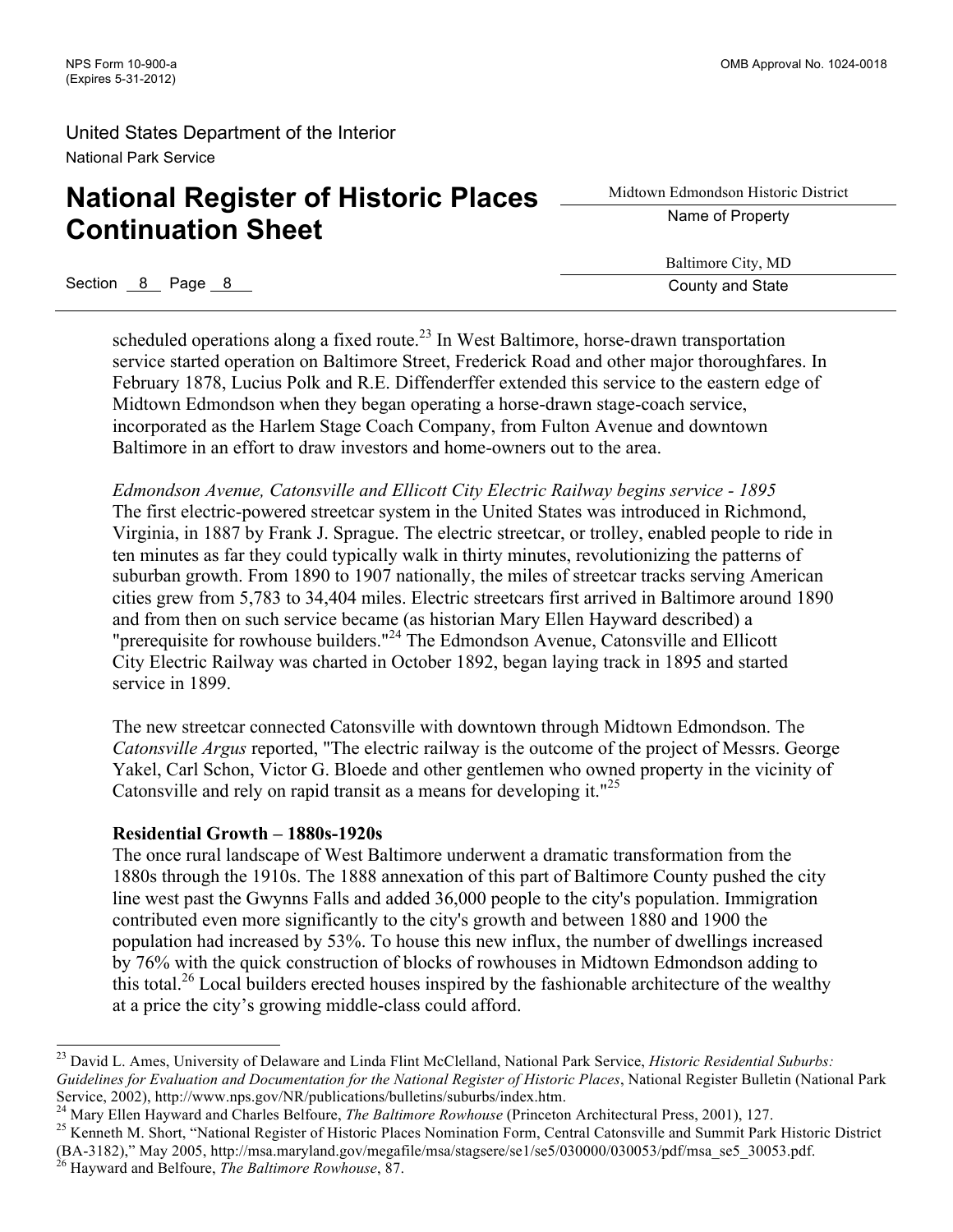# **National Register of Historic Places Continuation Sheet**

Midtown Edmondson Historic District Name of Property

Baltimore City, MD

Section 8 Page 9 County and State

This second section summarizes the history of residential development. For clarity, the description of the development is largely chronological from 1887 through the 1910s with additional background on the individual builders and architects following in a separate subsection.

### *Oakley is sold and developed - 1887-1896*

Rev. Franklin Wilson, who owned Oakley along with 24 acres in the area of Midtown Edmondson, began by leasing lots for development as early as 1887. One early advertisement for a summer home built on Wilson's property appears in November 1887:

""For Rent-- Cottage of five rooms and six acres of land, in the city limits, at \$10 per month. Apply at 1806 Edmondson Avenue."<sup>27</sup>

A similar advertisement appeared in May 1889:

"For Sale or Rent--A Corner Dwelling on Edmondson Avenue, nine rooms, uncommonly attractive within and without, with abundance of light, numerous closets, and in the highest location, opposite beautiful grounds; a delightful summer residence. Apply at 1806 Edmondson Avenue."28

Around October 1888, Wilson started selling individual lots on Edmondson Avenue measuring 15' by 85' at a cost of \$1,500 each in addition to leasing other lots to small builders.<sup>29</sup> Just four years later, in September 1892, Wilson sold off all of his remaining property. He recorded a reflection on the decision to move in his journal, writing:

"A memorable day. I have this day signed a deed conveying all my property at Oakley, including my residence, where for more than thirty-seven years we have had a lovely and beautiful home... We shall leave it with reluctance and sorrow, but its isolation from our dearest relatives, its loneliness, its distance from the centre of the city and other considerations led me, after much thought and prayer to accept an offer for the whole place in one transaction."

Construction on a number of new homes along Edmondson Avenue started almost immediately after the sale. By November 1892, the *Sun* published an advertisement for some of these earliest houses:

 <sup>27</sup> "Classified Ad 69 -- No Title," *The Sun (1837-1988)*, November 14, 1887,

http://search.proquest.com/hnpbaltimoresun/docview/535033227/citation/6A19775072984F0DPQ/1?accountid=10750. <sup>28</sup> "Classified Ad 17 -- No Title," *The Sun (1837-1988)*, May 11, 1889,

http://search.proquest.com/hnpbaltimoresun/docview/535146441/citation/C0C79FBC473245EEPQ/1?accountid=10750. <sup>29</sup> "Real Estate Transaction 1 -- No Title," *The Sun (1837-1987)*, October 10, 1888,

http://search.proquest.com/hnpbaltimoresun/docview/535114097/citation/13ACE9DD4E5E4399C7/9?accountid=10750.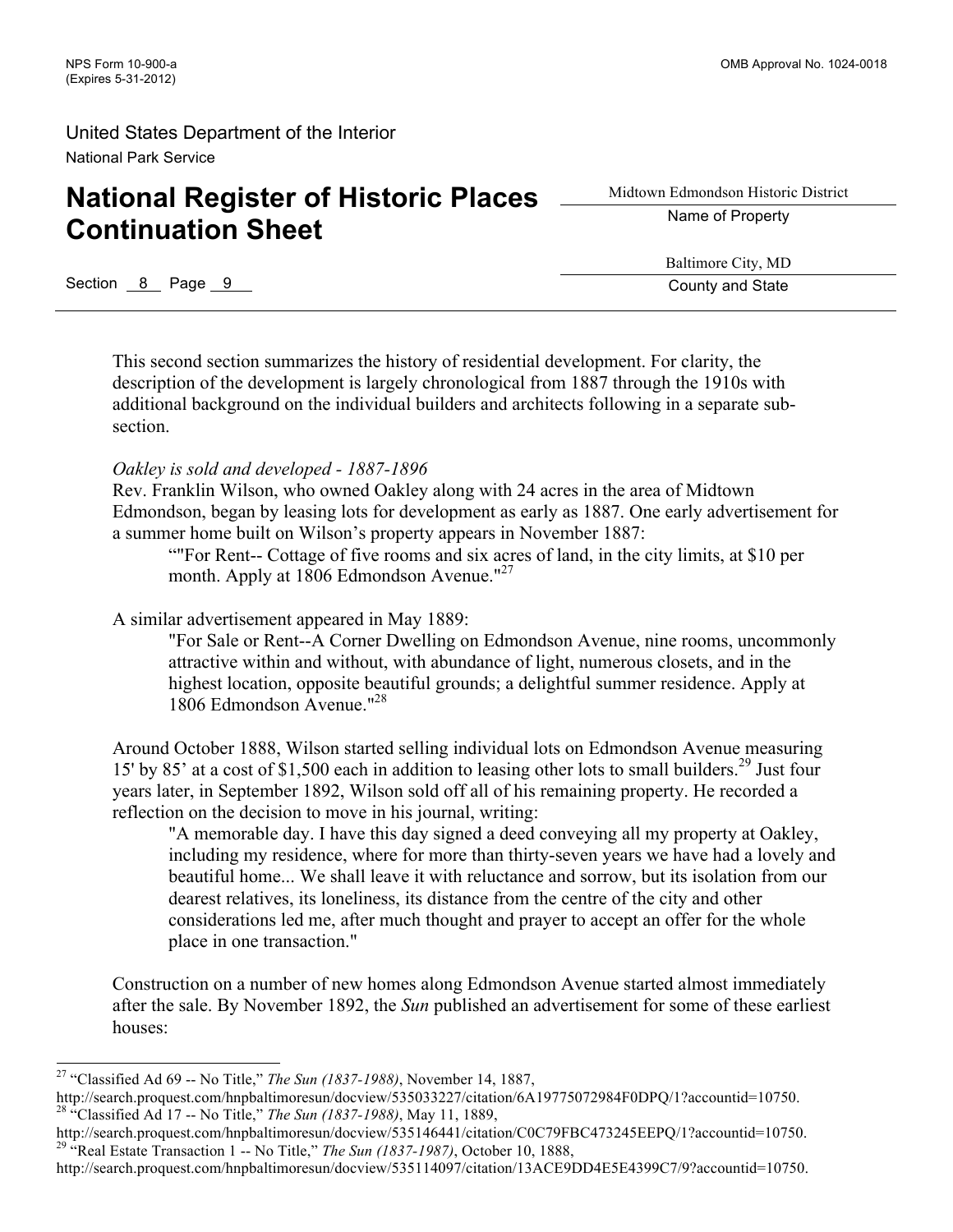# **National Register of Historic Places Continuation Sheet**

Midtown Edmondson Historic District Name of Property

Baltimore City, MD

Section 8 Page 10 County and State Research County and State

"Mr. F.D. Sauerwein, Builder, is just completing five first-class modern Dwellings, Northwest Corner Edmondson Avenue and Monroe Street, which, for beauty of design and completeness of interior finish, are not surpassed by any and equaled by but few of corresponding cost in the city. Every detail has been carefully studied to make them beautiful and comfortable homes, and he respectfully asks a call and critical examination from those looking for dwellings where they will get full value for money invested; nine rooms, five chambers and library, bath room, with best sanitary plumbing; complete mirrors in parlor and dining room; low redeemable ground rent; easy terms. Apply on premises or to F.D. Sauerwein, 606 North Fulton avenue."

In another early advertisement from April 1894, F.D. Sauerwein boasts, "No cheap work. Everything the best. A call is solicited from those who are willing to pay a fair price for an elegant home. Half the block sold." Buyers for Sauerwein's houses included Annie E. Hooton, who paid \$2,800 and a \$100 ground rent in May 1894.<sup>30</sup>

Over the next few years, several more builders and small developers joined in building the blocks nearest to Edmondson and Fulton Avenues. In March 1893, for example, Thomas F. Locke received a permit for ten two-story brick buildings on the north side of Lauretta Street west of Monroe Street and an additional six two-story brick buildings on the west side of Monroe Street north of Lauretta Street.<sup>31</sup> By December 1893, the *Baltimore Sun* ran advertisements for "Cosy New Houses; all conveniences cheap" located on Rayner Street south of Lanvale Street and east of Monroe Street.<sup>32</sup>

A few months later, in February 1894, advertisements appeared for "Little Beauties -- New twostory Houses" located from 1807 to 1823 Rayner Street south of Lanvale Street and west of Fulton Avenue (likely also built by Thomas Locke).<sup>33</sup> Around this same time, William A. Batton started building rowhouses along the even side of the 700 block of Appleton Street.<sup>34</sup> In November 1894, R.M. Chambers received a permit for 13 two-story dwellings on Arunah

 <sup>30</sup> "Classified Ad 17 -- No Title," *The Sun (1837-1988)*, April 7, 1894,

http://search.proquest.com/hnpbaltimoresun/docview/535543485/citation/E2A50D78DD334165PQ/10?accountid=10750.<br><sup>31</sup> "OTHER MUNICIPAL NEWS: Investments in the Bounds of Cities-Sanitary Inspection," The Sun (1837-1986), March http://search.proquest.com/hnpbaltimoresun/docview/535467619/abstract/13ABC8BACE25A92726B/72?accountid=10750. <sup>32</sup> "Classified Ad 26 -- No Title," *The Sun (1837-1988)*, December 16, 1893,

http://search.proquest.com/hnpbaltimoresun/docview/535512180/citation/221ABF39C71E4EE2PQ/2?accountid=10750. <sup>33</sup> "Classified Ad 10 -- No Title," *The Sun (1837-1988)*, February 10, 1894,

http://search.proquest.com/hnpbaltimoresun/docview/535496578/citation/8EC4875EAD394195PQ/1?accountid=10750. <sup>34</sup> "Classified Ad 16 -- No Title," *The Sun (1837-1988)*, May 23, 1894,

http://search.proquest.com/hnpbaltimoresun/docview/535533931/citation/731A48C657734268PQ/1?accountid=10750.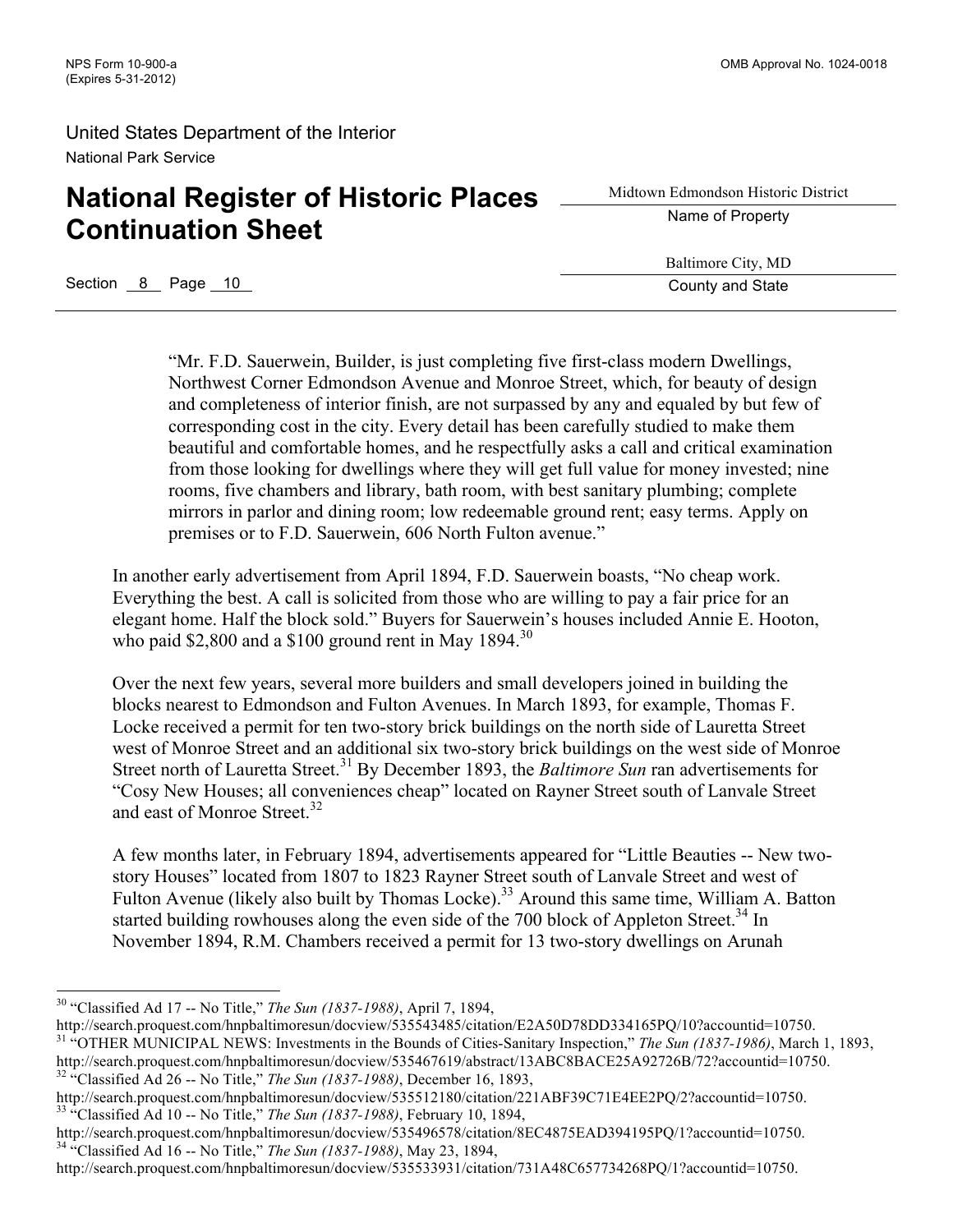# **National Register of Historic Places Continuation Sheet**

Midtown Edmondson Historic District Name of Property

Baltimore City, MD

Section 8 Page 11 County and State Section 8 Page 11 County and State

Avenue between Monroe Street and Kirby's Lane.<sup>35</sup> In December 1894, Lemuel German received a permit for five 2-story dwellings on the east side of Appleton Street between Edmondson and Harlem Avenues.<sup>36</sup> In May 1895, E.P. Krech, Jr. advertised new rowhouses east of Fulton just outside the district on Riggs Avenue: "For Sale-- Nine well built and well located Houses on Riggs avenue, between Mount and Fulton, in first-class order."

While some builders were building and selling houses, other investors sold groups of lots or individual parcels to small builders or home-owners who may have contracted for the erection of houses on their properties. In 1893, C.E. Spaulding & Co. sold lots along Lauretta Street near Edmondson Avenue receiving \$1,891 for two lots and \$3,932 for four.<sup>37</sup> On March 27, 1894, James W. Amos sold a 14' by 63' lot on the south side of Rayner Street (then Oakley) near Monroe Street to Conrad Wagner for \$1000. On November 1, 1895, John J. Hurst sold a 13.7' by 72' lot on the south side of Arunah Avenue near Monroe for \$900 to John Johnson. 38

By 1896, built up blocks included the 1800 block of Rayner Street, Franklin Street and Arunah Avenue (then Summit Street), the 1800 and 1900 blocks of Harlem Avenue and Lanvale Street (along the south side of the street), Lauretta Avenue and Edmondson Avenue. Running parallel to Fulton Avenue, Monroe Street had been built up from the 500 block to 700 block, along with the 600 and 700 blocks of Appleton and Payson Streets. Small alley dwellings had been built up on the east side of Kirby Lane between Franklin and Monroe Streets.

### *John Hubner and Eben B. Hunting purchase Keerl estate - 1897*

Thomas Keerl died in 1888 and left considerable real estate in West Baltimore to his family. In the area of Midtown Edmondson, the property included the land bounded by West Lafayette Avenue, North Fulton Avenue and the railway line. John Hubner and Eben B. Hunting purchased the property for \$130,000 in cash from the trustees of the Keerl estate in January 1897.<sup>3</sup>

**John Hubner** was a former State Senator from Baltimore County and **Eben B. Hunting** was a native of Harrisburg, Pennsylvania who was active in the lumber trade. Hunting and Hubner extended the same pattern of rowhouse development proceeding on Edmondson Avenue over

 <sup>35</sup> "Classified Ad 24 -- No Title," *The Sun (1837-1986)*, November 1, 1894,

http://search.proquest.com/hnpbaltimoresun/docview/535579754/citation/13ABC88B6A96EB54C7B/3?accountid=10750. <sup>36</sup> "Other 4 -- No Title," *The Sun (1837-1988)*, December 20, 1894, 4,

http://search.proquest.com/hnpbaltimoresun/docview/535562674/citation/731A48C657734268PQ/2?accountid=10750. <sup>37</sup> "Real Estate Transaction 1 -- No Title," *The Sun (1837-1988)*, February 18, 1893,

http://search.proquest.com/hnpbaltimoresun/docview/535426420/citation/7BA9A3C99B0B4194PQ/1?accountid=10750. <sup>38</sup> "Real Estate Transaction 1 -- No Title," *The Sun (1837-1988)*, November 1, 1895,

http://search.proquest.com/hnpbaltimoresun/docview/535680077/citation/9036493860274770PQ/1?accountid=10750. <sup>39</sup> "Mortgage for \$500,000," *The Sun (1837-1986)*, April 23, 1897,

http://search.proquest.com/hnpbaltimoresun/docview/535815052/citation/13ACD3EBCD275E3554F/2?accountid=10750.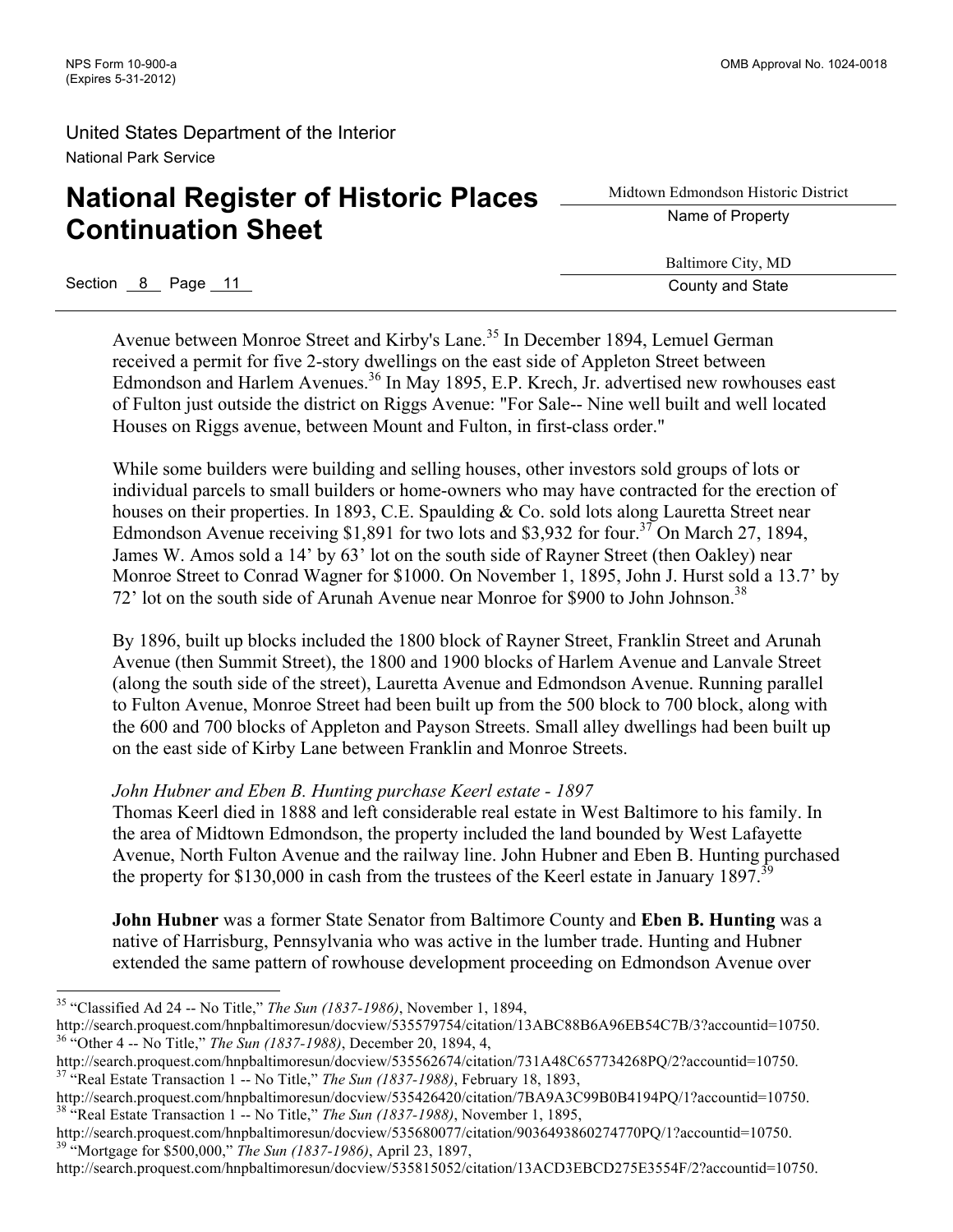# **National Register of Historic Places Continuation Sheet**

Midtown Edmondson Historic District Name of Property

Baltimore City, MD

Section 8 Page 12 County and State

much of their new property. Where the tract abutted the Pennsylvania Railroad tracks, however, the partners invested in building a series of industrial buildings that included warehouses and stables. This latter industrial development is described in more detail in a later section of this context.

*Residential development continues on Shipley, Barnes and White property, Keerl tract - 1896* After the mid 1890s, the scale of the construction in the neighborhood continued to grow with individual builders and architects taking on large parcels and erecting more houses than in the decade before. In April 1899, John F. Arminger received a permit for the construction of 24 twostory brick buildings on the east and west side of Woodley Street (McKean) between Riggs Avenue and Winchester Street.<sup>40</sup> In June 1899, Frederick Stamp received a permit to build twenty-two 2-story dwellings on the east and west side of Appleton Street between Lafayette Avenue and Mosher Street.<sup>41</sup> Charles H. Gerwig began selling ground rents on Riggs Avenue near Monroe Street in June 1899.

By 1901, development had moved further west reaching the 1900 block of Mosher Street, Riggs Avenue and Franklin Street, along with the 2000 block of Harlem Avenue, Lanvale Street, Rayner Avenue, and Lafayette Avenue. McKean Avenue (then Woodley Street) opened just west of Kirby's Lane and filled with rowhouses from the 800 block through the 1100 block. In June 1901, J.H. Powers was adding bay windows onto 27 houses on Appleton Street between Mosher Street and Riggs Avenue.<sup>42</sup> In August 1905, Charles Stoner received a permit to begin construction on 13 two-story dwellings, each 14' wide by 51' deep located on Mosher Street near Appleton Street at a cost of  $$18,000$ .<sup>43</sup> He continued working in the area from 1906 through 1909, building 11 houses along Edmondson Avenue between Payson and Brice Streets, six twostory row houses on the east side Brice Street north of Edmondson Avenue, and six dwellings on the west side of Payson Street between Harlem and Edmondson Avenues.<sup>44</sup>

 <sup>40</sup> "Real Estate Transaction 1 -- No Title," *The Sun (1837-1988)*, April 15, 1899,

http://search.proquest.com/hnpbaltimoresun/docview/536074087/citation/EFF4FB8CFB174BC1PQ/14?accountid=10750. <sup>41</sup> "Stock Quote 13 -- No Title," *The Sun (1837-1988)*, June 2, 1899, 13,

http://search.proquest.com/hnpbaltimoresun/docview/536070044/citation/731A48C657734268PQ/3?accountid=10750. <sup>42</sup> "Other 12 -- No Title," *The Sun (1837-1988)*, June 22, 1901,

http://search.proquest.com/hnpbaltimoresun/docview/536416177/citation/731A48C657734268PQ/8?accountid=10750. <sup>43</sup> "Other 33 -- No Title," *The Sun (1837-1985)*, August 15, 1905,

http://proquest.umi.com/pqdweb?did=1646408002&Fmt=7&clientId=2039&RQT=309&VName=HNP; "GRIFFIN STABLE BOUGHT," *The Sun (1837-1985)*, September 23, 1905,

http://proquest.umi.com/pqdweb?did=1876478392&Fmt=7&clientId=2039&RQT=309&VName=HNP.

<sup>44</sup> "THIRTY MORE NEW HOMES," *The Sun (1837-1985)*, August 25, 1906,

http://proquest.umi.com/pqdweb?did=1646883872&Fmt=7&clientId=2039&RQT=309&VName=HNP.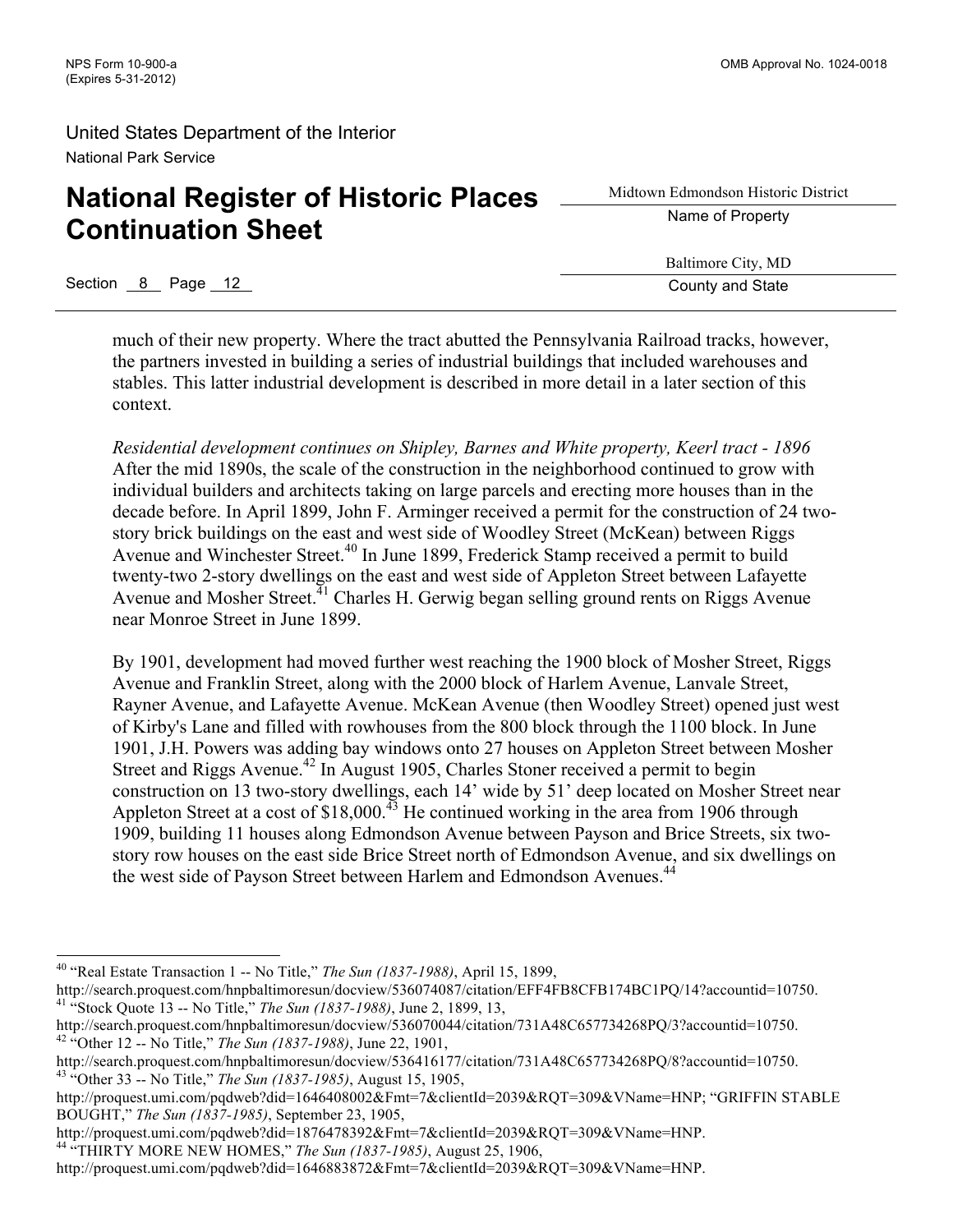# **National Register of Historic Places Continuation Sheet**

Midtown Edmondson Historic District Name of Property

Baltimore City, MD

Section 8 Page 13 County and State

Following Charles Shipley's death, the Mercantile Trust and Deposit Company, in July 1906, sold Shipley's property as four large lots, including one at the southwest corner of Payson Street and Edmondson Avenue, to the C.E. Spalding Company for a total of \$58,000.<sup>45</sup> This opened some of the last remaining parcels of unimproved land in the area for the development of still more rowhouses. The city's rapid residential development led The *Baltimore Sun* in November 1908 to label the city "The City of Homes," writing:

"That Baltimore in her rapid growth is not only the queen city of the South, but is outstripping by far other large cities in its claim to the title of "The City of Homes," is attested by the almost unprecedented demand for modern dwellings and the quickness of builders to realize this demand."<sup>46</sup>

In April 1907, Thomas Locke built twenty dwellings on both sides of Edmondson Avenue between Payson and Pulaski Streets.<sup>47</sup> Also in 1907, Joshua E. Franklin built 11 two-story brick houses on Payson and Franklin Streets for \$28,000.<sup>48</sup> In April 1908, Charles H. Gerwig recorded plans to erect ten 2-story dwellings designed by his brother Jacob F. Gerwig on Monroe Street for \$18,000.<sup>49</sup>

In 1909, property owner James W. Harvey awarded a contract to Solomon Narunsky for the construction of 12 two-story dwellings on north the side of Harlem Avenue beginning at Pulaski Street.<sup>50</sup> That same year, Joshua E. Franklin purchased a large lot, 113' deep with a frontage of 194', at the northeast corner of Franklin and Pulaski Streets with plans to construct two-story rowhouses on the property.<sup>51</sup> That same year, Franklin purchased a site on Brice Street that was 396' by 65' and planned to erect a number of brick rowhouses.<sup>52</sup> By December 1909, Franklin had also applied to build thirteen 2-story brick dwellings (14' x 50') at \$26,000 on the west side of Pulaski Street between Edmondson Avenue and Franklin Street.

By 1914, Brice Street and Pulaski Street had filled with rowhouses on the 500 and 600 blocks. The area bounded by Fulton Avenue, Pulaski Street, Franklin Avenue, and the railroad tracks was thickly developed with two-story rowhouses, and even minor streets like Brice Street were

<sup>45</sup> "SHIPLEY TRACT SOLD," *The Sun (1837-1986)*, 1906. <sup>46</sup> "MANY HOMES GOING UP," *The Sun (1837-1986)*, 1908. <sup>47</sup> "FOR 92 NEW HOUSES," *The Sun (1837-1985)*, April 18, 1907,

http://proquest.umi.com/pqdweb?did=1657041132&Fmt=7&clientId=41143&RQT=309&VName=HNP.<br><sup>48</sup> Daily Bulletin of the Manufacturers Record (Manufacturers record, 1907), 1050.<br><sup>49</sup> Industrial Development and Manufacturers' Recor

http://proquest.umi.com/pqdweb?did=1653708662&Fmt=7&clientId=2039&RQT=309&VName=HNP. <sup>51</sup> "67 HOUSES COMPLETED," *The Sun (1837-1985)*, October 12, 1909,

http://proquest.umi.com/pqdweb?did=1653935022&Fmt=7&clientId=2039&RQT=309&VName=HNP.

<sup>52</sup> *Industrial Development and Manufacturers' Record* (Conway Publications., 1909), 60.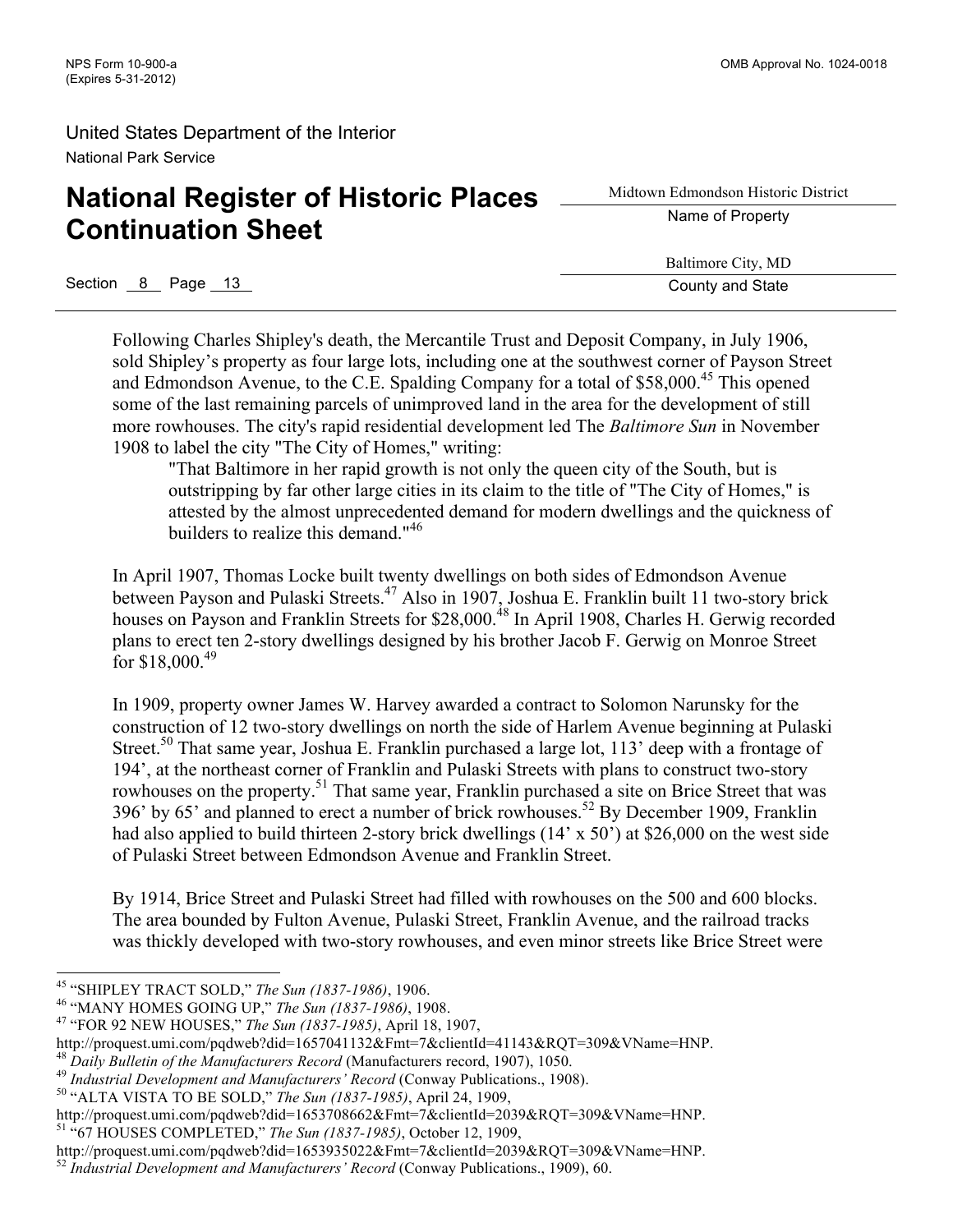# **National Register of Historic Places Continuation Sheet**

Midtown Edmondson Historic District Name of Property

Baltimore City, MD

Section 8 Page 14 County and State Section 8 Page 14 County and State

completely built out. In little more than 25 years, the once rural landscape had been fully transformed into a dense mixed-use rowhouse neighborhood.

#### **Rowhouse Design, Designers, and Architects**

With few exceptions, the builders and architects active in the area of Midtown Edmondson were small scale and little-known builders who were typical of the individuals shaping the city's growth in the late 1800s and early 1900s. Rowhouses offered an affordable housing option for many middle-class and working-class households and the designs had only limited variation on common designs. The neighborhood grew a block at a time in the years before large-scale developers like James Keelty and Edward Gallagher started to build hundreds of rowhouses each year.

Although the boundaries of Midtown Edmondson are now clearly defined by the demolition for the East West Extension (now known as the "Highway to Nowhere") and the formal neighborhood boundaries drawn in the 1970s, the same builders and architects who shaped the neighborhood often worked on projects scattered across west, northwest and southwest Baltimore building similar homes south of Mulberry Street, on North Avenue and along Poplar Grove Street. Details on birth and death dates have been provided where possible but the obscurity of some of the subjects has left the details incomplete.

#### *Active builders and developers before 1896*

Builders and developers working in the area during the first decade of growth primarily built modest Renaissance Revival rowhouses, including two- and three-story rowhouses with a rear "areaway" design. White marble steps were ubiquitous and some (such as those on the north side of the 1800 block of Edmondson Avenue) also featured carved terracotta panels and decorative keys above the doors and first floor windows. Rowhouses of the "blind room type" only appeared on secondary streets such as 1920-1948 Lauretta Street (then White) and the alley houses formerly located on Kirby Lane between Franklin Street and Harlem Avenue. These rowhouses had marble steps but lacked the decorative details and materials of the larger rowhouses on more prominent blocks.

The partial "areaway" design continued to dominate through the 1890s with smaller "blind room" rowhouses filling in on smaller parcels, such as the east side of the 1000 block of Woodley Street (which backed onto Kirby's Lane) and the 900 block of Payson Street.

Builders and developers from this early period included:

• **William A. Batton** was active from the late 1880s up through the early 1900s. In the 1890s, he appears in several directories as a carpenter listing different addresses for each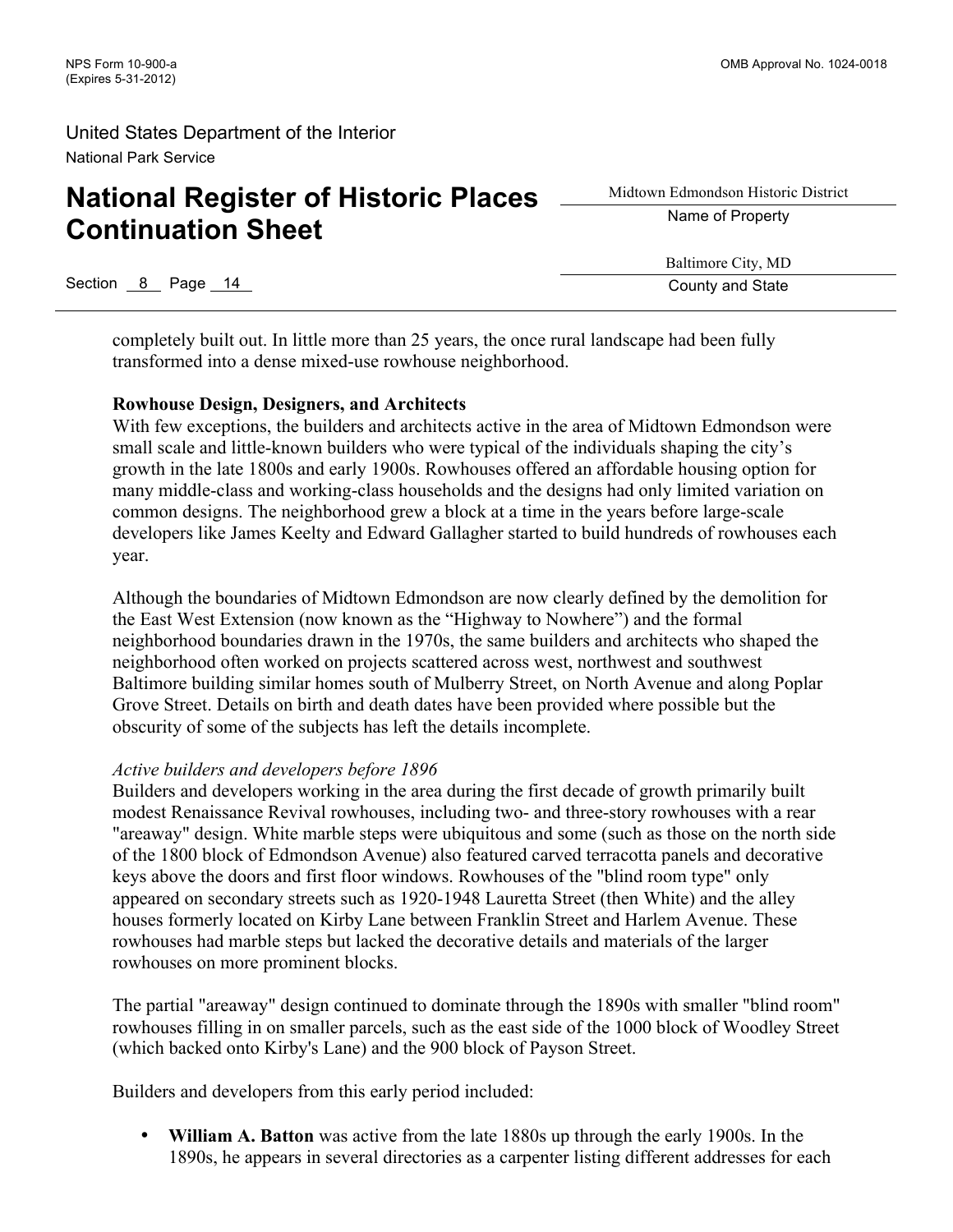# **National Register of Historic Places Continuation Sheet**

Midtown Edmondson Historic District Name of Property

Baltimore City, MD

Section 8 Page 15 County and State

year. Although one report from 1894 indicated that he declared insolvency soon after completing a block of rowhouses on Appleton Street, he remained nearby and is listed at an address of 1434 N. Fulton Avenue in a 1903 directory.

- **Robert M. Chambers** (c.1834 **-** May 28, 1898) appears as a carpenter in the 1870 census and lived in southwest Baltimore on West Baltimore Street in 1885 and later at 1316 Hollins Street. In an 1898 obituary, he is remembered as a member of the Mt. Vernon Lodge, Ancient Free and Accepted Masons, and as a "pioneer member" of the James R. Herbert Camp, United Confederate Veterans. Chambers is interred at Loudon Park Cemetery.<sup>53</sup>
- **Lemuel German** (January 15, 1846- September 7, 1925) was active between the late 1870s and the early 1920s.<sup>54</sup> In 1900, he lived at 1802 Guilford Avenue and listed his occupation as a builder.
- **Thomas F. Locke** was active as a contractor and builder between the 1880s and the early 1900s. The modest two-story houses he built on Lauretta Street and Rayner Street are typical of his work. Other examples include a set of 9 two-story houses on Vincent Alley north of Lorman Street in 1888, work repaving near Patterson Park in 1889, and more two-story rowhouses on the east side of Monroe Street between North Avenue and Westwood Avenue in 1905.<sup>55</sup> In 1909, Locke lived at 1827 W. North Avenue and was actively involved in the Baltimore City Democratic Party.<sup>56</sup>
- **F.D. Sauerwein** (c. 1836 July 15, 1907) was a builder active from 1885 up through his death on July 15, 1907. Between 1893 and 1895, he built and sold a block of large rowhouses on Edmondson Avenue. At that time, he lived at 606 North Fulton Avenue and served as the Chaplain of the Marley Lodge of Odd Fellows. Other projects included a large stone dwelling that he built in the fall of 1901 for Mr. Nils Hammerstrom near the Western Run in the Eighth District of Baltimore County for \$3,600. <sup>57</sup> Daniel Sauerwein,

<sup>53</sup> Maryland Division Sons of Confederate Veterans, "Pvt. Robert M. Chambers, Jr. - Adopt-a-Confederate Program, Confederate Hill, Loudon Park Cemetery," accessed January 14, 2015, http://www.mdscv.org/1388/adopt-aconfederate/Adopt\_a\_Confederate\_Archives\_C.htm.

<sup>54</sup> "Lemuel German (1846 - 1925) - Find A Grave Memorial," accessed January 14, 2015, http://www.findagrave.com/cgibin/fg.cgi?page=gr&GRid=81883044.

<sup>55</sup> "Miss Frank's Mission Work in Rogota: Local Briefs," *The Sun (1837-1988)*, March 24, 1888,

http://search.proquest.com/hnpbaltimoresun/docview/535061791/abstract/8B68C18C2D904704PQ/1?accountid=10750; "Preparing for a Great Charity Fair," *The Sun (1837-1988)*, September 4, 1889,

http://search.proquest.com/hnpbaltimoresun/docview/535184454/abstract/8B68C18C2D904704PQ/2?accountid=10750. <sup>56</sup> "PARTY ADVISERS NAMED: Committee Of 120 To Manage The Coming Campaign WILL PASS UPON CANDIDATES Mr. Mahon Says The Men Selected By The Committee Will Be Supported By The Organization," *The Sun (1837-1988)*, June 30, 1909, http://search.proquest.com/hnpbaltimoresun/docview/537739848/abstract/8B68C18C2D904704PQ/5?accountid=10750. <sup>57</sup> "Suburban Miscellany," *The Sun (1837-1988)*, September 9, 1901,

http://search.proquest.com/hnpbaltimoresun/docview/536327514/abstract/EB53751F7216481APQ/1?accountid=10750.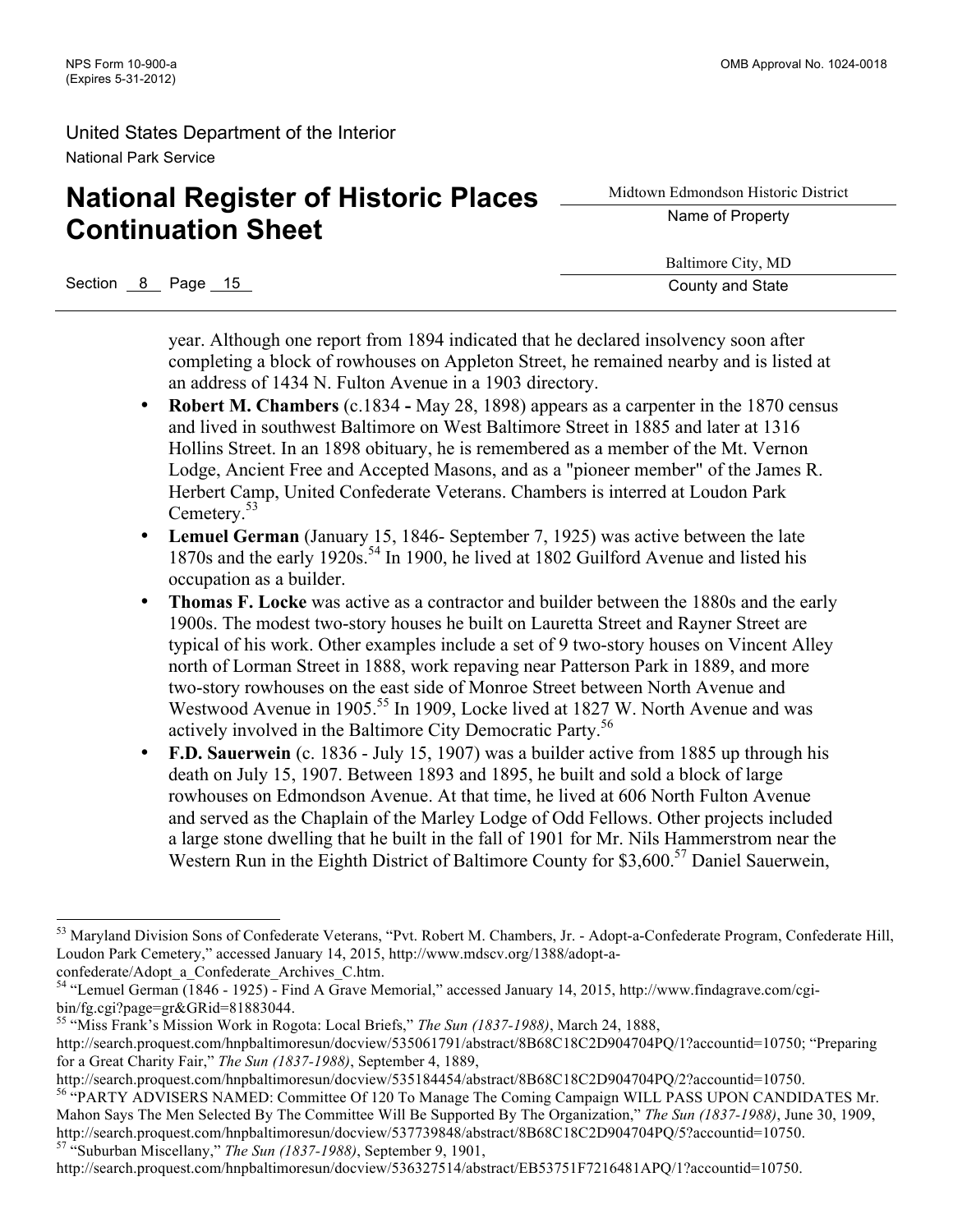# **National Register of Historic Places Continuation Sheet**

Midtown Edmondson Historic District Name of Property

Baltimore City, MD

Section 8 Page 16 County and State County and State County and State

likely the same individual, appears in the census records for 1870 as a brickmason and in 1900 as a builder.

• **Charles E. Spalding** (d. December 13, 1911) was a real estate and mortgage dealer operating under the name C.E. Spalding & Co. from the early 1880s to late 1910s.

### *Active builders and developers after 1896*

Later builders (and, for the first time, architects) working in Midtown Edmondson added "swell front" designs, corner turrets, and shallow curving bows, as well as alternating round and square bay designs inspired by examples from the late Picturesque period. Cornices also evolved from early metal construction that simply mimicked earlier wooden cornices to detailed ornamentation that included lightweight finials set above end brackets intended to punctuate long rooflines with a rhythm of white balls above a white metal cornice. The sources for the biographical profiles of these builders are based on a wide range of secondary sources. Where not otherwise cited, information on household relations or the location of a residence is sourced from census records or Baltimore City Directories.

Builders and developers from this later period included:

- **Samuel A. Bersterman** was an architect who lived at 1101 Aisquith Street (earlier at 1533 Holbrook Street) and worked with and even designed a house (1700 North Bond Street) for Walter L. Westphal. Besterman had a varied career working as a carpenter in the 1890s and, in 1900, as a pipeman for the No. 21 Engine Company located at Roland Avenue in Oliver Place. Besterman also worked with Westphal on rowhouses on Chapel Street between Lanvale Street and Lafayette Avenue.<sup>58</sup>
- **Joshua Ellsworth Franklin** (b. 1877 11 Jan 1944) was a builder who lived on Culver Avenue near Grindin Lane.<sup>59</sup>
- **Charles H. Gerwig** (Mar 9, 1866 -May 20, 1929) was born in Howard County and worked as a contractor and builder, often in partnership with his brother Jacob Gerwig. He lived at 6201 Biltmore Avenue at the time of his death and remains buried at Woodlawn Cemetery. 60
- **Jacob F. Gerwig** (b. 1857) was a prolific local architect born in December 1857. By 1900, Gerwig resided at 2906 Walbrook Avenue and was employed as builder. By 1910, he had moved to 1028 North Fulton Avenue and was identified as an architect. In 1908,

http://search.proquest.com/hnpbaltimoresun/docview/543532835/citation/A322D081306E4FE5PQ/1?accountid=10750.

<sup>&</sup>lt;sup>58</sup> Baltimore (Md ) Fire Dept, *Annual Report of the Board of Fire Commissioners*, 1903, 73.<br><sup>59</sup> "Eva M Richardson Franklin (1877 - 1957) - Find A Grave Memorial," accessed January 14, 2015, http://www.findagrave.com/cgi bin/fg.cgi?page=gr&GRid=71488311.

<sup>60</sup> "FATALLY STRICKEN WHILE BOWLING: Charles H. Gerwig, Contractor Dies Suddenly Corner Investigating," *The Sun (1837-1988)*, May 21, 1929,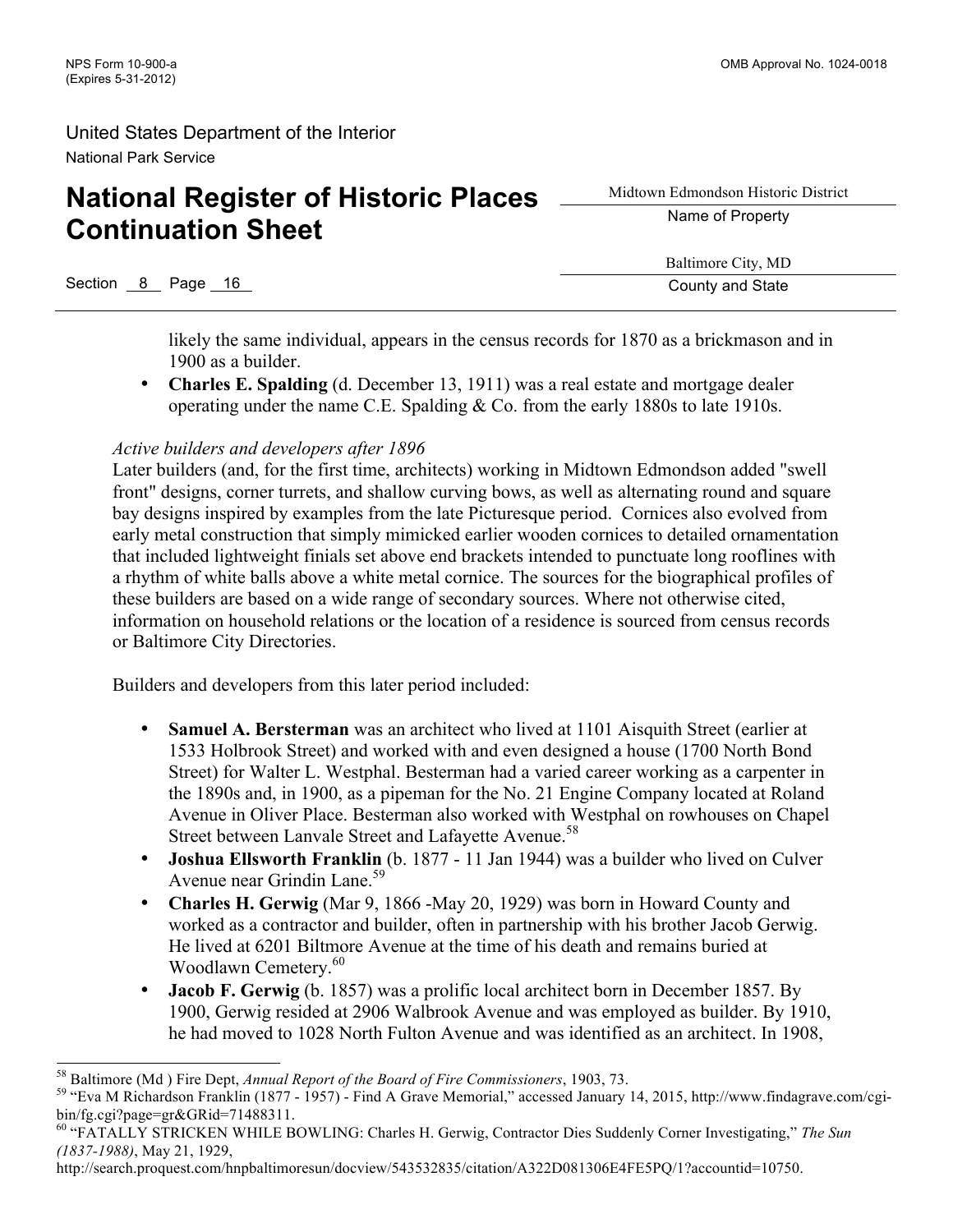# **National Register of Historic Places Continuation Sheet**

Midtown Edmondson Historic District Name of Property

Baltimore City, MD

Section 8 Page 17 County and State Section 8 Page 17 County and State

Gerwig designed a group of ten two-story brick dwellings that Charles Stoner built along the south side of Mulberry Street between Monroe and Payson Streets.<sup>61</sup> He was known as a favorite architect for the Peabody Heights Company and designed 40 bay-window porch front rows in that neighborhood between 1905 and 1919.

- **Solomon Narunsky** was an active builder and investor between 1900 and the 1920s in the Patterson Park area and in West Baltimore.
- **Walter L. Westphal** (b. 1879) was a developer and lender who lived at 1700 North Bond Street and owned Walter L. Westphal Loans on Eastern Avenue. Among his best known development projects is the 2600 block of Wilkens Avenue where 54 contiguous rowhouses make the block one of the longest unbroken blocks of rowhouses in Baltimore.<sup>62</sup>
- **Charles H. Stoner** (b. 1864) was a well-known builder who often worked with architect Jacob F. Gerwig. Born in Carroll County in 1864, by 1880 Stoner lived in Baltimore and in 1910 resided nearby at 1927 West Lombard Street where he worked with his son Clarence A. Stoner as carpenters. By 1920, Stoner had moved west to 2548 Frederick Road where his family shared their residence with another household.

Additional active builders in this period include J.H. Powers and Frederick Stamp.

### **Public buildings, infrastructure and community organizations - 1890s-1920s**

Throughout this period of rapid growth, development often outpaced both infrastructure and the construction of religious, civic and public buildings. The construction of a public school in 1892 and the area's first church in 1894 recognized the growing number of residents in the area. New neighborhood associations fought for investment in roads and for new legislation that included an ordinance, passed in February 1902, that aimed to protect the new community from nearby stockyards by prohibiting "the driving of cattle, sheep and hogs through streets within the territory bounded by Payson street, Lombard street, Arlington avenue and Riggs avenue."<sup>63</sup> Maintaining racially segregated white neighborhoods also became a major concern for many residents, community groups, and developers in the 1900s and 1910s as neighborhoods closer to downtown Baltimore transitioned from largely white to largely black during this time.

 <sup>61</sup> "WILL BUILD 10 HOUSES," *The Sun (1837-1985)*, January 29, 1908,

http://proquest.umi.com/pqdweb?did=1657423592&Fmt=7&clientId=2039&RQT=309&VName=HNP.

<sup>62</sup> *Atlantic Reporter: Cases Argued and Determined in the Courts of Connecticut, Delaware, Maryland, New Hampshire, New Jersey, Pennsylvania, Rhode Island, Vermont* (West Publishing Company, 1918), 848; *American Architect and Architecture* (J. R. Osgood & Company, 1907), 139.

<sup>&</sup>lt;sup>63</sup> "STILL RUSHING SALE: First Branch Passes W. M. R. R. Advertising Ordinance WOULD PERMIT OF NO DELAY Second Branch To Take Up Measure Tonight--All Pleas For Careful Procedure Brushed Aside," *The Sun (1837-1988)*, February 27, 1902, http://search.proquest.com/hnpbaltimoresun/docview/536522876/abstract/EFF4FB8CFB174BC1PQ/21?accountid=10750.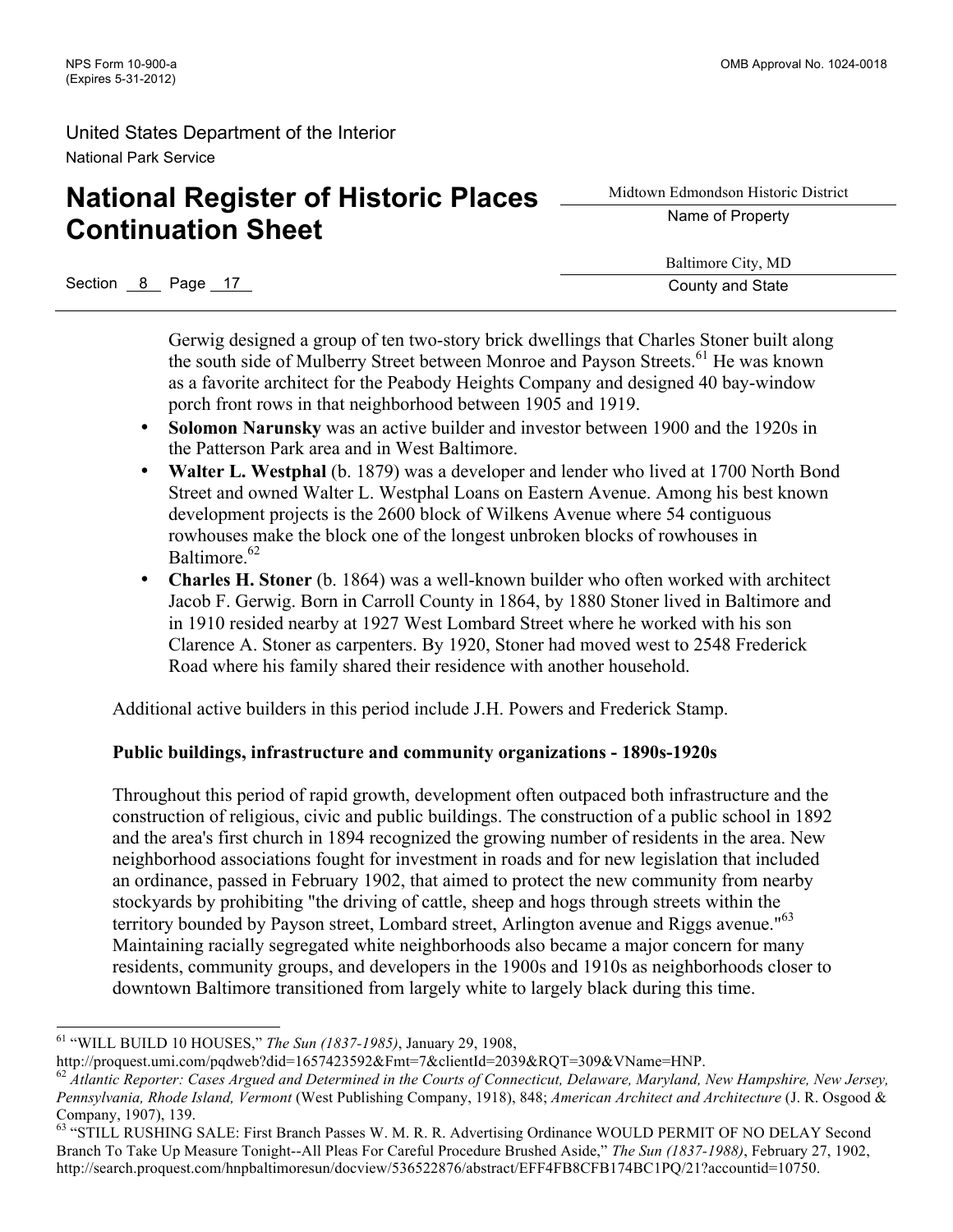# **National Register of Historic Places Continuation Sheet**

Midtown Edmondson Historic District Name of Property

Section 8 Page 18 County and State

Baltimore City, MD

#### *Early neighborhood associations*

As early as November 1907, residents on Payson Street organized a formal protest in an open letter to the city published in the *Baltimore Sun,* writing:

"As realty holders of the 700 block of North Payson street we have been paying full rate city taxes for 12 years or more, yet we have never shared the benefit of a paved street, not even with cobblestones. The conditions existing at all times of the year on account of the bed of the street are unbearable and a menace to health<sup>"64</sup>

In August 1916, the unpaved condition of Pulaski Street led a group of local residents to form the Pulaski Street Improvement Association and organize a protest to their representatives.<sup>65</sup> Another new neighborhood association grew up in the early 1920s: the Tolson Spring Improvement Association. This Association was established to control the character of the ongoing change in the area by discouraging industrial development and encouraging racial segregation. The group took its name from Tolson Spring, located near the railroad tracks, and from Baltimore City Councilman Albert C. Tolson who had advocated for the construction of a spring shelter located near Edmondson and Pulaski.<sup>66</sup> Although the spring closed due to water pollution in 1927, one retrospective account offers a description of it and Tolson's role in its construction:

"Years ago, before it had been named, it ran close by the Pennsylvania railroad tracks, and engineers would stop their trains and get their drinking water in pails carried on the engines... In the days before Northwest Baltimore had grown far beyond the capacity of the spring persons living nearby obtained most of their drinking water from it. Finally its fame became city wide and at times it was not uncommon to see hundreds of persons carrying pails and jars, waiting in line to dip into the cool water...Finally Mr. Tolson persuaded the City Council to pipe the water a short distance to a place where a proper setting for the spring could be erected. Walls were built below the street level and steps leading down to the relocated spring were constructed. A railing was erected around the top of the excavation."67

*School No. 28 built – 1892*

http://search.proquest.com/hnpbaltimoresun/docview/543648626/abstract/13AB84313AB117D522F/3?accountid=10750.

 <sup>64</sup> "North Payson Street's Grievance," *The Sun (1837-1987)*, November 26, 1907,

http://search.proquest.com/hnpbaltimoresun/docview/537464094/citation/13ACEAA50DF4EB46B02/5?accountid=10750. <sup>65</sup> "SHIPLEY TRACT SOLD," *The Sun (1837-1985)*, July 3, 1906,

http://proquest.umi.com/pqdweb?did=1646958812&Fmt=7&clientId=2039&RQT=309&VName=HNP.

<sup>&</sup>lt;sup>66</sup> A proposal to purchase a block of land around the spring failed reportedly due to the \$30,000 price of the property set by owner Alan E. Barton.

<sup>67</sup> "ONCE FAMOUS TOLSON SPRING TO BE CLOSED: Source Of Former 'Health' Water Is Found Now To Be Polluted NEARBY RESIDENTS MAY MAKE PROTEST Natural Fountain Served City When Regular Supply Was Depleted," *The Sun (1837-1986)*, October 24, 1927,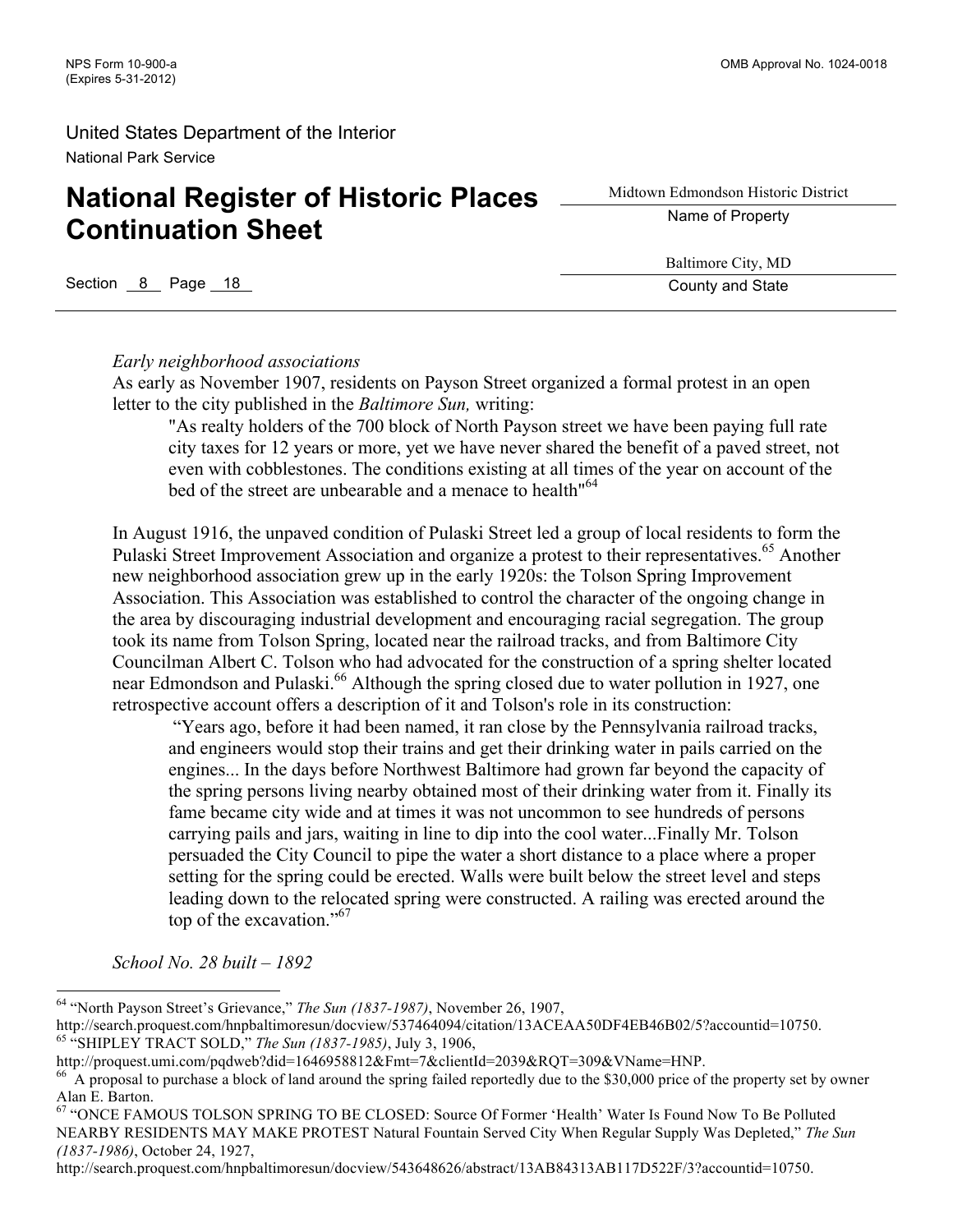# **National Register of Historic Places Continuation Sheet**

Midtown Edmondson Historic District Name of Property

Section 8 Page 19 County and State Research County and State

Baltimore City, MD

School No. 28 was completed on Harlem Avenue in December 1892. The *Baltimore Sun* described the building, writing:

"It is two stories high, of imposing appearance, and is strongly built of brick, with granite trimmings. The building is well lighted, and provided with a number of stairways and exits. There are sixteen class-rooms, with separate cloakrooms, lavatories and all suitable conveniences. The building will accommodate 650 pupils, and is intended to take the place of the present No. 18 school, on Mulberry street, near Fremont."<sup>68</sup>

As the Inspector of Buildings for Baltimore, J. Theodore Oster had responsibility for the design and construction of this building as he did with most municipal and school buildings throughout the city in the early 1890s. The school was renamed for engineer and inventor Robert Fulton in June 1913. In 1946, the school was renumbered as School No. 138 when it was converted for use from white students to black students. The growing African American population in the area in the early 1950s led the school to expand into six portable classrooms in 1952.<sup>69</sup>

In 1972, the school was highlighted in a study released by City Councilman Alexander Stark to document what he described as "obsolete conditions at many of the city's public schools." In 1976, the 1892 building was razed to clear the property for the construction of the present school building on the site in 1976. The new school operated as Harriet Tubman Elementary School until it closed in 2010. The building reopened as the Roots & Branches School, a public charter elementary school, in 2013.

### *Franklin Memorial United Brethren Church first built - 1894*

On July 15, 1894, the Franklin Street United Brethren Church dedicated a new chapel at the corner of Monroe and Franklin Streets. The new congregation had been supported by Scott Street United Brethren Church and had been meeting since the fall in a room at the corner of Smallwood and Lexington Streets. The *Baltimore Sun* reported on the view of the church then at the edge of the city:

"Sloping westward from the high ground along Fulton Avenue, Franklin street extends down across the valley of Gwynn's run and to the beautiful hills of Baltimore county, rich

 <sup>68</sup> "NEW PUBLIC SCHOOLS: Completion of No. 18, at Harlem Avenue and Monroe Street OTHER BUILDINGS NEARLY FINISHED A Talk with Inspector Outer on the Extent and Quality of the Work of His Department During the YearThe Ventilation and Sanitation," *The Sun (1837-1988)*, December 24, 1892,

http://search.proquest.com/hnpbaltimoresun/docview/535474968/abstract/267A1D3D49F34CF3PQ/1391?accountid=10750.<br><sup>69</sup> "NEW SCHOOLS WILL BE OPEN: 29 Will Be Open For Inspection This Afternoon," The Sun (1837-1988), October 26 http://search.proquest.com/hnpbaltimoresun/docview/541637634/abstract/8CFBEE3BB4BD4CFBPQ/10?accountid=10750.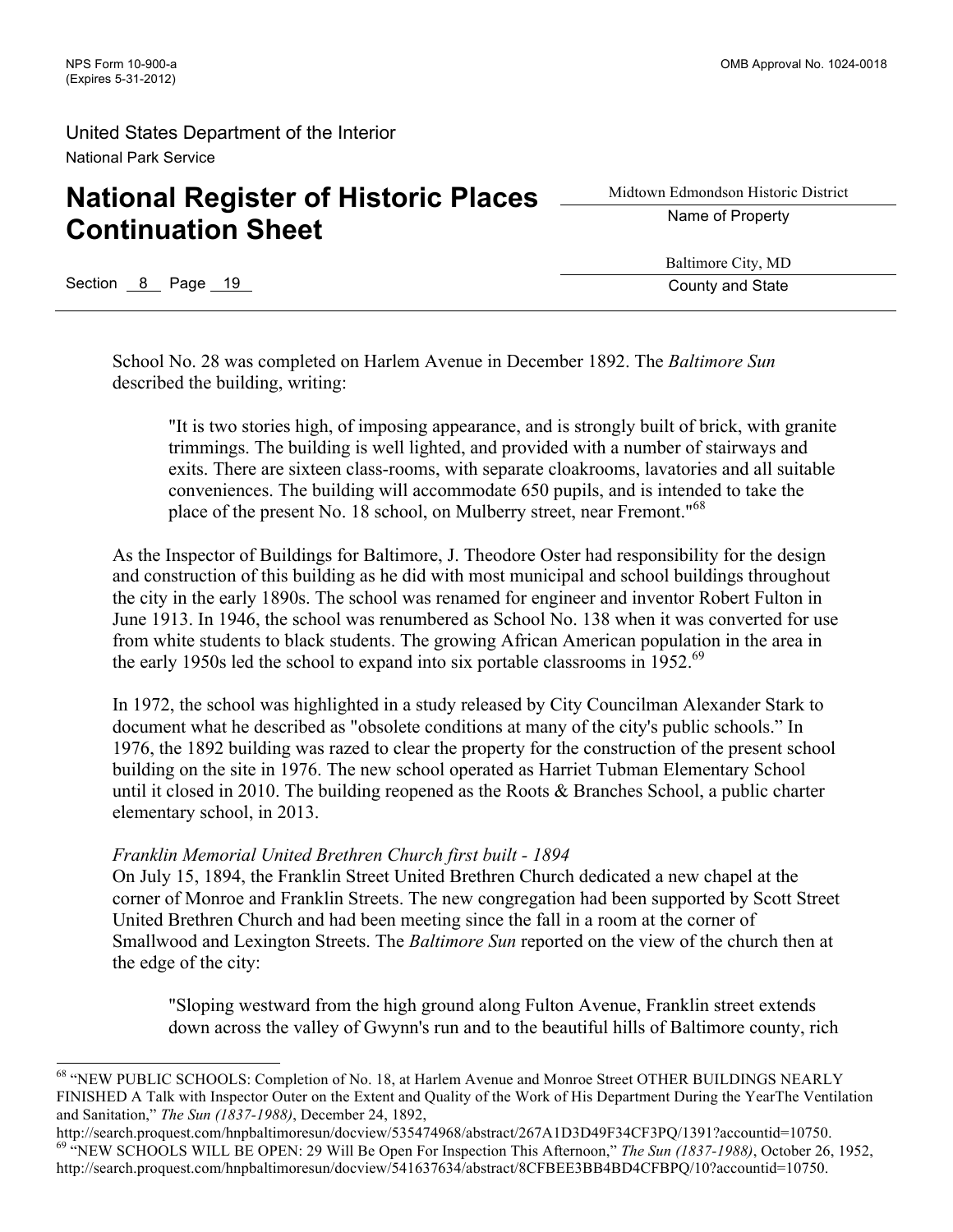# **National Register of Historic Places Continuation Sheet**

Midtown Edmondson Historic District Name of Property

Baltimore City, MD

Section 8 Page 20 County and State

in forest and sunshine. High up on this slope stands the new church. Chapel is the correct name for the structure because the congregation has reserved the front and larger part of the lot for a large church, to be built when its numbers have increased."<sup>70</sup>

In January 1914, the Franklin Street Memorial United Brethren Church replaced the chapel with the structure that still sits at the northwest corner of Monroe and Franklin Streets. The building was designed and largely built by Rev. Edward W. Leach at a cost of \$27,000. Leach served for 3 years as a carpenter's apprentice under local builders James Morgan and T. Milton Jones and "took courses in drawing and architecture at the Polytechnic Institute." For this project, Leach received assistance from M.R. Rhoads, an architect in Chambersburg, Pennsylvania. A parsonage was built immediately adjoining the church on Monroe Street and a sexton's house was built next to the church on Franklin Street.<sup>71</sup>

Around 1922, the church completed payments on the cost of the building and supported the growth of the United Brethren Church with a new congregation at Liberty Heights Avenue and Montgomery Avenue in a building purchased from the Liberty Heights Baptist Church.<sup>72</sup> The congregation continued at the same location up through the early 1940s.

The New Union Baptist Church moved from Schroeder and Pierce Streets to Monroe and Franklin Streets in 1967 under the leadership of Reverend Sylvester A. Harrington. Harrington served as pastor of the New Union Baptist Church from the early 1940s up through his death in October 1967 just weeks before the congregation held its first service in the new building.<sup>73</sup> The New Union Baptist Church continues to occupy the building up through the present.

### *Fire Engine House No. 36 built - 1910*

Designed by architects Ellicott & Emmart, the two-story Fire Engine House No. 36 was built in 1910 by the Fidelity Construction Co. on a lot measuring 50 feet by 187 feet at a cost of \$25,000. Ellicott & Emmart worked on a number of public buildings around this same period including Primary School No. 37 (located at E. Biddle St. and N. Patterson Park Ave.) and the Forest Park Branch of the Enoch Pratt Free Library (1912). The Fire Engine House No. 36 was pictured in The Brick Builder (1911) as Plate 159. The new fire engine house reflected the city's broader

<sup>72 "</sup>TO WORSHIP IN NEW CHURCH TOMORROW: United Brethren Congregation Bought Edifice Year Ago BAPTISTS ALSO TO MOVE Organ Will Be Installed In Christmas Tower Of Emmanuel Protestant Episcopal," *The Sun (1837-1988)*, May 2, 1925, http://search.proquest.com/hnpbaltimoresun/docview/544005372/abstract/798775B384FF43E0PQ/1?accountid=10750.

 <sup>70</sup> "A United Brethren Church Dedicated." *The Sun (1837-1985)*, July 16, 1894.

http://proquest.umi.com/pqdweb?did=1733573502&Fmt=7&clientId=2039&RQT=309&VName=HNP. <sup>71</sup> "PASTOR BUILDS CHURCH," *The Sun (1837-1985)*, January 17, 1914,

http://proquest.umi.com/pqdweb?did=1869302082&Fmt=7&clientId=2039&RQT=309&VName=HNP.

<sup>73</sup> "FUNERAL SET FOR PASTOR: Rev. S. A. Harrington Served Baptists Here 25 Years," *The Sun (1837-1988)*, October 30, 1967, http://search.proquest.com/hnpbaltimoresun/docview/541523743/abstract/30920DD840D646E2PQ/13?accountid=10750.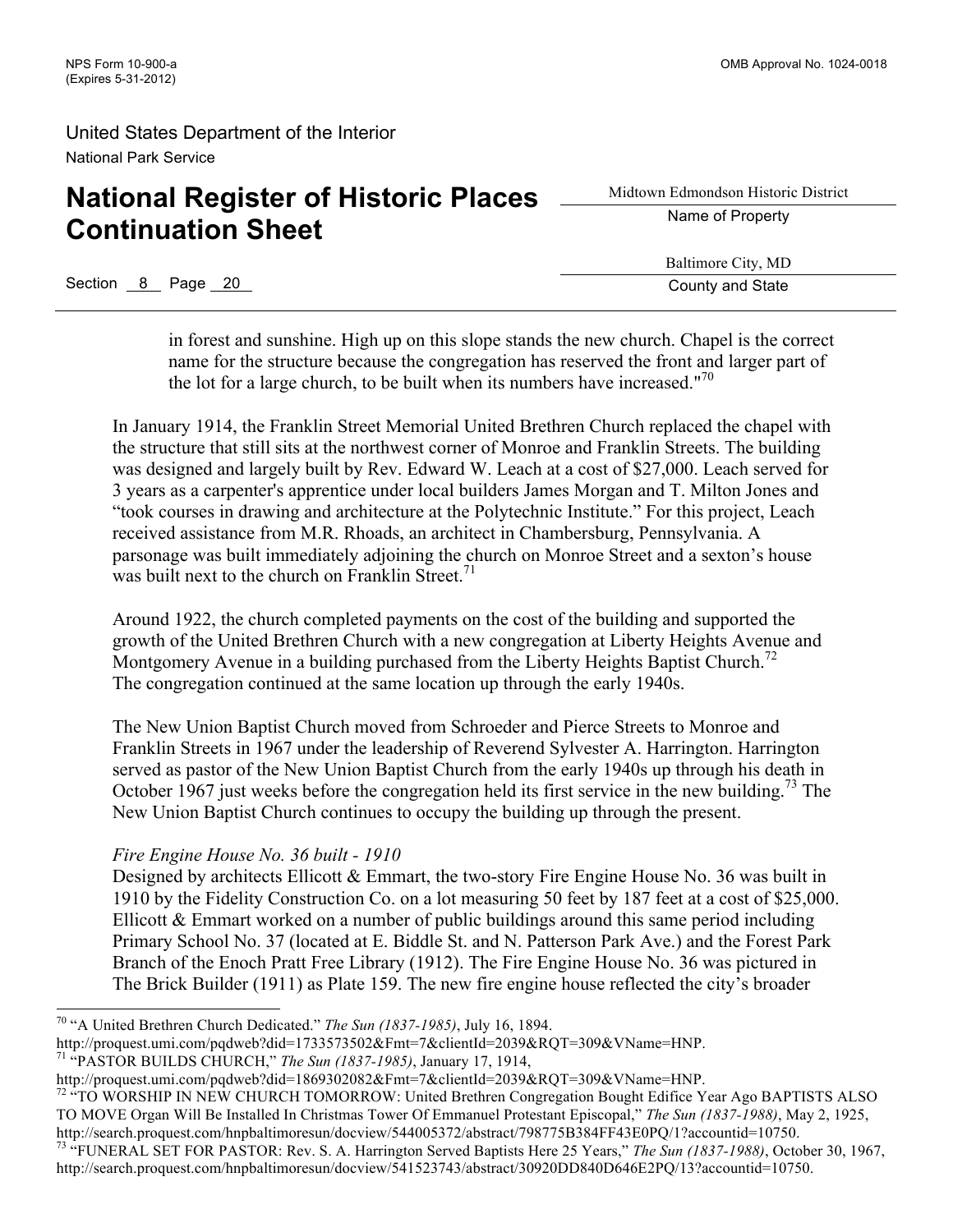# **National Register of Historic Places Continuation Sheet**

Midtown Edmondson Historic District Name of Property

Baltimore City, MD

Section 8 Page 21 County and State

investment in modern fire-fighting facilities and technology in the aftermath of the Great Baltimore Fire of 1904.

### *Racial covenants in West Baltimore - 1920s*

In January 1924, representatives from the Tolson Spring Association joined with the Fulton Avenue Protective Association, Madison Avenue Improvement Association, Lafayette Square Protective Association, the Harlem Park Association, and Garrett Park Association in a meeting at the Fulton Avenue Presbyterian Church. With 200 people in attendance, their purpose was to resist the movement of African American households into these western neighborhoods. Dr. C.P. Woodward, the City Councilman for the 5th district, remarked:

"The principal function of any organization is to acquire everything of benefit to the community and to keep away everything undesirable. It is a pity that law-abiding citizens who do not receive sufficient protection from the law to keep out undesirables must form protective associations to do so."<sup>74</sup>

The January 1924 meeting was also covered by the *Baltimore Afro-American*, which summarized the sentiment of the speakers as, "Negroes should be put in a bag and pitched overboard."<sup>75</sup> The result was a campaign to get 1600 property owners in an area bounded by North Avenue, Pennsylvania Avenue and Bentalou Street to sign commitments not to sell to African Americans. This coalition was formally constituted a week later adding the Woodbrook Association, Druid Park Association, Northwest Baltimore Association, and the Citizens' Association (Govans) to its membership under the leadership of Robert L. Reamy, President of the Lafayette Square Association.

These efforts to promote segregation were challenged by other civic associations and reformminded individuals. One such group was the Inter-Racial Conference, which included leaders from St. Michael and All Angels' Protestant Episcopal Church, the Prisoners' Aid Association of Maryland, Professor Mason Hawkins who was a teacher at the Colored High School, and others. Professor Broadus Mitchell from Johns Hopkins University reflected:

"Many negroes are seeking better quarters in which to live. Many white persons are doing the same thing. As to where these boundaries will stop it is difficult to say. One

http://search.proquest.com/hnpbaltimoreafricanamerican/docview/530473433/abstract/4B197CCC016146D1PQ/1?accountid=10750.

 <sup>74</sup> "PLAN TO CHECK NEGRO INVASION IS INAUGURATED: STEPS TAKEN TO CONSOLIDATE MANY GROUPS IN PROTECTIVE MOVE EFFECT OF INFLUX ON STREETS IS TOLD SIX ASSOCIATIONS REPRESENTED AT GATHERING IN CHURCH," *The Sun (1837-1985)*, 1924.<br><sup>75</sup> "Segregationists Hold Stormy Session: 'MEEK' NEGROES FOR MAYOR'S COMMITTEE Studebaker Tells White Improvement

Associations Fighting Kind Are Not Wanted. SECRETARY PITT SPEAKS Says Best Thing Is To Put Negroes in Bag and Throw Them Overboard.," *Afro-American (1893-1988)*, January 25, 1924,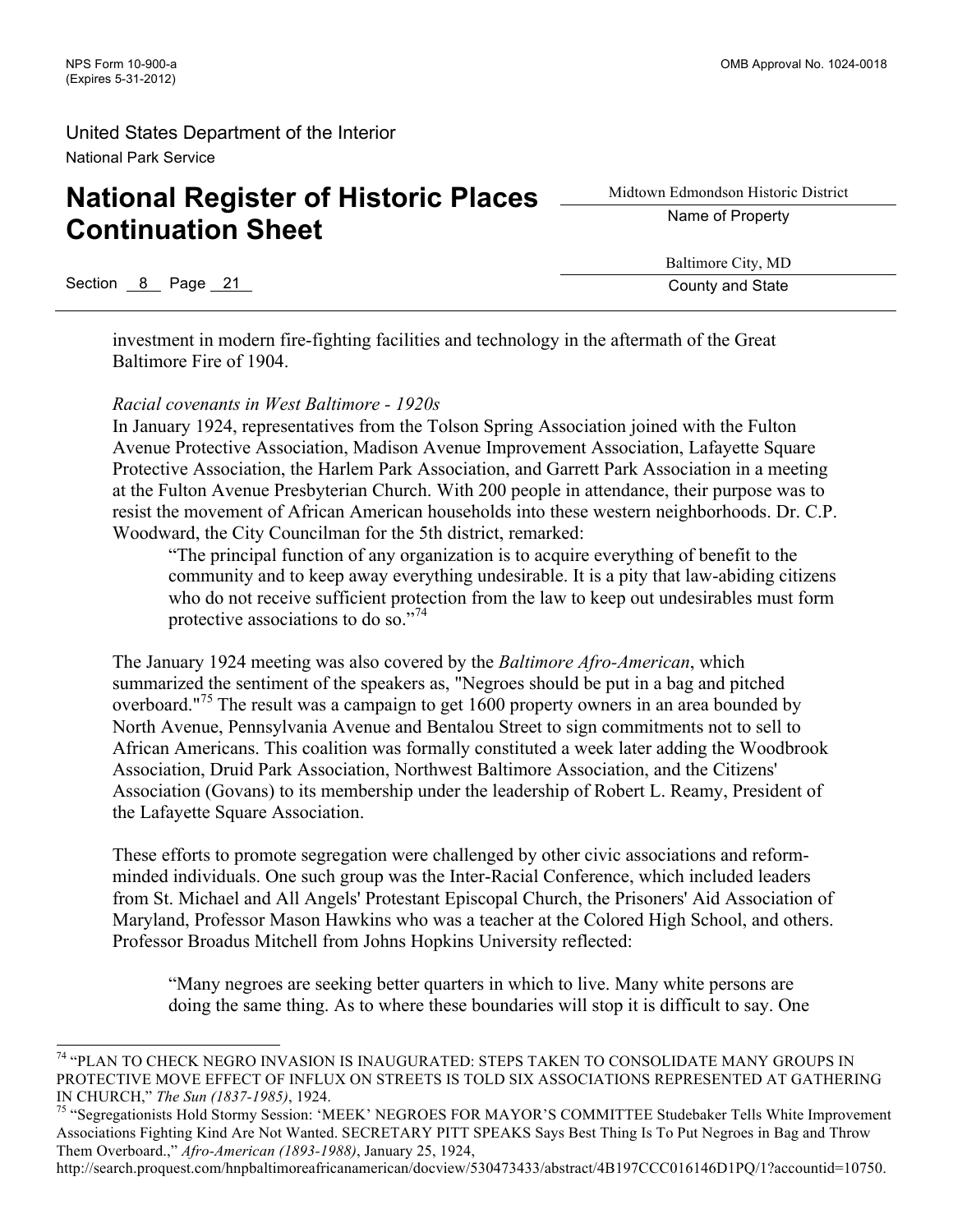# **National Register of Historic Places Continuation Sheet**

Midtown Edmondson Historic District Name of Property

Baltimore City, MD

Section 8 Page 22 County and State

thing is certain, however, and that is we hinder our best progress by stirring up strife

between the races."

### **Industrial and Commercial Growth – 1900s – 1940s**

Industrial and commercial development within the Midtown Edmondson area is concentrated along the railroad tracks and along the historic routes for the electric streetcars. In addition, the two major east-west through streets, Lafayette Avenue and Edmondson Avenue, offered more opportunities for continued commercial investment than the streets that terminate at the railroad tracks.

In 1896, industrial and commercial development in the area included the Baltimore Car Wheel Company (later the American Brake Shoe & Foundry Company) just north of Winchester Street, the R.F. Lawrence Coal Company at Lafayette Avenue and Pulaski Street, the G.G. Von Heine Coal Yard at Lanvale and Pulaski Streets, and the H. McCormick Lime Kilns just south of Franklin Street at the railroad tracks.

### *Industrial development on the Keerl tract - 1902*

Beginning around 1902, John Hubner and E.B. Hunting developed a number of industrial properties along the railroad tracks. In September 1902, Hunting advertised some of these new factories: "Manufacturing Sites-- 60x250'; Monroe street, near Fulton Station; light on all four sides." $76$ 

In 1905, Hubner and Hunting announced plans to develop a large warehouse for the National Biscuit Company. The building, built by J.H. Walsh & Bro., was located at the head of Appleton Street near the Pennsylvania Railroad tracks. J.H. Walsh & Bro., located at 321 Clay Street, also worked on a parsonage for the St. Johns' M.E. Church at Madison Avenue and Laurens Street (1909).

In addition to the National Biscuit Company, Hunting had already received 19 inquiries about warehouse space from businesses including a cigar manufacturer, a linoleum importer, and a shirt and overall manufacturer.<sup>77</sup> In November 1905, they received a permit to erect a 1-story warehouse at the head of Appleton Street and a 1-story stable on Payson Street near Riggs

 <sup>76</sup> "Classified Ad 1 -- No Title," *The Sun (1837-1988)*, September 22, 1902,

http://search.proquest.com/hnpbaltimoresun/docview/536561635/citation/D277A57D8A894417PQ/8?accountid=10750.<br><sup>77</sup> "BUYS 135-ACRE TRACT: Cheswolde Land Company Secures Williamson Property BUILDING LOTS ARE PLANNED Warehouse To Be Built For National Biscuit Company--Demand For Business Places Continues," *The Sun (1837-1988)*, November 14, 1905, http://search.proquest.com/hnpbaltimoresun/docview/537051855/citation/699342EC409048CCPQ/4?accountid=10750.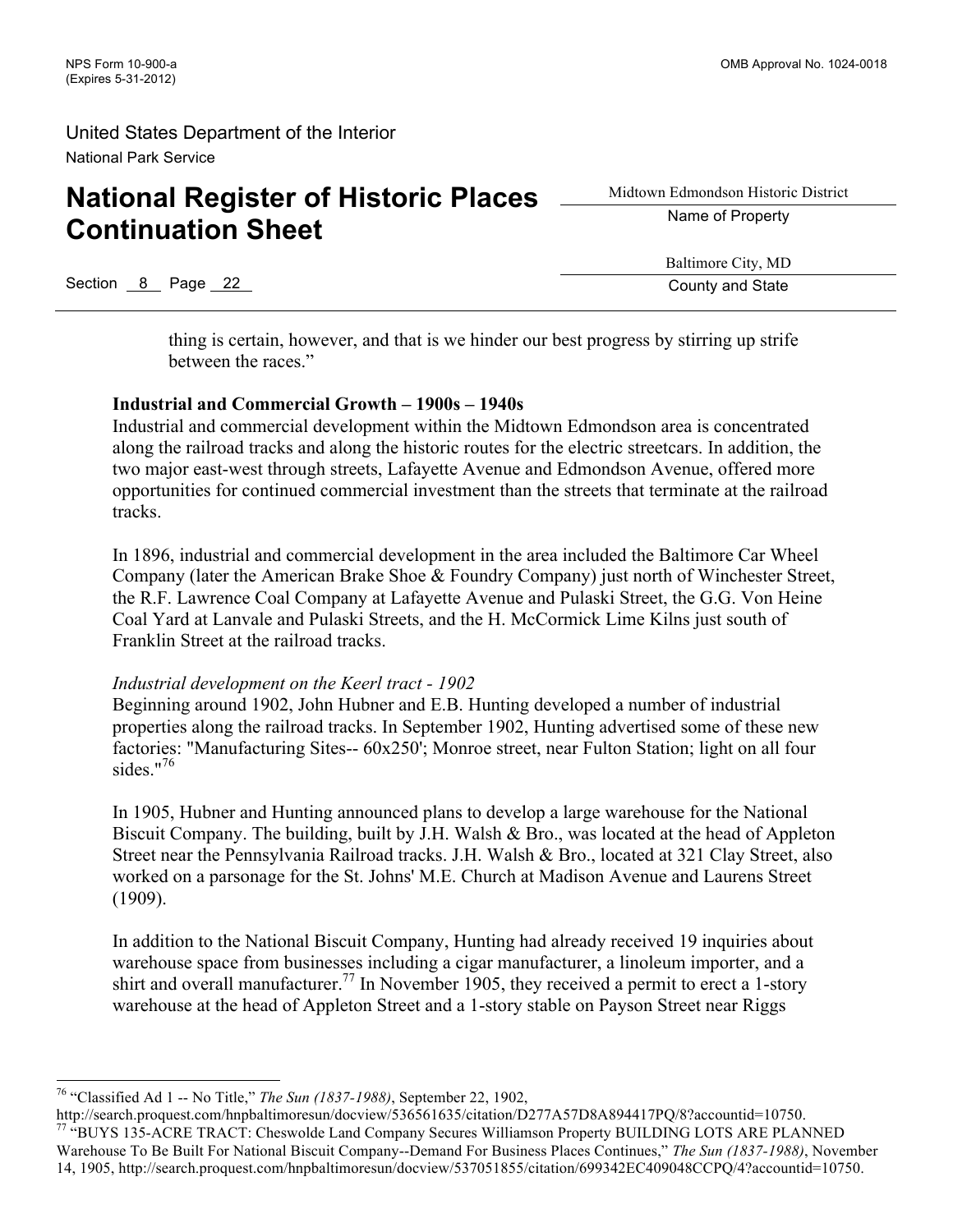# **National Register of Historic Places Continuation Sheet**

Midtown Edmondson Historic District Name of Property

Baltimore City, MD

Section 8 Page 23 County and State

Avenue for \$12,000.<sup>78</sup> The new National Biscuit Company warehouse expanded in December 1907, through the purchase of an additional strip of land from Hunting and Hubner on the east side of Payson Street north of Riggs Avenue for an addition to the plant.<sup>79</sup>

By 1906, the Lafayette Mill & Lumber Company had establishing a yard on the west side of Brice Street between Lafayette Avenue and the railroad tracks at Riggs Avenue. Additionally, the National Biscuit Company had erected another building at Appleton Street just south of Winchester Street. By 1953, the company factory had been taken over as warehouses for insulation, concrete products and a shop for die manufacturing.

*American Ice Company (1911) – 2100 W. Franklin Street*

The American Ice Company first purchased property on Franklin Street in July 1910 the American Ice Company including three large parcels on the covering the north and south side of Franklin Street near Pulaski.<sup>80</sup> By September 1911, the American Ice Company secured a building permit and started construction on a "large plant on Franklin street, near Pulaski street, to cost about \$70,000." The plant included two brick and stone structures, the two-story ice manufacturing plant surviving and a 1-story storage warehouse.<sup>81</sup> Stables constructed on the south side of Franklin Street housed the horses that pulled the company's fleet of delivery wagons.

The architect for the plant is identified Mortimer & Co. The reference is limited but the firm may have been led by civil and electrical engineer James Daniel Mortimer with offices at 149 Broadway, New York, NY. Given the scale of the ice industry during the late  $19<sup>th</sup>$  and early  $20<sup>th</sup>$  century, many architects and engineers specialized in this building type – their work often documented in trade publications such as *Cold Storage and Ice Trade Journal Company* published by the Ice Trade Journal Co.*, Industrial Refrigeration* published by the National Association of Practical Refrigerating Engineers. The trade publication *Ice and Refrigeration* provided further details on the production capacity of the plant noting, "The ice factory is to be 125 tons daily capacity, "Frick" machines, and the ice storage house in connection is to be of 14,000 tons capacity."82 Two wells at the site, drilled down to 200 and 242 feet

 <sup>78</sup> "Real Estate Transaction 1 -- No Title," *The Sun (1837-1988)*, November 16, 1905,

http://search.proquest.com/hnpbaltimoresun/docview/537108995/citation/731A48C657734268PQ/12?accountid=10750.

<sup>&</sup>lt;sup>79 a</sup>BUYS LOT ON PAYSON ST.: Mr. Becker May Build And Lease To National Biscuit Co 16 DWELLINGS FOR MR. KADER All Are Situated On Sherwood Avenue, Near North Avenue--Many Residences Change Hands," *The Sun (1837-1987)*, December 28, 1907, http://search.proquest.com/hnpbaltimoresun/docview/89271238/abstract/13ACD3C1D70437691D3/15?accountid=10750.<br><sup>80</sup> "BIG GROUND RENT DEAL," *The Sun (1837-1985)*, July 26, 1910,<br>http://proquest.umi.com/pqdweb?did=16382

<sup>&</sup>lt;sup>81</sup> "BIG ICE PLANT STARTED," *The Sun (1837-1986)*, September 6, 1911.<br><sup>82</sup> Southern Ice Exchange, *Ice and Refrigeration* (H.S. Rich & Co., 1911), 139.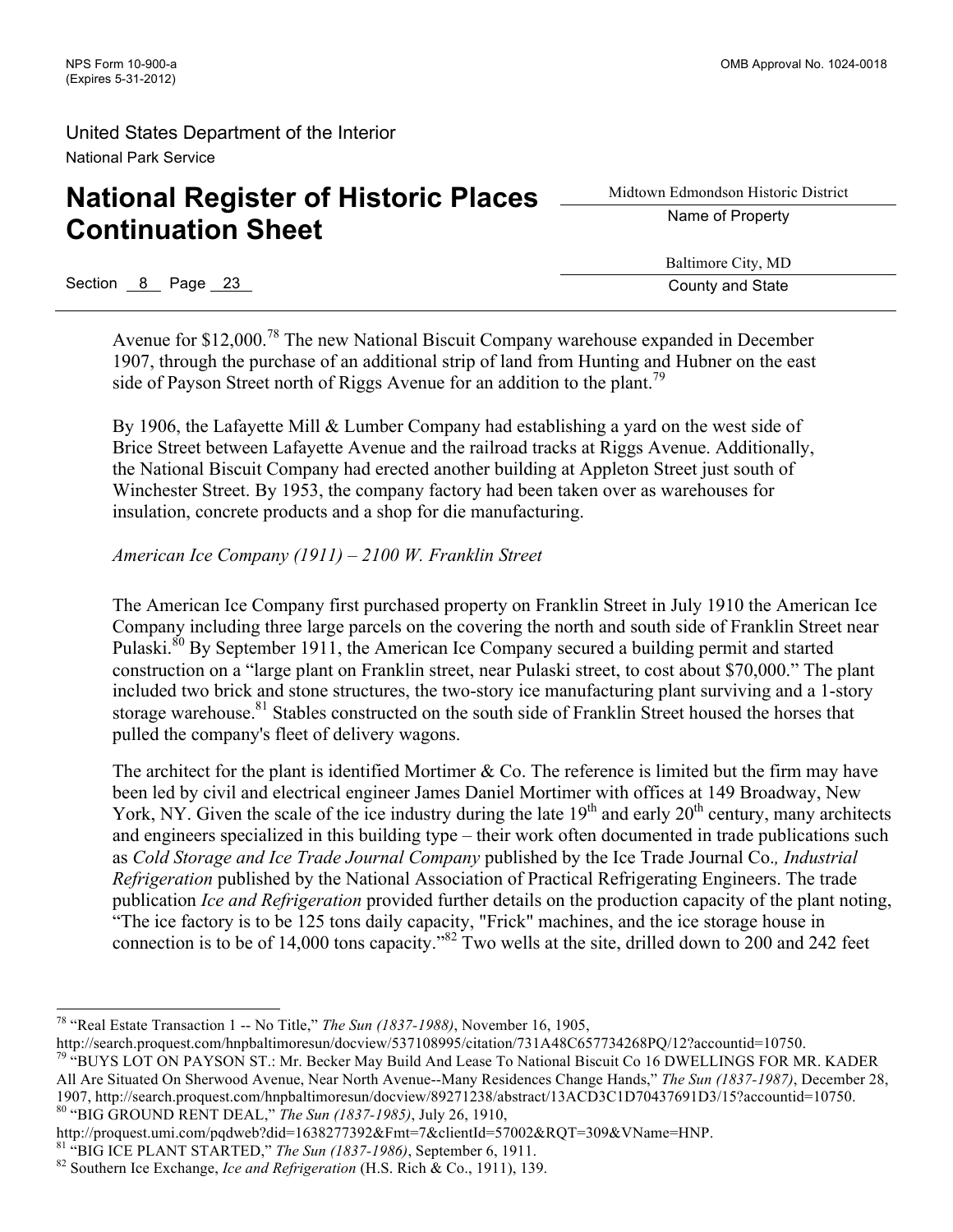# **National Register of Historic Places Continuation Sheet**

Midtown Edmondson Historic District Name of Property

Baltimore City, MD

Section 8 Page 24 County and State County and State

provided as much as 60 gallons of water per minute for the facility.<sup>83</sup> The American Ice Company building was listed on the National Register of Historic Places in 2013.

#### *Streetcar-era commercial development*

Scores of rowhouses converted to commercial use early in the 1900s. Examples visible from the 1914 Sanborn maps include a wallpaper store, a paint store, a bakery, a hardware store, a drugstore, and a Chinese laundry. The Arrow Laundry at North Pulaski between Lafayette Avenue and Lanvale Street operated between 1914 and the early 1950s. As another example, the Pressman Brothers Grocery Store operated at 2237 Edmondson Avenue.

One resident in this period, Jerry Leiber, later recalled his own experience growing up above his family's confectionary store at Riggs and McKean Avenues:

"We were raised working in the store on the first floor and living in back of the store and on the second floor. We all worked in the store. When I was old enough to list, I started bagging potatoes and sorting out soda bottles by brands to turn them into the companies for cash. The neighborhood was full of Jewish-owned grocery stores. Spivak's was at Monroe and Lanvale Streets, Giller's at Mosher Street and Kirby Lane.

Family life revolved around the family store. When we ate in our dining room in back of our store, my mother sat so she could see what was going on in the store. No matter what she was doing--cooking, eating or whatever--if she saw a customer, she would leave the kitchen or dining room and go into the store to wait on the customer...

Vacations among those live-over-the store families were out of the question--the only vacation I ever had was a two-day trip to Atlantic City with my father, and only because my mother stayed home to tend the store. Saturdays, after all, were the biggest days. Saturdays were so busy and important to the family that my brothers and I were Bar Mitzvah on a Thursday--because my parents could not afford to give up a Saturday's business."84

By 1951, the rowhouses facing Edmondson Avenue between North Payson and Bentalou Streets had been entirely converted from residential to at least partially commercial use. Other commercial and industrial development required new construction. Several of these purposebuilt commercial and industrial buildings within Midtown Edmondson are described below.

<sup>83</sup> Maryland Geological Survey, *Maryland Geological Survey* (Johns Hopkins Press, 1918), 352–353. <sup>84</sup> Gilbert Sandler, *Glimpses of Jewish Baltimore* (The History Press, 2012), 87.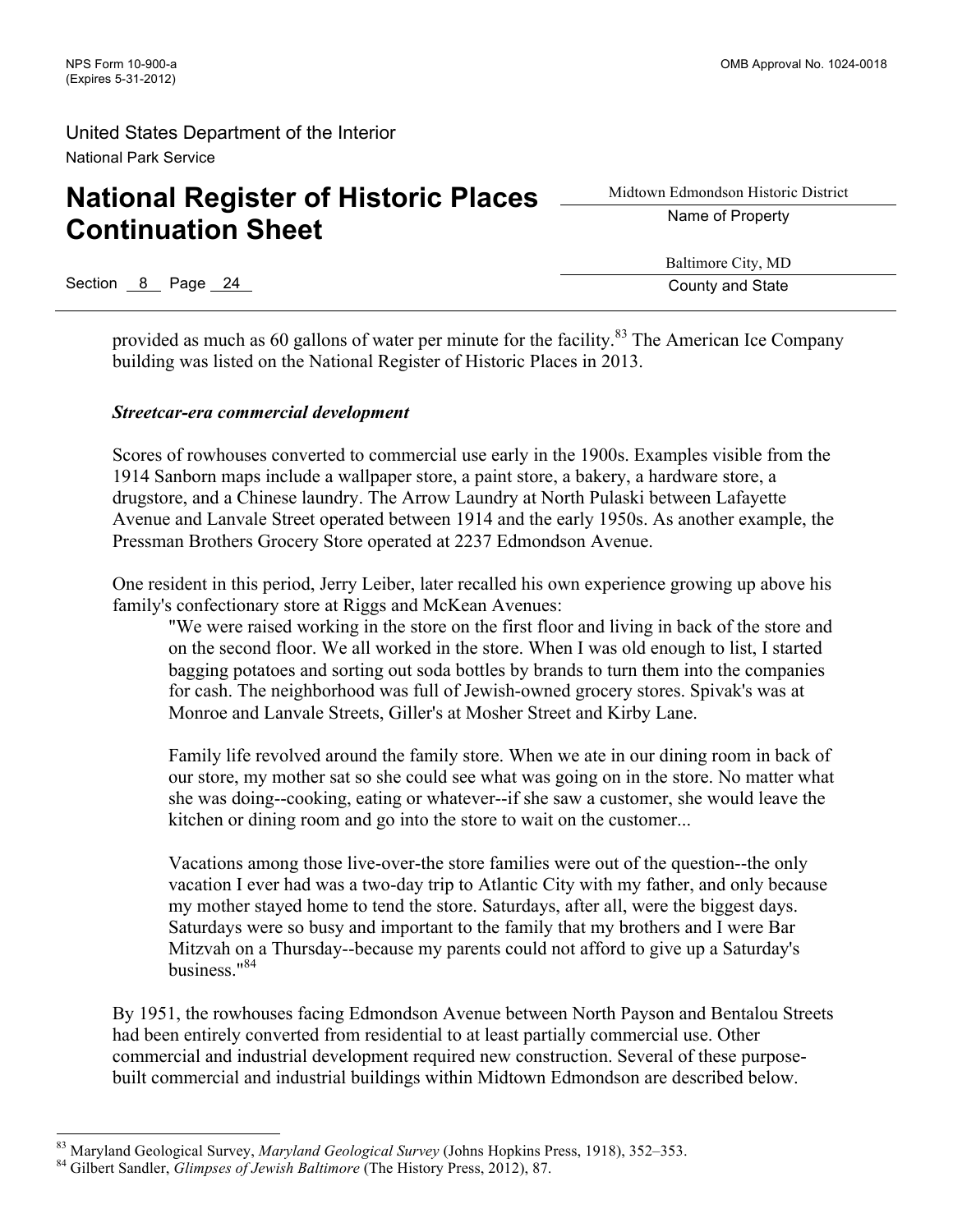# **National Register of Historic Places Continuation Sheet**

Midtown Edmondson Historic District Name of Property

Section 8 Page 25 County and State County and State County and State

Baltimore City, MD

### *ECO Building (c.1910) - 2116 Edmondson Avenue*

Prior to 1940, 2116 Edmondson Avenue was occupied as the Bridge 5c. & 10c. Store owned by Benjamin Hankoff. The property and stock were auctioned off in April 1940 and the store reopened as a grocery in the early 1940s. In the late 1940s, pool tables were offered for sale from the building. The building then was used as the ECO (Edmondson Community Organization) building for a range of community meetings and programs.

### *Pennsylvania Railroad Passenger Ticket Office/Pocopico Subs & Pizza (1917) – 2235 Edmondson Avenue*

Built around 1917, the Pennsylvania Railroad "Edmondson Station" replaced two existing passenger stations at Lafayette and Gwynn's Run and reportedly "furnish[ed] a much more convenient place for passengers."<sup>85</sup> Railway historians have identified the station as the work of Philadelphia-based architect and engineer William Holmes Cookman (d. 1950) thanks to the characteristic terra-cotta tile roofs and the baggage elevator. By the late 1970s, the station building had been turned into Harley's Restaurant and it remains in use today as Pocopico Subs & Pizza.

### *Atlas Safe Deposit & Storage Company (1923) – 2126 Edmondson Avenue*

The Atlas Safe Deposit & Storage Company was founded in 1921when William George Norman "Cap" Rukert and his brother George borrowed \$800 to purchase a truck and went into business storing and moving household goods. In October 1923, Baltimore granted the new company a permit to build a four-story storage warehouse at the northeast corner of Edmondson Avenue and the railroad tracks.<sup>86</sup> The buildings is currently used as a sales warehouse for Best Used Appliances.

*Ward Baking Company/True Praise Fellowship Church of God (1925) – 607 N. Bentalou Street* Built in 1925, the Ward Baking Company was designed by C.B. Comstock (1874-1932). Comstock, a New York-based refrigeration architect and engineer, advertised his services as a "Specialist in the Designing and Building of Ice and Cold Storage Plants, Packing Houses, Creamery and Power Plants." Comstock had offices at the Union Stock Yard, Herr's Island, Pittsburgh, Pennsylvania and in New York City. In addition to bakeries for the Pittsburgh-based Ward Bread Company, later known as the Ward Baking Company, in the Bronx and Buffalo, New York, and East Orange, New Jersey, Comstock also designed a slaughterhouse for the D.B. Martin Company and a bakery for the General Baking Company (1926). Among his more

 <sup>85</sup> "Edmondson Station Opens," *The Sun (1837-1988)*, May 2, 1917,

http://search.proquest.com/docview/533635549/citation/D5D48B5656964EEDPQ/2?accountid=10750.<br><sup>86</sup> Norman G. Rukert, Sr., "The Rukert Story... 60 Years of Private Enterprise," 1983, http://www.rukert.com/pdf/Rukert%20Story1981.pdf.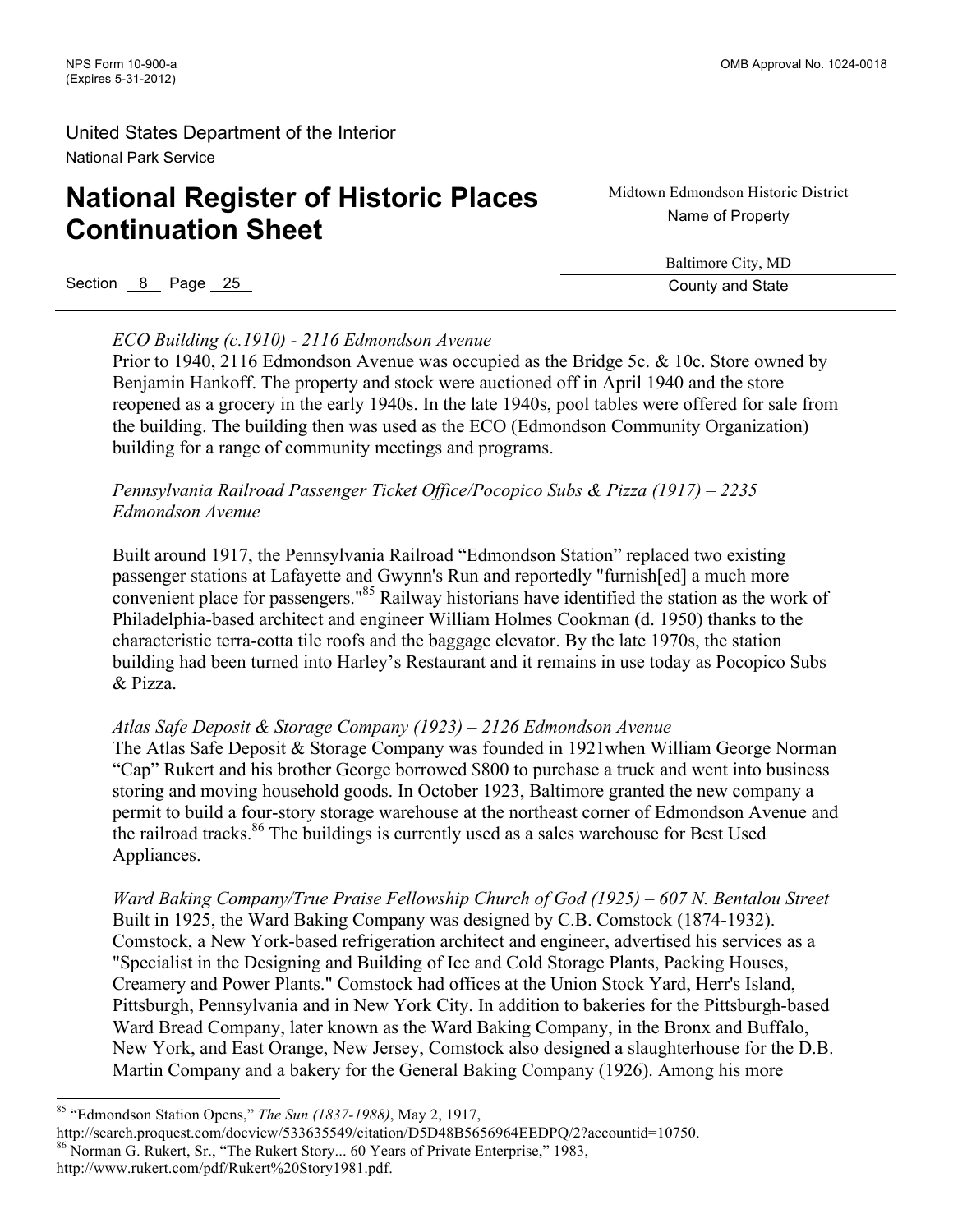# **National Register of Historic Places Continuation Sheet**

Midtown Edmondson Historic District Name of Property

Section 8 Page 26 County and State

Baltimore City, MD

notable projects are baseball parks for the Newark Federal League team in New Jersey and the Brooklyn Federal League Team in New York.

The construction garnered opposition in the neighborhood. In 1925, a "delegation of seventy-five property owners and residents of the neighborhood" attended a public hearing to protest the construction of the factory. They argued that the development could "cause property to depreciate in value and cause annoying noises at night."

### *ACME Business Center (1927) – 2120 W. Lafayette Avenue*

The ACME Building, located at Mosher and Smallwood Streets, was originally known as the American Stores Company Warehouse. The main building was constructed 1927 and received a large concrete block addition in the mid  $20<sup>th</sup>$  century.

*Bridge Theater/Life Celebration Center Church (1930) – 2100 Edmondson Avenue*  Designed by architect John J. Zink, the Bridge Theater opened in 1930 on Edmondson Avenue. The theater was built on the same site as the prior Bridge Theater and before that the Edmondson Theater. The Edmondson Theater was designed by Baltimore architect Frederick E. Beall (1885- 1946). Born in Baltimore on October 2, 1885, Beall maintained offices on St. Paul Street for over 40 years designing "numerous churches, apartment houses and homes in Maryland" before his death at his home at 2820 Santa Fe Avenue on April 14, 1946 after a 4-year illness.<sup>87</sup> The Life Celebration Center Church now occupies the Bridge Theater.

### *Later commercial and industrial development - 1940s*

Automobile related businesses expanded from the 1900s through the 1940s. The Standard Oil Company on Winchester Street between Fulton Avenue and Monroe Street by 1906 but neighborhood organizations repeatedly advocated against the construction of a filling station on Edmondson Avenue in the late 1920s. By the 1940s, however, the block saw the construction of an automobile sales and service building in 1947 at 2135 Edmondson Avenue. Two automotive related businesses still occupy historic filling or automotive service station with the L.A. Auto Service Station at 2124 Edmondson Avenue and by Scott's Tire Service at 2119 Edmondson Avenue.

Homeowners throughout the district also built small garages for automobiles at the rear of their properties. Improvements for drivers also came in the form of new infrastructure as in 1927 when William A. Parr, Superintendent of Lamps and Lighting for Baltimore City, announced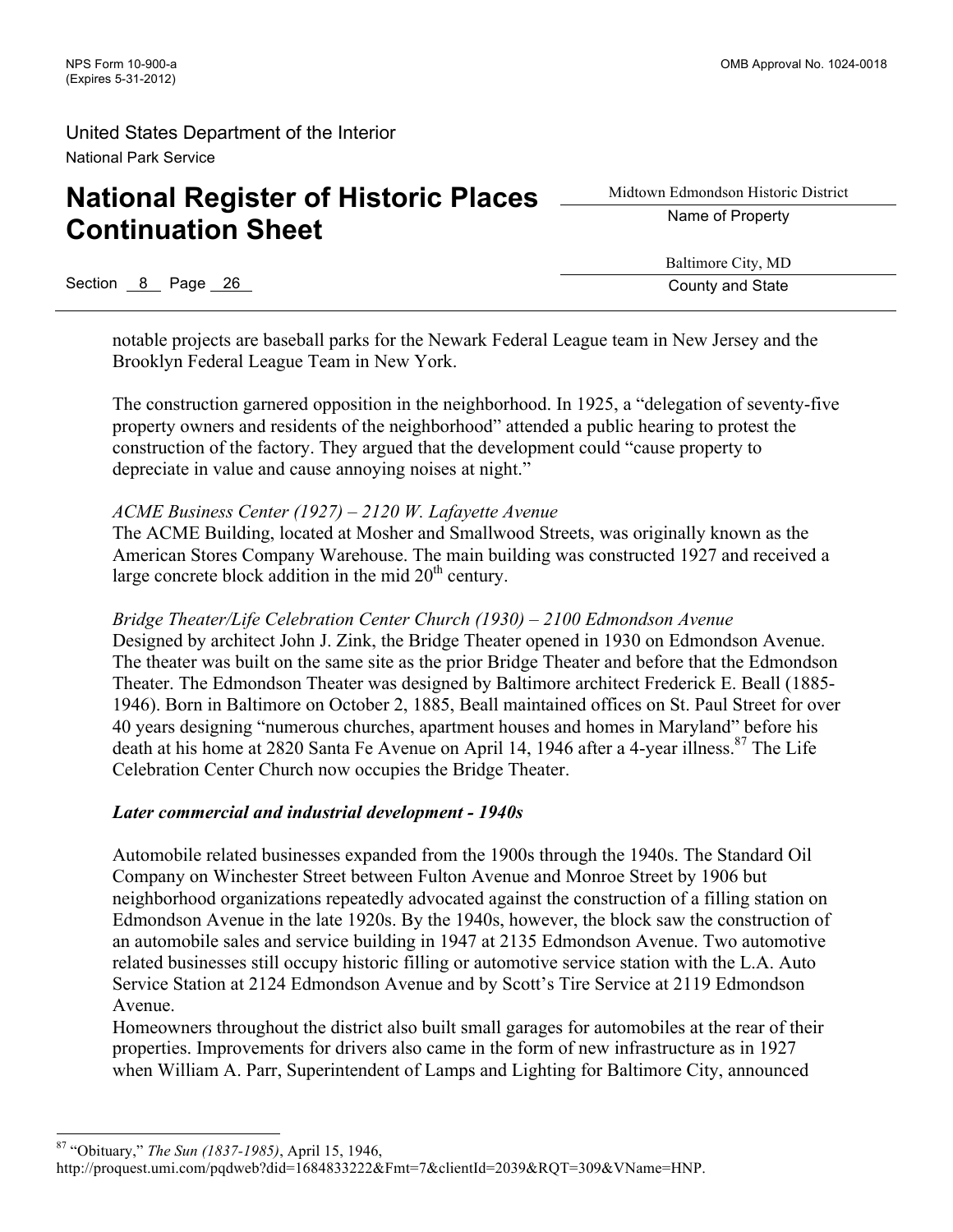# **National Register of Historic Places Continuation Sheet**

Midtown Edmondson Historic District Name of Property

Section 8 Page 27 County and State Section 8 Page 27

Baltimore City, MD

plans to install 65 arc lamps along Edmondson Avenue from Monroe Street to Poplar Grove, replacing 25 lamps of the "old type."88

Industrial development continued at the margins of the neighborhood through the 1940s, with the construction of a wholesale grocery warehouse for B. Green and Co., Inc. at the 2200 block of Winchester Street around 1947.

*BMI Trade School/Wonders Enterprises, Inc. (c. 1940) – 2337 Edmondson Avenue* Baltimore Construction Institute operated a trade school at 2337 Edmondson Avenue and a second location at North Avenue and Gay Street. The school served around 1400 students, nearly all veterans, when it was shut down in 1951 for overcharging students. The buildings is currently occupied by a Wonders Enterprises, Inc.

### *Lafayette Bowling Center (c. 1940) – 2206 W. Lafayette Avenue*

The Lafayette Bowling Center (currently used as an automobile repair shop) was built on W. Lafayette Avenue in 1940. In 1952, accomplished duckpin bowler Joseph Brown purchased the 16-lane alley and expanded the business into the largest bowling alley owned by an African-American. The business remained in operation until 1993. After Brown's death in 2000, Phil Moore Jr., a friend and former employee at the Lafayette Bowling Center recalled the scene:

"[Joseph Brown's] place was so busy, there were times when he didn't close until 2 or 3 in the morning…The Lafayette was a real gathering place. We had Jim Parker, Lenny Moore, Joe Louis, Mahalia Jackson, James Brown and Archie Moore in there at one time or another."

Another duckpin bowler, Maxine Boyd remembered Brown as a mentor who helped her win the 1966 *Evening Sun* duckpin bowling championship, "It was a nice neighborhood place… [Joseph Brown] taught me how to bowl and how to keep trying until I won."<sup>89</sup>

### **Midtown Edmondson after WWII**

While the physical development of the neighborhood was wholly complete by the beginning of WWII, the decades following 1945 saw significant changes. African Americans began moving west of Fulton Avenue in the mid-1940s and by the early 1950s the once segregated white neighborhood had become largely African American. From the 1960s through the present, the neighborhood experienced many of the same challenges affecting low-income African American neighborhoods across the city – including persistent vacant housing and disinvestment from

 <sup>88</sup> "Edmondson Ave. To Have Miniature 'White Way,'" *The Sun (1837-1986)*, February 10, 1927,

http://search.proquest.com/hnpbaltimoresun/docview/538543503/citation/13AB83EBE1846CA1871/1?accountid=10750.<br><sup>89</sup> Jacques Kelly, "Joseph Brown, 74, Duckpin Pioneer, Owner of West Baltimore Bowling Alley - Baltimore Sun," M http://articles.baltimoresun.com/2000-03-26/news/0003260132\_1\_duckpin-joseph-brown-west-baltimore.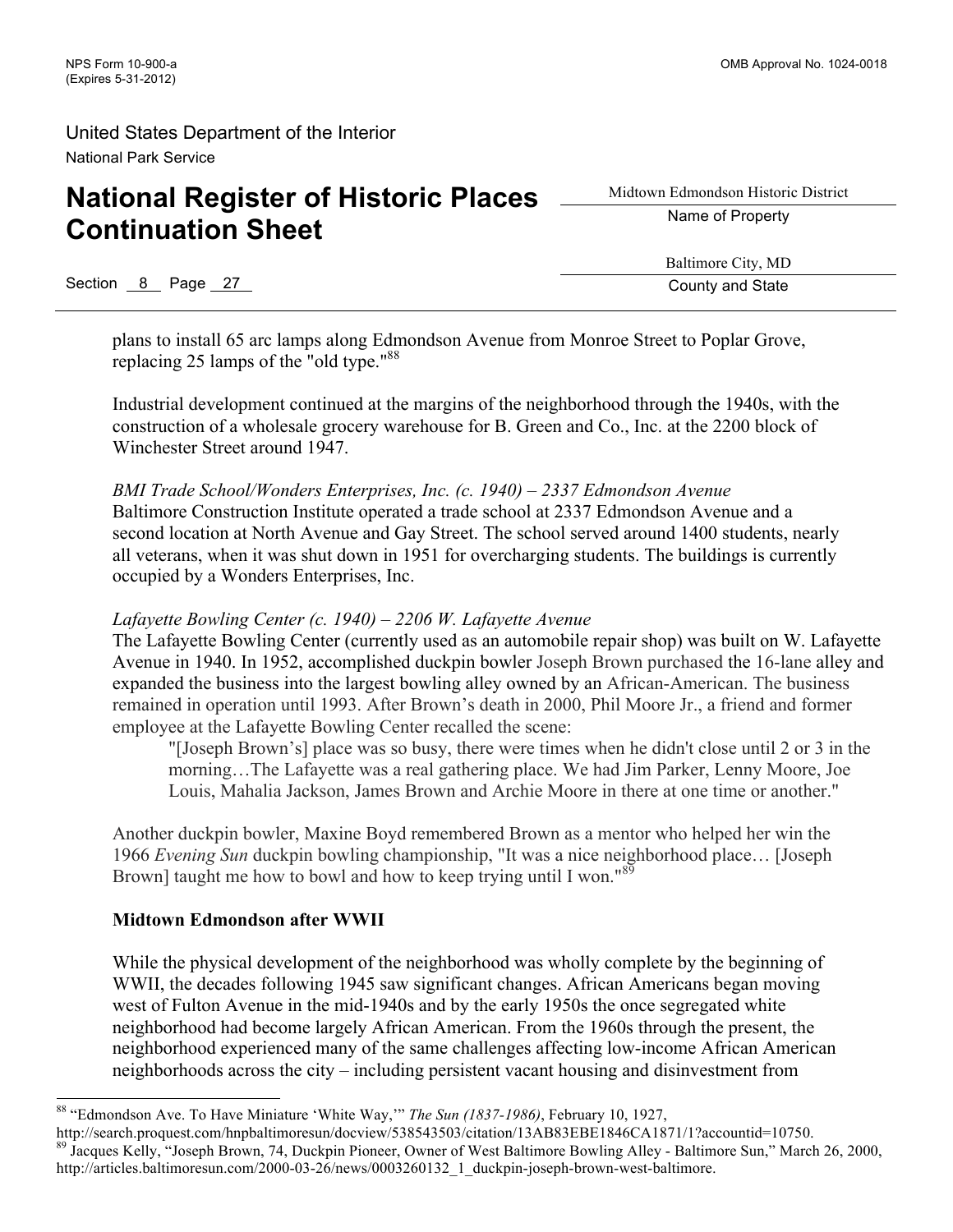# **National Register of Historic Places Continuation Sheet**

Midtown Edmondson Historic District Name of Property

Baltimore City, MD

Section 8 Page 28 County and State

commercial corridors like Edmondson Avenue. Despite these issues, the residents have remained resilient undertaking organizing efforts to try to address a range of community concerns.

# *Racial transition in Midtown Edmondson: 1940s – 1960s*

Racial transition in the Midtown Edmondson neighborhood took place in somewhat of a distinct pattern from the experiences of neighborhoods in Greater Rosemont and Edmondson Village located to the west of the railroad tracks. The transition occurred at an uneven pace during the late 1940s and early 1950s, evidently without the startling rapidity that was observed in other areas. This unusual character of change is likely the result of these blocks being immediately proximate to Fulton Avenue that had for nearly two decades defined West Baltimore's "color line."

During the 1910s and 1920s, racial transition in West Baltimore neighborhoods was occasionally accompanied by violence against black residents and white residents who rented or sold properties to black Baltimoreans. Around the beginning of WWII, the "color line" had stabilized around Fulton Avenue. Beginning in the late 1940s, however, neighborhoods at this edge began to transition from white to black. The change was driven by a number of factors including the rapid growth of Baltimore's African American population during the 1940s and 1950s, the intense overcrowding and deteriorating housing conditions within historically segregated African American neighborhoods, and the movement of white households out of the center city to the areas of new development in the Baltimore suburbs.

In one indication of the worsening conditions that led to quickening racial transitions, from January 1941 to November 1941 alone, housing vacancies for units open to African American occupancy shrank from .8% to .1%. In a letter to Mayor McKeldin in July 1945, in response to the efforts by a group of 350 residents in the Fulton Avenue area to prevent black residents from moving west, the NAACP argued "growth demands that we take in those streets that fringe our area since every attempt to enter new sections is vigorously denied." The Citizens Committee for Justice and the Baltimore Urban League observed "the need for more housing is most sharply felt in the Negro community, where there are virtually no vacancies of any type.<sup>"90</sup>

An October 1948 editorial in the Baltimore Sun described the "colored section of most cities" as "already dangerously overcrowded" and noted that only 2% of new housing built in 1948 was open to African Americans, despite representing  $20\%$  of Baltimore's total population.<sup>91</sup> By 1950, Baltimore had 226,053 black residents, representing 23.8% of the population but occupying only 19.4% of dwelling units. This pattern continued into the early 1950s: of the 53,000 permits

<sup>&</sup>lt;sup>90</sup> "Mayor Discusses Negro Problems," *The Sun (1837-1985)*, 1945.<br><sup>91</sup> "The Small Proportion Of New Housing For Negroes," *The Sun (1837-1985)*, October 28, 1948,

http://proquest.umi.com/pqdweb?did=1679268182&Fmt=7&clientId=2039&RQT=309&VName=HNP.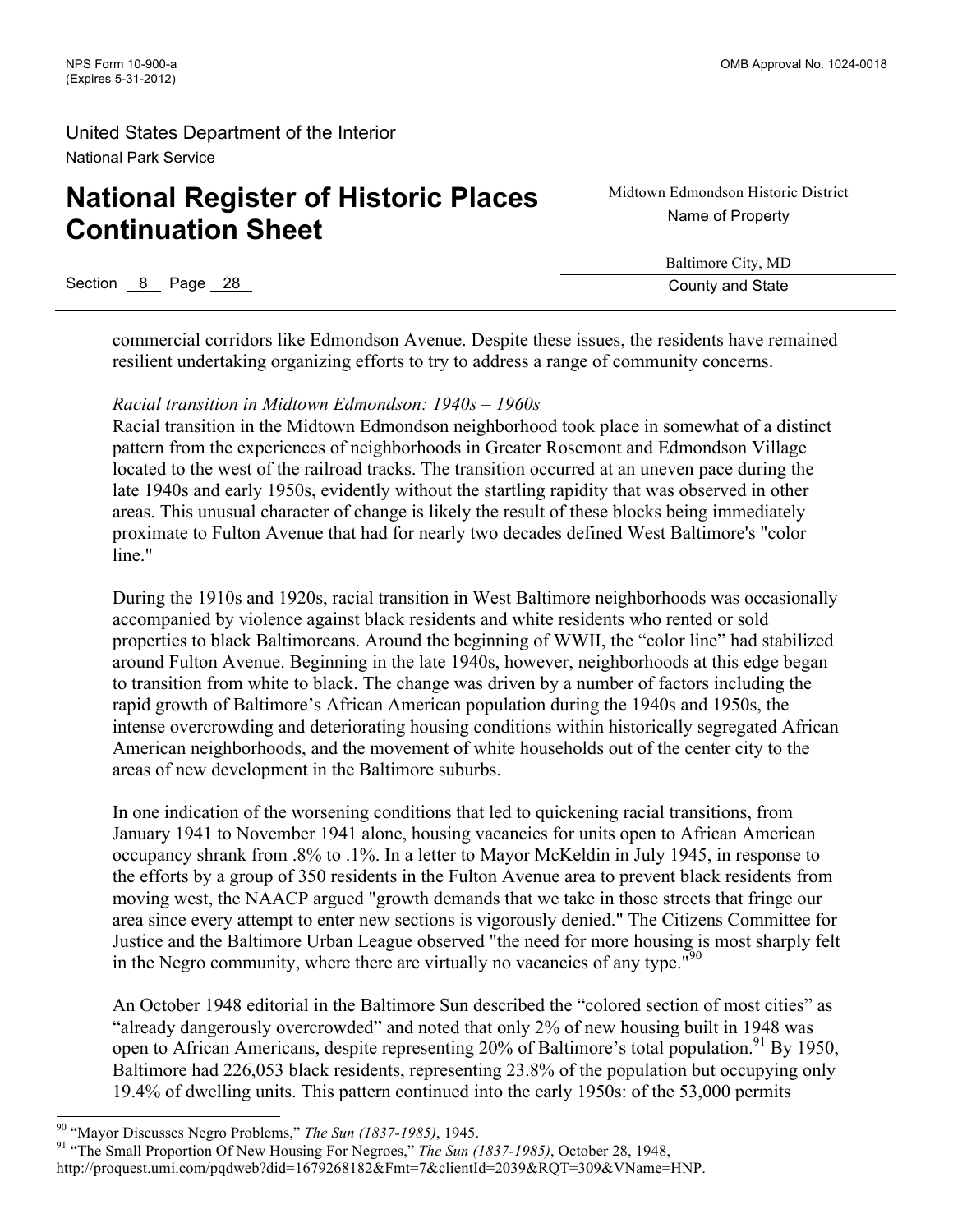# **National Register of Historic Places Continuation Sheet**

Midtown Edmondson Historic District Name of Property

Section 8 Page 29 County and State

Baltimore City, MD

issued new homes in Baltimore metropolitan area from 1950 to 1953, only 3,200 of those were open to African American households, even as the black population increased another 10%.

In 1940, Census Tract 0164, bounded by N. Pulaski Street, Edmondson Avenue, N. Fulton Avenue and Laurens Street, had only a single black resident out of a total population of 5,734. By 1970, the situation had changed dramatically with a population of 30 white residents out of a total population of 6,966 people (6,899 African Americans).

This racial change is evidenced by the change in the area's segregated institutions, including the local public school and nearby churches. The segregated white Robert Fulton Elementary School, historically designated School No. 78, changed in 1947-48 to become the segregated black School No. 138. Similarly, Fuller Memorial Baptist Church at Fulton Avenue and Winchester Street became the Mt. Cavalry Baptist Church around April 1945. The Fulton Avenue Presbyterian Church at Riggs Avenue went from a white to a black congregation and became the Rehoboth Church of God in early 1945. Even liquor stores and restaurants made quick changes as the Baltimore City liquor board regulated the sale of alcohol based on race and some stores in the rapidly transitioning neighborhoods did not have the permits to sell to new African American residents.<sup>92</sup>

When African American residents began responding to this housing crisis by purchasing homes in formerly segregated white neighborhoods some white resident met them with violence. In 1945, a group of people, described by the *Baltimore Afro American* as "hoodlums who resented having the Millers move into a white neighborhood," threw bricks at the home of James Miller and his family at 816 N. Fulton Avenue, breaking glass in the front door and windows.<sup>93</sup> The newspaper expanded on this account writing:

"Of at least fifty houses on Fulton Avenue now owned by colored persons between the 500 and 1800 blocks, only one case of violence has been reported by one of the three families now known to occupy homes there. The James Miller family, which moved into 816 N. Fulton Avenue on February 15, reported that bricks were thrown through a window and door panel on the following Saturday. The second floor of this house is occupied by the William Montgomery family… Among Fulton Avenue property owners are the Rev. Hiram J. Smith, Dr. Bruce Alleyne and the Medicos Club, an organization of physicians and dentists. "For Sale" signs may be seen all along Fulton Avenue."<sup>94</sup>

<sup>&</sup>lt;sup>92</sup> "LIQUOR BOARD O.K.'S SHIFTS," *The Sun (1837-1985)*, 1952.<br><sup>93</sup> "Fulton Avenue Home Stoned," *Afro-American (1893-1988)*, March 10, 1945,

http://proquest.umi.com/pqdweb?did=1342570962&Fmt=7&clientId=2039&RQT=309&VName=HNP. <sup>94</sup> "50 Homes Owned; 1 Case of Violence Is Reported," *Afro-American (1893-1988)*, March 10, 1945,

http://proquest.umi.com/pqdweb?did=1342570972&Fmt=7&clientId=2039&RQT=309&VName=HNP.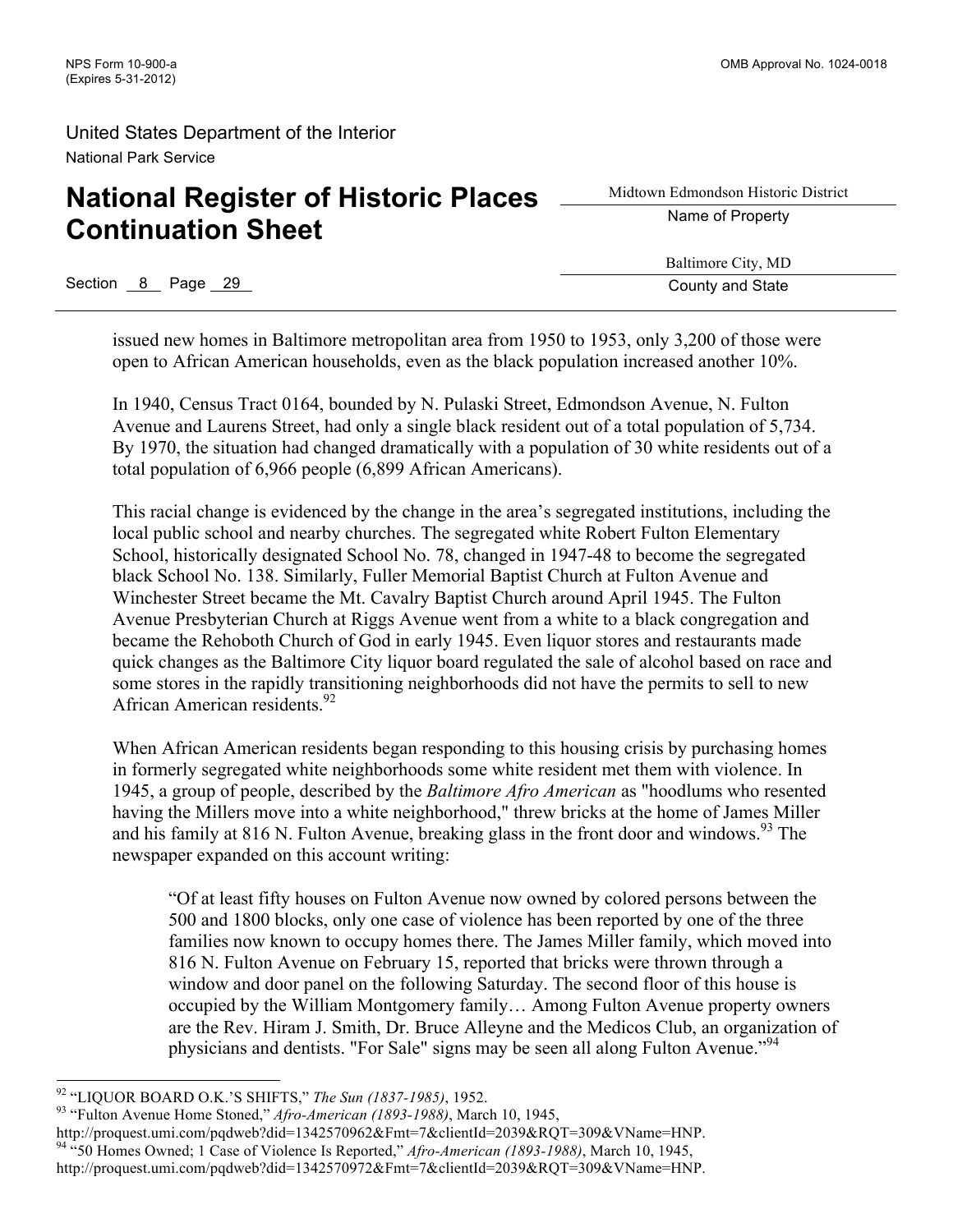# **National Register of Historic Places Continuation Sheet**

Midtown Edmondson Historic District Name of Property

Baltimore City, MD

Section 8 Page 30 County and State

In August 1948, a house on the 1300 block of Payson Street just to the north of the district was subject to an arson attempt, attributed to retaliation against a white Jewish home-owner who had "broken" the block by selling a property to an African American homeowner in  $1946$ .<sup>95</sup> Just west of the district, in July 1950 after Ms. Beatrice Sessoms, a native of North Carolina who came to Baltimore in 1948, moved with her nephew to the 2300 block of Lauretta Avenue, her house was attacked.<sup>96</sup> Dr. Ed Orser quotes one black resident of Greater Rosemont recalling the history of white flight in the late 1940s:

"Black people started moving out of the confined areas somewhere around 1947 or 1948, but what would happen was that whites would evacuate a block or two blocks, and black people would move in. The evacuation would take place first. I remember streets like Fulton Avenue, Monroe Street—they were once totally white, and they went through the transition and changed somewhere between 1946 and 1949—that was the time I was in service. When I went in, there were no black people when I came out, there they were black streets… But it wasn't integration… it was an evacuation."

#### *New sense of community in Midtown Edmondson - 1960s - 2000s*

The African American residents of Midtown Edmondson built a new identity for the neighborhood in the 1940s, 1950s and 1960s. New groups moved into the area like the Bandolero's Motorcycle Club that opened a clubhouse at 2025 Edmondson Avenue in 1967. Early members of the Club included Roland "Duck" Tyner. The Uptown Bar located at Monroe and Edmondson Avenue was a popular destination for many West Baltimore residents. James Ayers, grandson of Mrs. Viola Bernard who lived at 1815 Edmondson Avenue, was serving in Vietnam when he remarked to the Baltimore Afro-American, "I don't care for these Vietnam clubs. Nothing in Asia can compare to Baltimore's Uptown Bar."*<sup>97</sup>*

Many of the corner stores and small businesses located in the area closed in the 1970s and 1980s but some long time institutions, like Green's Hardware, remained. Later additions included the former Super Pride Groceries location at the northeast corner of Lafayette and Edmondson Avenue.

*Riots affect businesses on Edmondson Avenue - April 1968* 

<sup>96</sup> "Home Buyer Standing Guard Against Hoodlums," *Afro-American (1893-1988)*, July 29, 1950,

#### http://search.proquest.com/hnpbaltimoreafricanamerican/docview/532199276/citation/99C49F5C11244091PQ/4?accountid=10750.

 <sup>95</sup> "Racial Hatred Blamed in Baltimore Arson Case," *Afro-American (1893-1988)*, August 28, 1948, http://proquest.umi.com/pqdweb?did=1374842352&Fmt=7&clientId=2039&RQT=309&VName=HNP.

http://proquest.umi.com/pqdweb?did=1343145612&Fmt=7&clientId=2039&RQT=309&VName=HNP. <sup>97</sup> "Other 13 -- No Title," *Afro-American (1893-1988)*, August 19, 1967,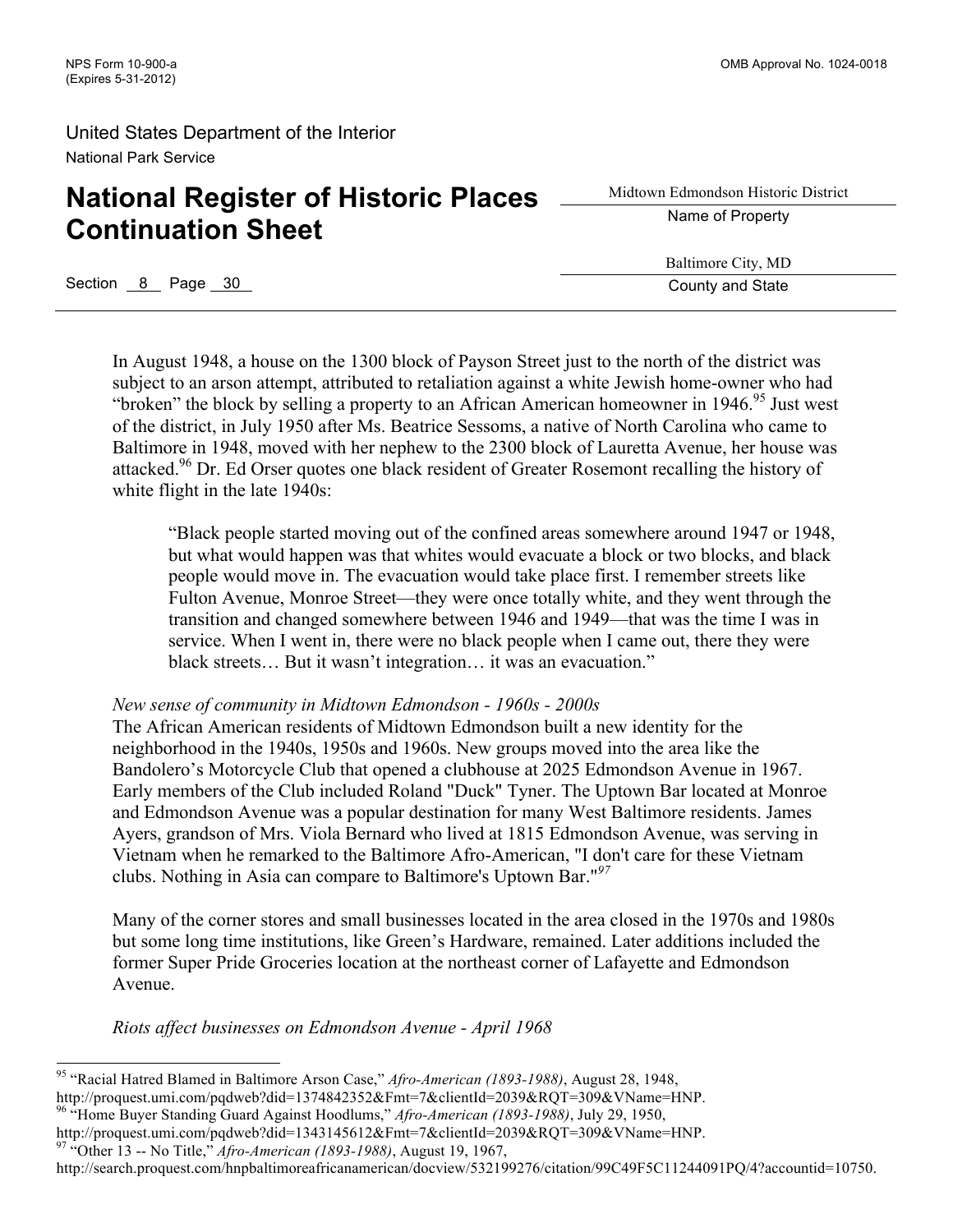# **National Register of Historic Places Continuation Sheet**

Midtown Edmondson Historic District Name of Property

Baltimore City, MD

Section 8 Page 31 County and State Section 8 Page 31 County and State

For two weeks following the assassination of Martin Luther King Jr. on April 4, 1968, a series of civil disturbance devastated neighborhoods across the city of Baltimore, leaving six people dead, dozens injured and hundreds of properties, both private and public, burned and damaged. Riots began in Washington, DC and Detroit on April 5 and in Baltimore on April 6. By April 7, 1968, violence spread to Midtown Edmondson where stores were looted along Edmondson Avenue and Payson Street. Ruth Stewart, who lived at 1543 Edmondson Avenue, shared her experience in an oral history:

"…this man took chains and put them on the back bumper of his car. This store on Monroe and Edmondson had bars over the window. And he hooked that chains to the bars and he ripped the bars off and it was free range. And everybody was up in that store. And, my baby, I never bought baby food from that time to up until she was off baby food. A lot of people went in for cigarettes, and stuff like that, but I knew I had two children, I didn't know what I was going to go on after this, riots was going on. And if I was going to be able to... you know…, and my husband was in the service, so he wasn't in Baltimore. So I said I got to look out for my children, you know so when they broke in those stores and they was right in my area, So I said I might as well get for my children....

But, it was a scary; it was a scary time because you didn't know whether or not the world was coming to an end because everywhere you looked there was smoke and fires. And people running and screaming. And furniture stores on Edmondson Avenue were hit and you could see people coming out on the streets with TV's and stuff. I saw my cousins and they had a sofa and one was on one end and one was on the other. And the next thing you know, here are all of these soldiers setting up camp right in that square on Edmondson Avenue."<sup>98</sup>

By the morning of April 9, the Army began a citywide attempt to prevent further looting, reportedly including boarding up partially plundered stores and exploding a bomb of CS gas inside, starting on the 2000 block of Edmondson Avenue. By April 10, the disturbances began to end. Across the city, losses totaled \$10 million. There were a reported 1,150 fires, 1,150 incidents of lootings, and nearly 5,000 arrests over the four days of unrest.

### *Black Panthers offer services on 1800 block Edmondson Avenue – 1971*

In 1971, the Black Panthers organized a free clothes program at the 1800 block of Edmondson Avenue, part of a larger "survival project" organized by the party including a free medical clinic

<sup>&</sup>lt;sup>98</sup> Oral History Interview with Ruth Stewart by Christina Baird, Baltimore '68 Project, University of Baltimore, http://archives.ubalt.edu/bsr/oral-histories/transcripts/stewart.pdf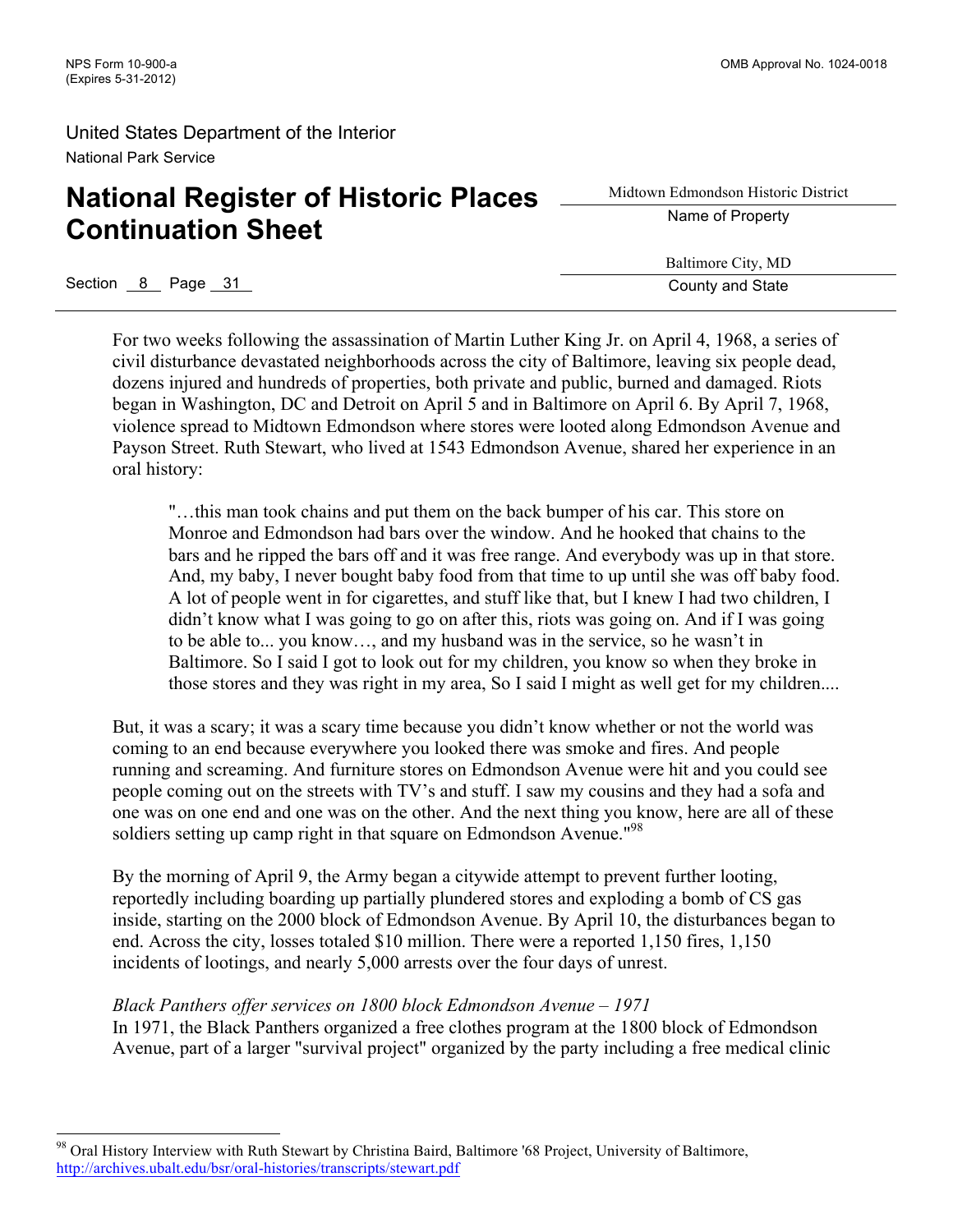# **National Register of Historic Places Continuation Sheet**

Midtown Edmondson Historic District Name of Property

Baltimore City, MD

Section 8 Page 32 County and State

at the 500 block of Mosher Street and an expanded free breakfast program providing meals in the Lafayette Square area.<sup>99</sup>

### *Super Pride Groceries opens at Lafayette and Payson – 1970s*

Charles Thurgood Burns (1915-1991) established Super Pride Groceries in 1970 when he took over the bankrupt Super Jet Market on East Chase Street. Renaming the business Super Pride, he rebuilt it despite the "refusal of some food companies to do business with a black-owned store." Burns had started in the grocery business around 1921 delivering groceries for the small store his grandfather owned on Dolphin Street. He sold vegetables, produce and fish out of the back of a cart during high school and college then later became the co-owner of Hilton Court pharmacies a chain of pharmacies "catered to the needs of black consumers at a time when white-owned businesses ignored them."

Between 1970 and 1990, Super Pride grew to seven locations, employing more than 400 people, and making over \$43 million in annual sales. Under Burns' leadership, Super Pride sponsored Black History Month activities and supported the Arena Players. By the late 1990s, however, the business struggled to compete against national chains and the city's shrinking population. In the fall of 2000, Super Pride closed all eight of its locations and, in November, held an auction to liquidate the stores and their remaining equipment to satisfy creditors.

### *Edmondson Community Organization established – 1992*

Neighborhood residents led an effort in the early 1990s to establish the Edmondson Community Organization. In June 1995, the U.S. Marshall's office and the U.S. Attorney for Maryland confiscated the Underground nightclub located at 2114 Edmondson Avenue and turned it over to the Edmondson Community Organization in an effort to push back against drug traffic in the area. The community organization took over the building under the leadership of president Charlotte M. Perry but limited funding made it difficult for the organization to expand its services to the community. In February 1996, the Afro American quoted long-time area resident John Walters, remarking:

"You can drive up and down the street and see kids standing out there waving cars down to sell their drugs. It is just not the same place it used to be. I guess it would be worse if that nightclub was still open but I don't see a whole lot of difference."<sup>100</sup>

The ECO Building continues to host meetings for Midtown Edmondson residents and other community organizations. In the past few years, neighborhood residents met at the ECO building

 <sup>99</sup> Fred Barbash, "Panthers Plan 'Action Day' To Mark '70 Mass Arrests," *The Sun (1837-1987)*, April 28, 1971, http://search.proquest.com/hnpbaltimoresun/docview/541156705/abstract/13AD143669F5C474A8B/7?accountid=10750. <sup>100</sup> Anthony W. McCarthy, "After 8 Months Underground Remains Shuttered," *Baltimore Afro-American*, February 17, 1996, http://news.google.com/newspapers?id=fGFhAAAAIBAJ&sjid=uPQFAAAAIBAJ&pg=5689%2C737618.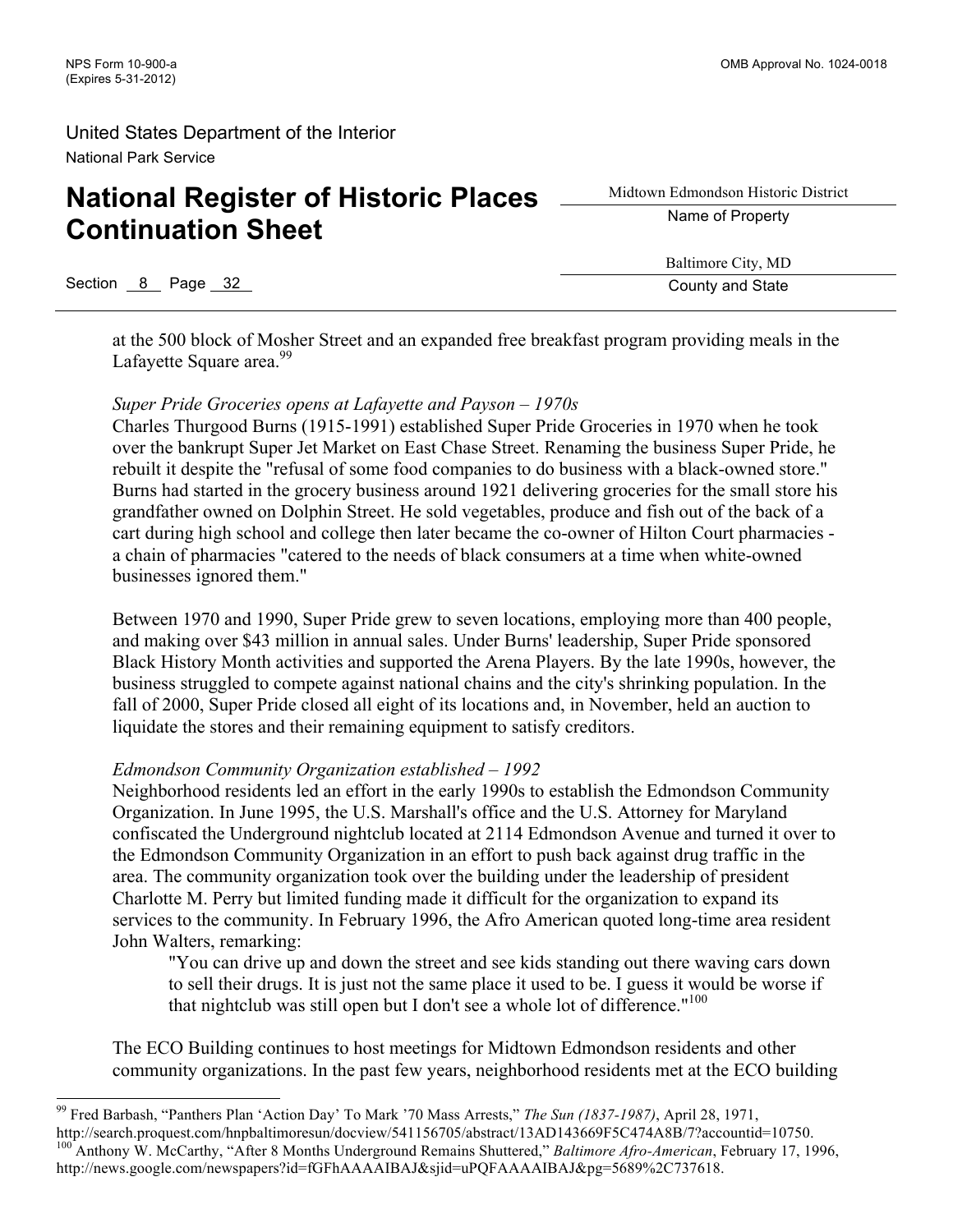# **National Register of Historic Places Continuation Sheet**

# Midtown Edmondson Historic District Name of Property

Section 8 Page 33 County and State

Baltimore City, MD

between November 2006 and early January 2007 to form the West Baltimore Coalition and advocate for the development of the West Baltimore MARC Station Area. The coalition led to the organization of the West Baltimore MARC Transit-Oriented Development Transportation, Inc. (WBMTTI) that operated a farmer's market in the area for several years. ☞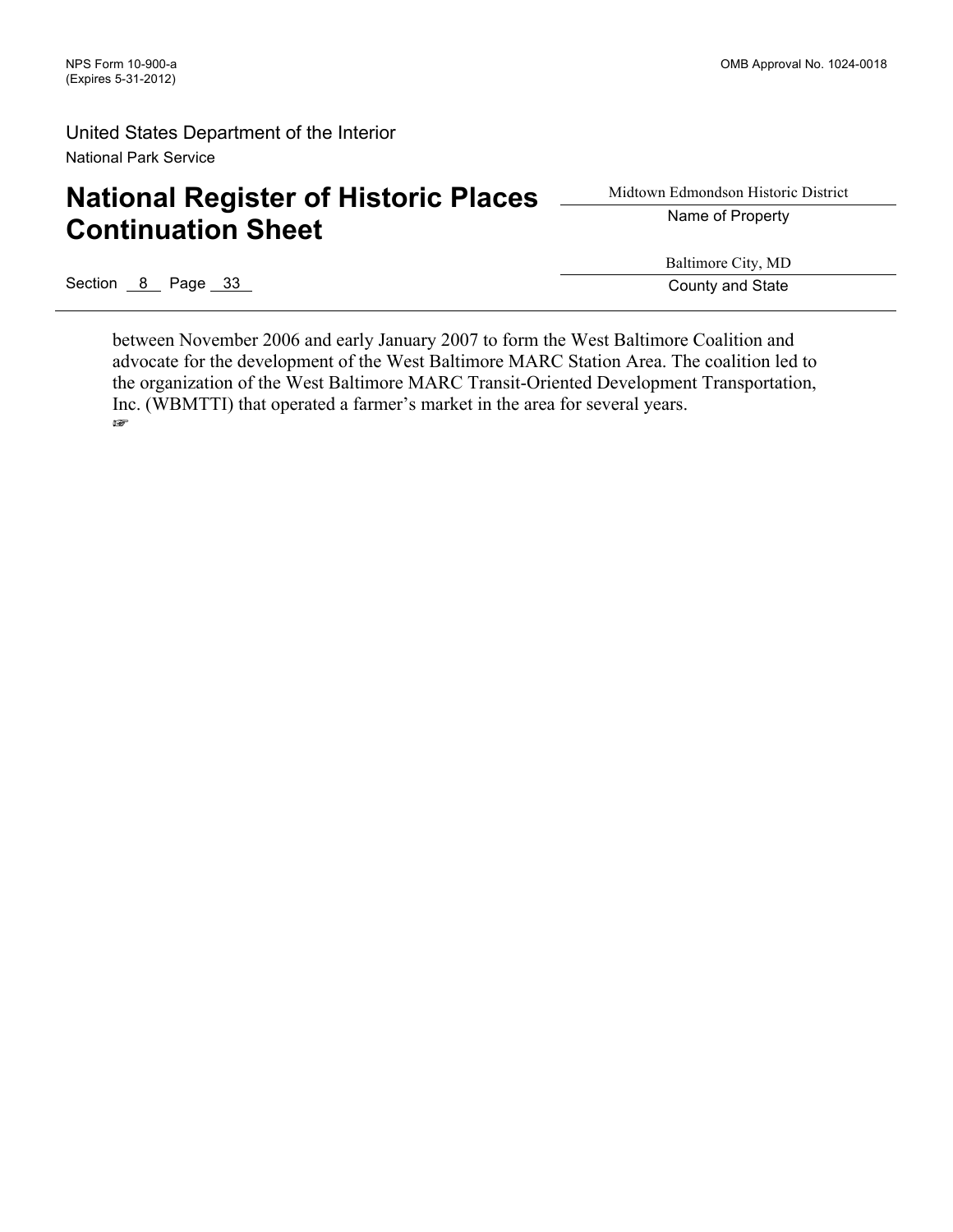# **National Register of Historic Places Continuation Sheet**

Midtown Edmondson Historic District

Name of Property

Section 9 Page 1 County and State

Baltimore City, MD

### **Major Bibliographical References:**

- "50 Homes Owned; 1 Case of Violence Is Reported." *Afro-American (1893-1988)*, March 10, 1945. http://proquest.umi.com/pqdweb?did=1342570972&Fmt=7&clientId=2039&RQT=309&VName=HNP.
- "67 HOUSES COMPLETED." *The Sun (1837-1985)*, October 12, 1909. http://proquest.umi.com/pqdweb?did=1653935022&Fmt=7&clientId=2039&RQT=309&VName=HNP.
- "ALTA VISTA TO BE SOLD." *The Sun (1837-1985)*, April 24, 1909.
- http://proquest.umi.com/pqdweb?did=1653708662&Fmt=7&clientId=2039&RQT=309&VName=HNP. *American Architect and Architecture*. J. R. Osgood & Company, 1907.
- Anthony W. McCarthy. "After 8 Months Underground Remains Shuttered." *Baltimore Afro-American*, February 17, 1996.
	- http://news.google.com/newspapers?id=fGFhAAAAIBAJ&sjid=uPQFAAAAIBAJ&pg=5689%2C7376 18.
- *Atlantic Reporter: Cases Argued and Determined in the Courts of Connecticut, Delaware, Maryland, New Hampshire, New Jersey, Pennsylvania, Rhode Island, Vermont*. West Publishing Company, 1918.
- Barbash, Fred. "Panthers Plan 'Action Day' To Mark '70 Mass Arrests." *The Sun (1837-1987)*. April 28, 1971. http://search.proquest.com/hnpbaltimoresun/docview/541156705/abstract/13AD143669F5C474A8B/7?a ccountid=10750.
- "BIG GROUND RENT DEAL." *The Sun (1837-1985)*, July 26, 1910. http://proquest.umi.com/pqdweb?did=1638277392&Fmt=7&clientId=57002&RQT=309&VName=HNP
- . "BIG ICE PLANT STARTED." *The Sun (1837-1986)*. September 6, 1911.
- "BUYS 135-ACRE TRACT: Cheswolde Land Company Secures Williamson Property BUILDING LOTS ARE PLANNED Warehouse To Be Built For National Biscuit Company--Demand For Business Places Continues." *The Sun (1837-1988)*. November 14, 1905. http://search.proquest.com/hnpbaltimoresun/docview/537051855/citation/699342EC409048CCPQ/4?ac countid=10750.
- "BUYS LOT ON PAYSON ST.: Mr. Becker May Build And Lease To National Biscuit Co 16 DWELLINGS FOR MR. KADER All Are Situated On Sherwood Avenue, Near North Avenue--Many Residences Change Hands." *The Sun (1837-1987)*. December 28, 1907. http://search.proquest.com/hnpbaltimoresun/docview/89271238/abstract/13ACD3C1D70437691D3/15? accountid=10750.
- "Classified Ad 1 -- No Title." *The Sun (1837-1988)*. September 22, 1902. http://search.proquest.com/hnpbaltimoresun/docview/536561635/citation/D277A57D8A894417PQ/8?ac countid=10750.
- "Classified Ad 10 -- No Title." *The Sun (1837-1988)*. February 10, 1894. http://search.proquest.com/hnpbaltimoresun/docview/535496578/citation/8EC4875EAD394195PQ/1?ac countid=10750.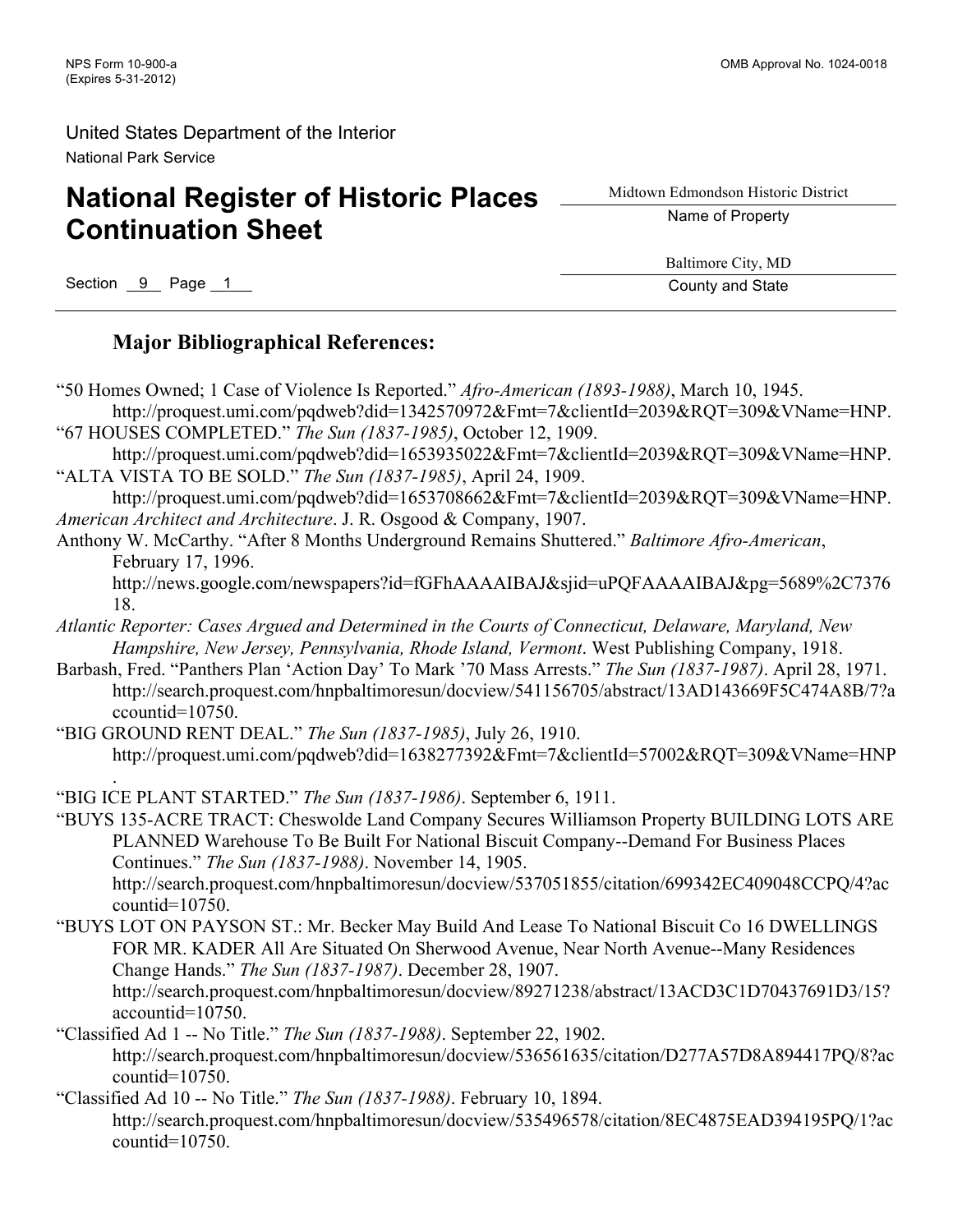# **National Register of Historic Places Continuation Sheet**

Midtown Edmondson Historic District

Name of Property

Section 9 Page 2 County and State

Baltimore City, MD

"Classified Ad 16 -- No Title." *The Sun (1837-1988)*. May 23, 1894. http://search.proquest.com/hnpbaltimoresun/docview/535533931/citation/731A48C657734268PQ/1?acc ountid=10750. "Classified Ad 17 -- No Title." *The Sun (1837-1988)*. May 11, 1889. http://search.proquest.com/hnpbaltimoresun/docview/535146441/citation/C0C79FBC473245EEPQ/1?ac

countid=10750. "Classified Ad 17 -- No Title." *The Sun (1837-1988)*. April 7, 1894. http://search.proquest.com/hnpbaltimoresun/docview/535543485/citation/E2A50D78DD334165PQ/10? accountid=10750.

### "Classified Ad 24 -- No Title." *The Sun (1837-1986)*. November 1, 1894. http://search.proquest.com/hnpbaltimoresun/docview/535579754/citation/13ABC88B6A96EB54C7B/3? accountid=10750.

"Classified Ad 26 -- No Title." *The Sun (1837-1988)*. December 16, 1893. http://search.proquest.com/hnpbaltimoresun/docview/535512180/citation/221ABF39C71E4EE2PQ/2?ac countid=10750.

"Classified Ad 69 -- No Title." *The Sun (1837-1988)*. November 14, 1887. http://search.proquest.com/hnpbaltimoresun/docview/535033227/citation/6A19775072984F0DPQ/1?acc ountid=10750.

- Co, Lewis Historical Publishing. *Baltimore: Biography*. Lewis Historical Publishing Company, 1912.
- *Daily Bulletin of the Manufacturers Record*. Manufacturers record, 1907.
- David L. Ames, University of Delaware, and Linda Flint McClelland, National Park Service. *Historic Residential Suburbs: Guidelines for Evaluation and Documentation for the National Register of Historic Places*. National Register Bulletin. National Park Service, 2002. http://www.nps.gov/NR/publications/bulletins/suburbs/index.htm.
- Dept, Baltimore (Md ) Fire. *Annual Report of the Board of Fire Commissioners*, 1903.

"Edmondson Ave. To Have Miniature 'White Way.'" *The Sun (1837-1986)*. February 10, 1927. http://search.proquest.com/hnpbaltimoresun/docview/538543503/citation/13AB83EBE1846CA1871/1?a ccountid=10750.

- "Edmondson Station Opens." *The Sun (1837-1988)*. May 2, 1917.
- http://search.proquest.com/docview/533635549/citation/D5D48B5656964EEDPQ/2?accountid=10750.
- etc, Baltimore Ordinances. *Ordinances and Resolutions of the Mayor and City Council of Baltimore*, 1885.
- "Eva M Richardson Franklin (1877 1957) Find A Grave Memorial." Accessed January 14, 2015. http://www.findagrave.com/cgi-bin/fg.cgi?page=gr&GRid=71488311.
- "FATALLY STRICKEN WHILE BOWLING: Charles H. Gerwig, Contractor Dies Suddenly Corner Investigating." *The Sun (1837-1988)*. May 21, 1929. http://search.proquest.com/hnpbaltimoresun/docview/543532835/citation/A322D081306E4FE5PQ/1?ac countid=10750.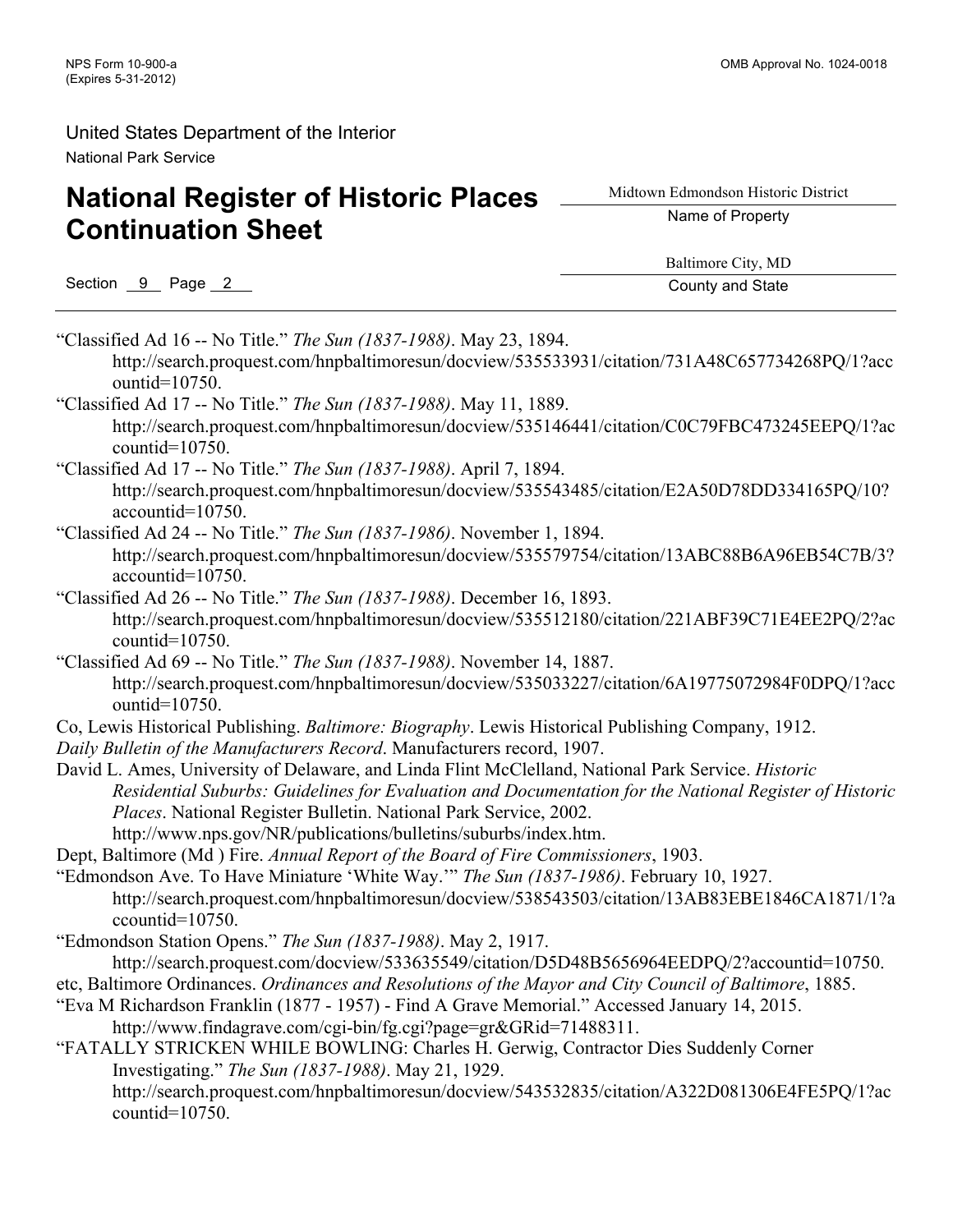# **National Register of Historic Places Continuation Sheet**

Midtown Edmondson Historic District

Name of Property

Section 9 Page 3 County and State

Baltimore City, MD

"FOR 92 NEW HOUSES." *The Sun (1837-1985)*, April 18, 1907. http://proquest.umi.com/pqdweb?did=1657041132&Fmt=7&clientId=41143&RQT=309&VName=HNP . "Fulton Avenue Home Stoned." *Afro-American (1893-1988)*, March 10, 1945. http://proquest.umi.com/pqdweb?did=1342570962&Fmt=7&clientId=2039&RQT=309&VName=HNP. "FUNERAL SET FOR PASTOR: Rev. S. A. Harrington Served Baptists Here 25 Years." *The Sun (1837-1988)*. October 30, 1967. http://search.proquest.com/hnpbaltimoresun/docview/541523743/abstract/30920DD840D646E2PQ/13?a ccountid=10750. Gilmor, Jr., Robert. "Recollections of Baltimore." *Maryland Historical Magazine* 7 (September 1912): 233–42. "GRIFFIN STABLE BOUGHT." *The Sun (1837-1985)*, September 23, 1905. http://proquest.umi.com/pqdweb?did=1876478392&Fmt=7&clientId=2039&RQT=309&VName=HNP. Hayward, Mary Ellen, and Charles Belfoure. *The Baltimore Rowhouse*. Princeton Architectural Press, 2001. "Home Buyer Standing Guard Against Hoodlums." *Afro-American (1893-1988)*, July 29, 1950. http://proquest.umi.com/pqdweb?did=1343145612&Fmt=7&clientId=2039&RQT=309&VName=HNP. Howard, George Washington. *The Monumental City*. J. D. Ehlers, 1873. *Industrial Development and Manufacturers' Record*. Conway Publications., 1908. *Industrial Development and Manufacturers' Record*. Conway Publications., 1909. Jacques Kelly. "Joseph Brown, 74, Duckpin Pioneer, Owner of West Baltimore Bowling Alley - Baltimore Sun," March 26, 2000. http://articles.baltimoresun.com/2000-03-26/news/0003260132\_1\_duckpinjoseph-brown-west-baltimore. "John H. Barnes (1816 - 1892) - Find A Grave Memorial." Accessed January 14, 2015. http://www.findagrave.com/cgi-bin/fg.cgi?page=gr&GRid=112168379. Kenneth M. Short. "National Register of Historic Places Nomination Form, Central Catonsville and Summit Park Historic District (BA-3182)," May 2005. http://msa.maryland.gov/megafile/msa/stagsere/se1/se5/030000/030053/pdf/msa\_se5\_30053.pdf. "Lemuel German (1846 - 1925) - Find A Grave Memorial." Accessed January 14, 2015. http://www.findagrave.com/cgi-bin/fg.cgi?page=gr&GRid=81883044. "LIQUOR BOARD O.K.'S SHIFTS." *The Sun (1837-1985)*. 1952. "LOCAL MATTERS." *The Sun (1837-1985)*, May 6, 1869. http://proquest.umi.com/pqdweb?did=1706453282&Fmt=7&clientId=2039&RQT=309&VName=HNP. "LOCAL MATTERS." *The Sun (1837-1985)*, January 14, 1871. http://proquest.umi.com/pqdweb?did=1717099262&Fmt=7&clientId=2039&RQT=309&VName=HNP. "MANY HOMES GOING UP." *The Sun (1837-1986)*. 1908. Maryland Division Sons of Confederate Veterans. "Pvt. Robert M. Chambers, Jr. - Adopt-a-Confederate Program, Confederate Hill, Loudon Park Cemetery." Accessed January 14, 2015. http://www.mdscv.org/1388/adopt-a-confederate/Adopt\_a\_Confederate\_Archives\_C.htm. Maryland Geological Survey. *Maryland Geological Survey*. Johns Hopkins Press, 1918. "Mayor Discusses Negro Problems." *The Sun (1837-1985)*. 1945.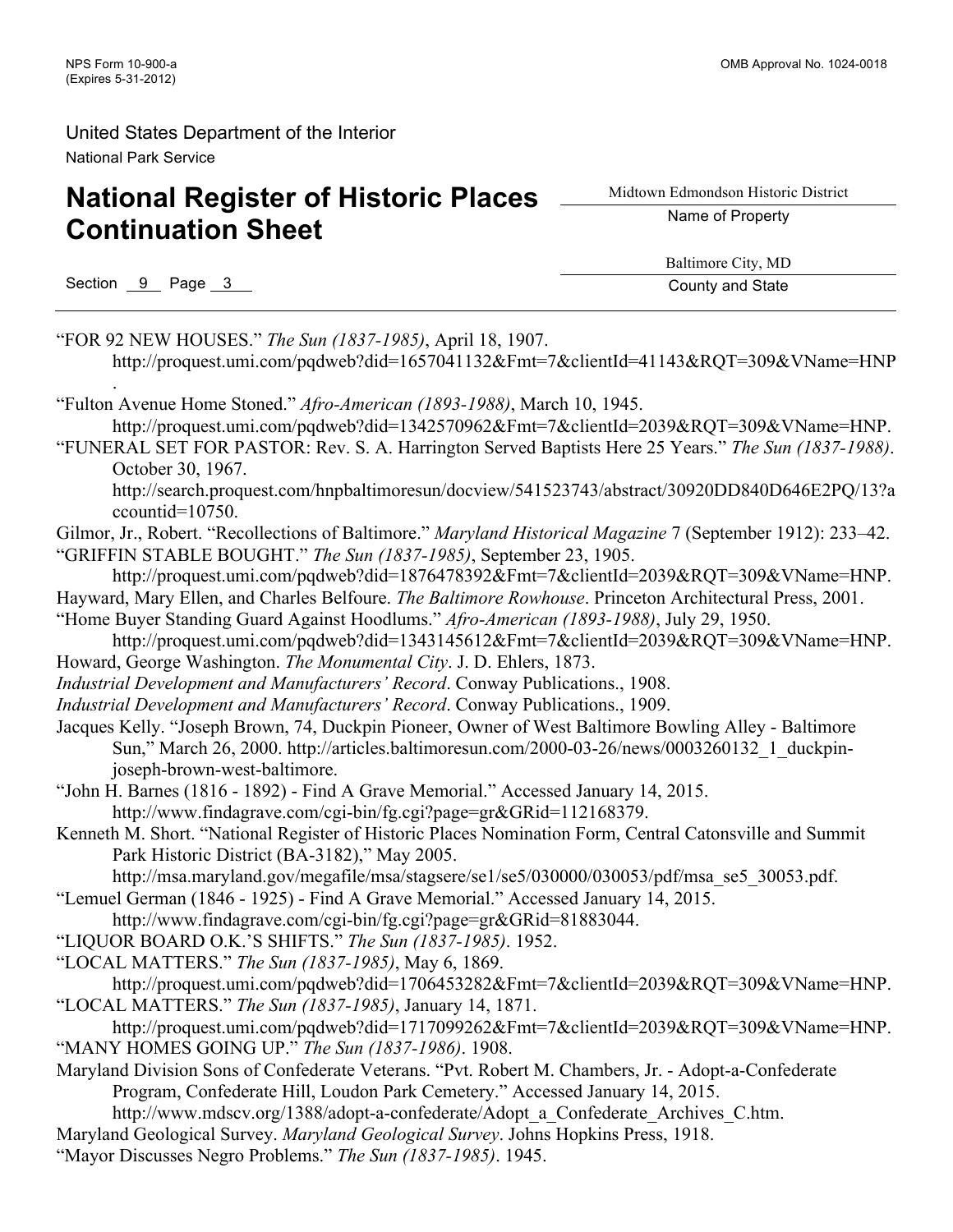# **National Register of Historic Places Continuation Sheet**

Midtown Edmondson Historic District Name of Property

Section 9 Page 4 County and State

Baltimore City, MD

- (Md.), Baltimore. *The Ordinances of the Mayor and City Council of Baltimore*. James Lucas and E.K. Deaver, 1893.
- (Md.), Baltimore, and Lewis Mayer. *Supplement to the Baltimore City Code: Comprising the Acts of the General Assembly of Maryland, Passed at the Sessions of 1870, 1872, and 1874, Relating to the City of Baltimore, and the Ordinances of the Mayor and City Council from June, 1869, to June 1874, with Decisions of the Courts Construing the Acts and Ordinances. Also an Appendix of Ordinances from June to Adjournment of Council, October 27, 1874*. J. Cox, City Printer, 1874.
- "Miss Frank's Mission Work in Rogota: Local Briefs." *The Sun (1837-1988)*. March 24, 1888. http://search.proquest.com/hnpbaltimoresun/docview/535061791/abstract/8B68C18C2D904704PQ/1?ac countid=10750.
- "Mortgage for \$500,000." *The Sun (1837-1986)*. April 23, 1897. http://search.proquest.com/hnpbaltimoresun/docview/535815052/citation/13ACD3EBCD275E3554F/2? accountid=10750.
- NATHANIEL WILLIAMS, AS PERMANENT TRUSTEE FOR THE CREDITORS OF JAMES WILLIAMS, AN INSOLVENT DEBTOR, PLAINTIFF IN ERROR, v. CHARLES OLIVER, ROBERT M. GIBBES, AND THOMAS OLIVER, EXECUTORS OF ROBERT OLIVER, AND JOHN GLENN, AND DAVID M. PERINE, TRUSTEES., (Maryland Court of Appeals 1851).
- "NEW PUBLIC SCHOOLS: Completion of No. 18, at Harlem Avenue and Monroe Street OTHER BUILDINGS NEARLY FINISHED A Talk with Inspector Outer on the Extent and Quality of the Work of His Department During the YearThe Ventilation and Sanitation." *The Sun (1837-1988)*. December 24, 1892.

http://search.proquest.com/hnpbaltimoresun/docview/535474968/abstract/267A1D3D49F34CF3PQ/139 1?accountid=10750.

"NEW SCHOOLS WILL BE OPEN: 29 Will Be Open For Inspection This Afternoon." *The Sun (1837-1988)*. October 26, 1952.

http://search.proquest.com/hnpbaltimoresun/docview/541637634/abstract/8CFBEE3BB4BD4CFBPQ/10 ?accountid=10750.

- Norman G. Rukert, Sr. "The Rukert Story... 60 Years of Private Enterprise," 1983. http://www.rukert.com/pdf/Rukert%20Story1981.pdf.
- "North Payson Street's Grievance." *The Sun (1837-1987)*. November 26, 1907. http://search.proquest.com/hnpbaltimoresun/docview/537464094/citation/13ACEAA50DF4EB46B02/5? accountid=10750.
- "Obituary." *The Sun (1837-1985)*, April 15, 1946.
- http://proquest.umi.com/pqdweb?did=1684833222&Fmt=7&clientId=2039&RQT=309&VName=HNP. Office, United States. Government Printing. *Congressional Serial Set*. U.S. G.P.O., 1910.
- "ONCE FAMOUS TOLSON SPRING TO BE CLOSED: Source Of Former 'Health' Water Is Found Now To Be Polluted NEARBY RESIDENTS MAY MAKE PROTEST Natural Fountain Served City When Regular Supply Was Depleted." *The Sun (1837-1986)*. October 24, 1927.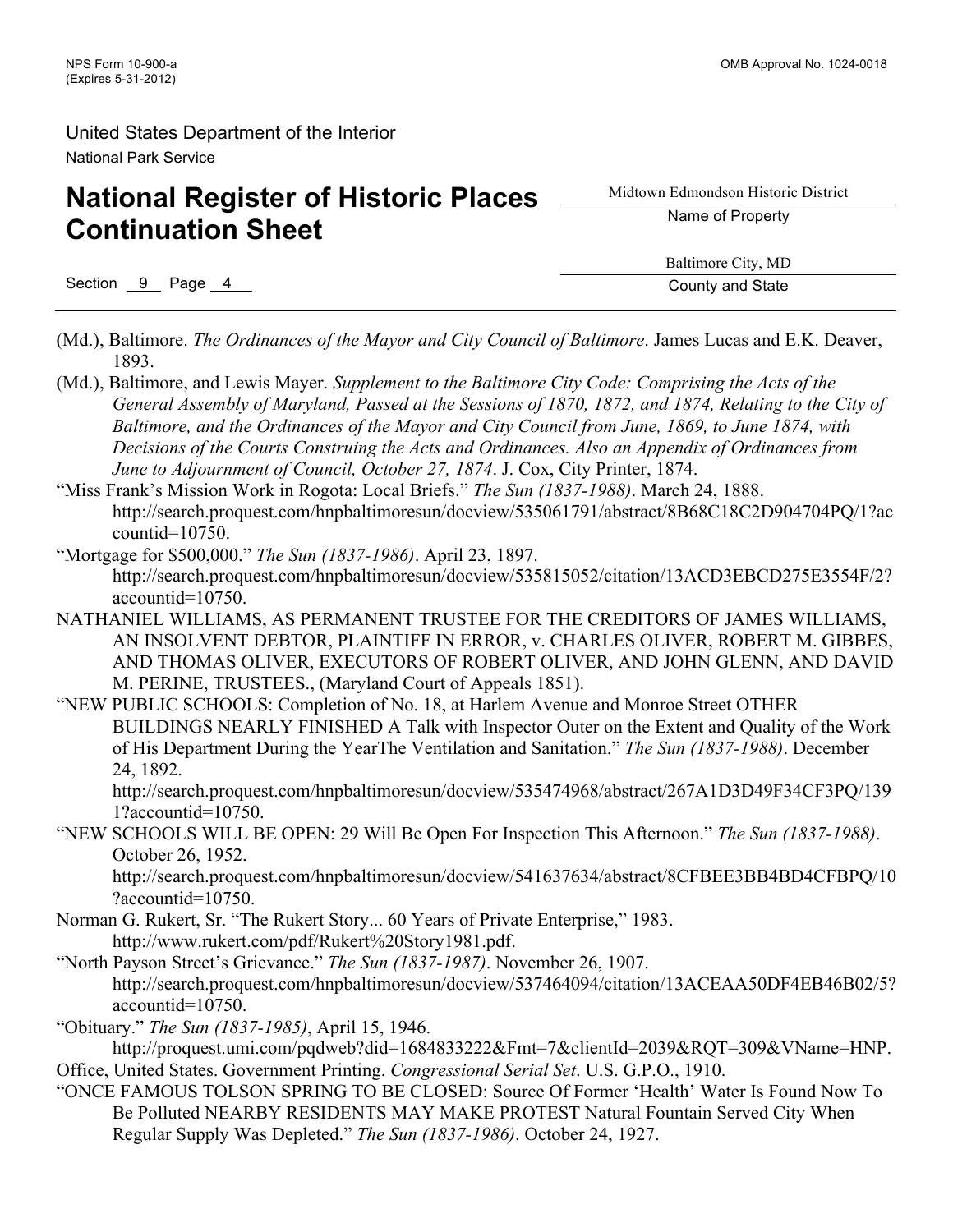# **National Register of Historic Places Continuation Sheet**

Midtown Edmondson Historic District

Name of Property

Section 9 Page 5 County and State

Baltimore City, MD

http://search.proquest.com/hnpbaltimoresun/docview/543648626/abstract/13AB84313AB117D522F/3?a ccountid=10750.

- "Other 4 -- No Title." *The Sun (1837-1988)*. December 20, 1894. http://search.proquest.com/hnpbaltimoresun/docview/535562674/citation/731A48C657734268PQ/2?acc ountid=10750.
- "Other 12 -- No Title." *The Sun (1837-1988)*. June 22, 1901. http://search.proquest.com/hnpbaltimoresun/docview/536416177/citation/731A48C657734268PQ/8?acc ountid=10750.
- "Other 13 -- No Title." *Afro-American (1893-1988)*. August 19, 1967. http://search.proquest.com/hnpbaltimoreafricanamerican/docview/532199276/citation/99C49F5C11244 091PQ/4?accountid=10750.
- "Other 33 -- No Title." *The Sun (1837-1985)*, August 15, 1905. http://proquest.umi.com/pqdweb?did=1646408002&Fmt=7&clientId=2039&RQT=309&VName=HNP.
- "OTHER MUNICIPAL NEWS: Investments in the Bounds of Cities-Sanitary Inspection." *The Sun (1837- 1986)*. March 1, 1893.

http://search.proquest.com/hnpbaltimoresun/docview/535467619/abstract/13ABC8BACE25A92726B/7 2?accountid=10750.

"PARTY ADVISERS NAMED: Committee Of 120 To Manage The Coming Campaign WILL PASS UPON CANDIDATES Mr. Mahon Says The Men Selected By The Committee Will Be Supported By The Organization." *The Sun (1837-1988)*. June 30, 1909.

http://search.proquest.com/hnpbaltimoresun/docview/537739848/abstract/8B68C18C2D904704PQ/5?ac countid=10750.

- "PASTOR BUILDS CHURCH." *The Sun (1837-1985)*, January 17, 1914. http://proquest.umi.com/pqdweb?did=1869302082&Fmt=7&clientId=2039&RQT=309&VName=HNP.
- "PLAN TO CHECK NEGRO INVASION IS INAUGURATED: STEPS TAKEN TO CONSOLIDATE MANY GROUPS IN PROTECTIVE MOVE EFFECT OF INFLUX ON STREETS IS TOLD SIX ASSOCIATIONS REPRESENTED AT GATHERING IN CHURCH." *The Sun (1837-1985)*. 1924.
- "Preparing for a Great Charity Fair." *The Sun (1837-1988)*. September 4, 1889. http://search.proquest.com/hnpbaltimoresun/docview/535184454/abstract/8B68C18C2D904704PQ/2?ac countid=10750.
- "Racial Hatred Blamed in Baltimore Arson Case." *Afro-American (1893-1988)*, August 28, 1948. http://proquest.umi.com/pqdweb?did=1374842352&Fmt=7&clientId=2039&RQT=309&VName=HNP.
- "Real Estate Transaction 1 -- No Title." *The Sun (1837-1987)*. October 10, 1888. http://search.proquest.com/hnpbaltimoresun/docview/535114097/citation/13ACE9DD4E5E4399C7/9?a ccountid=10750.
- "Real Estate Transaction 1 -- No Title." *The Sun (1837-1988)*. February 18, 1893. http://search.proquest.com/hnpbaltimoresun/docview/535426420/citation/7BA9A3C99B0B4194PQ/1?a ccountid=10750.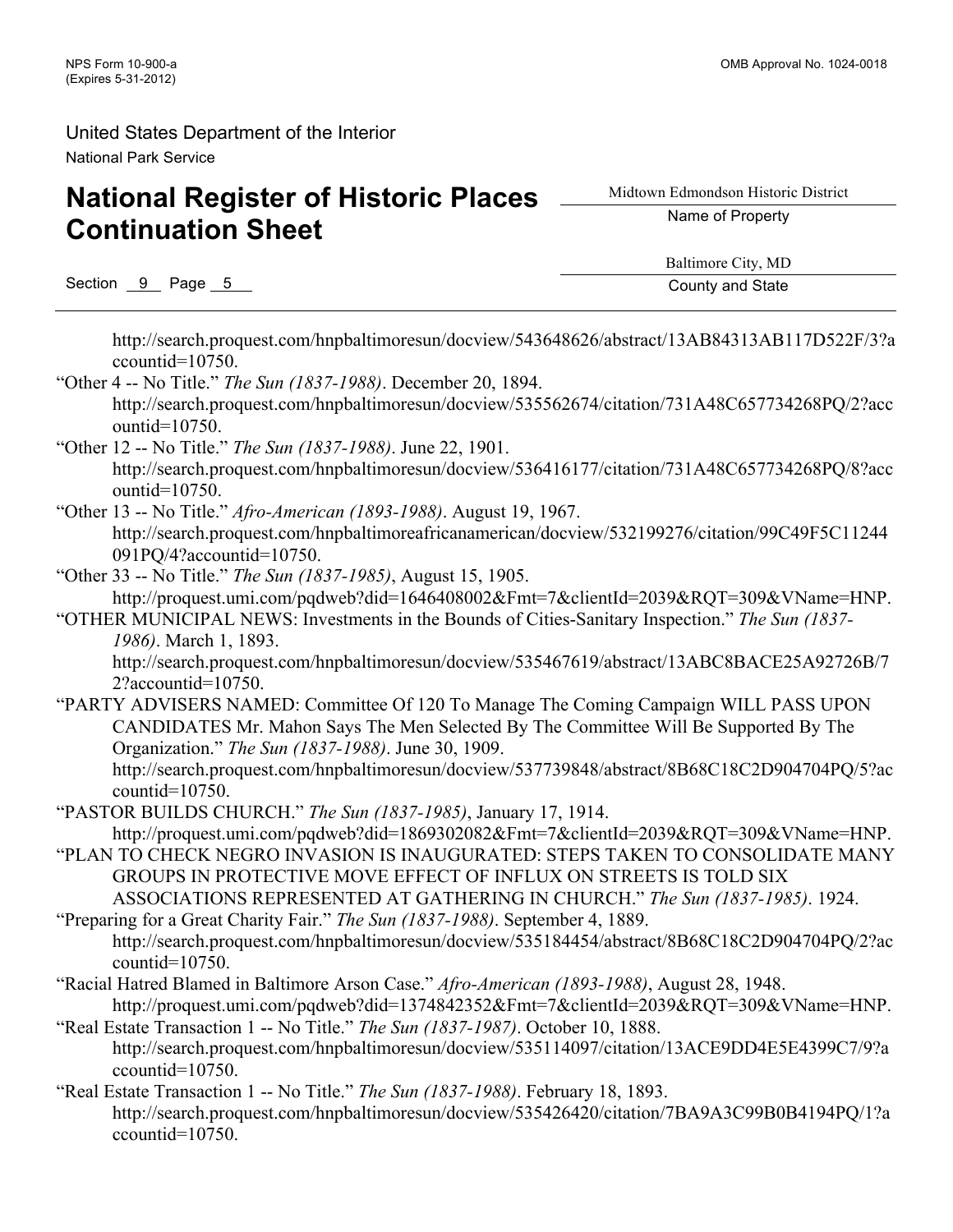# **National Register of Historic Places Continuation Sheet**

Midtown Edmondson Historic District

Name of Property

Section 9 Page 6 County and State

Baltimore City, MD

"Real Estate Transaction 1 -- No Title." *The Sun (1837-1988)*. November 1, 1895. http://search.proquest.com/hnpbaltimoresun/docview/535680077/citation/9036493860274770PQ/1?acco untid=10750. "Real Estate Transaction 1 -- No Title." *The Sun (1837-1988)*. April 15, 1899. http://search.proquest.com/hnpbaltimoresun/docview/536074087/citation/EFF4FB8CFB174BC1PQ/14? accountid=10750. "Real Estate Transaction 1 -- No Title." *The Sun (1837-1988)*. November 16, 1905. http://search.proquest.com/hnpbaltimoresun/docview/537108995/citation/731A48C657734268PQ/12?ac countid=10750. Reported for the Baltimore Sun. "STREETS AND BRIDGES." *The Sun (1837-1985)*, March 9, 1886. http://proquest.umi.com/pqdweb?did=1629129772&Fmt=7&clientId=2039&RQT=309&VName=HNP. Richard Henry Spencer. *Genealogical and Memorial Encyclopedia of the State of Maryland, a Record of the Achievements of Her People in the Making of a Commonwealth and the Founding of a Nation*. New York, NY: The American Historical Society, Inc., 1919. https://archive.org/details/genealogicalmemo01spen. "RootsWeb: PARISH-L The Parrish's Part1." Accessed December 19, 2014. http://archiver.rootsweb.ancestry.com/th/read/PARISH/1998-06/0897529117. Sandler, Gilbert. *Glimpses of Jewish Baltimore*. The History Press, 2012. Scharf, John Thomas. *History of Baltimore City and County, from the Earliest Period to the Present Day*. L.H. Everts, 1881. "Segregationists Hold Stormy Session: 'MEEK' NEGROES FOR MAYOR'S COMMITTEE Studebaker Tells White Improvement Associations Fighting Kind Are Not Wanted. SECRETARY PITT SPEAKS Says Best Thing Is To Put Negroes in Bag and Throw Them Overboard." *Afro-American (1893-1988)*. January 25, 1924. http://search.proquest.com/hnpbaltimoreafricanamerican/docview/530473433/abstract/4B197CCC01614 6D1PQ/1?accountid=10750. "SHIPLEY TRACT SOLD." *The Sun (1837-1986)*. 1906. "SHIPLEY TRACT SOLD." *The Sun (1837-1985)*, July 3, 1906. http://proquest.umi.com/pqdweb?did=1646958812&Fmt=7&clientId=2039&RQT=309&VName=HNP. Southern Ice Exchange. *Ice and Refrigeration*. H.S. Rich & Co., 1911. "STILL RUSHING SALE: First Branch Passes W. M. R. R. Advertising Ordinance WOULD PERMIT OF NO DELAY Second Branch To Take Up Measure Tonight--All Pleas For Careful Procedure Brushed Aside." *The Sun (1837-1988)*. February 27, 1902. http://search.proquest.com/hnpbaltimoresun/docview/536522876/abstract/EFF4FB8CFB174BC1PQ/21? accountid=10750. "Stock Quote 13 -- No Title." *The Sun (1837-1988)*. June 2, 1899. http://search.proquest.com/hnpbaltimoresun/docview/536070044/citation/731A48C657734268PQ/3?acc ountid=10750.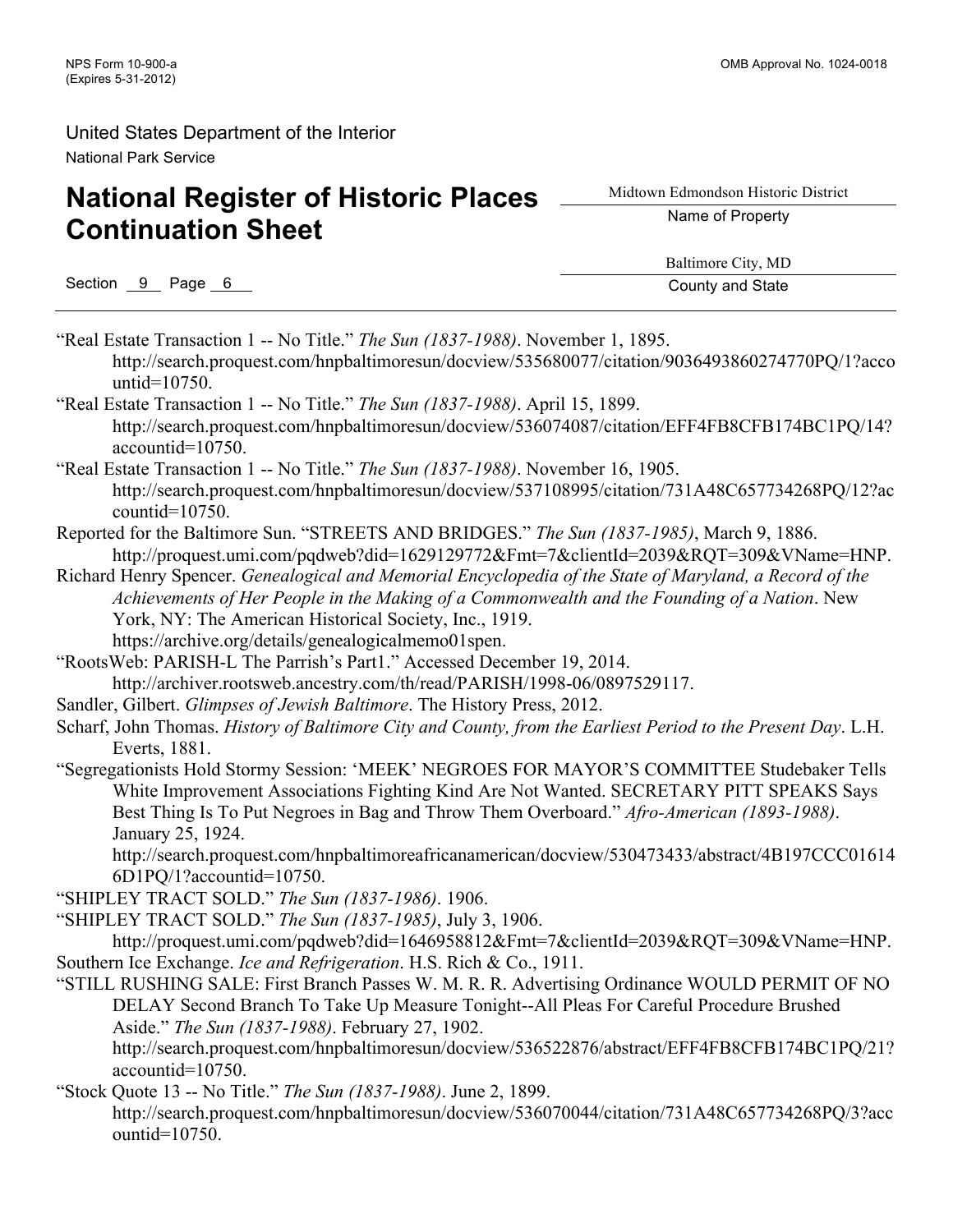# **National Register of Historic Places Continuation Sheet**

Midtown Edmondson Historic District

Name of Property

Section 9 Page 7 County and State

Baltimore City, MD

"Suburban Miscellany." *The Sun (1837-1988)*. September 9, 1901. http://search.proquest.com/hnpbaltimoresun/docview/536327514/abstract/EB53751F7216481APQ/1?ac

countid=10750. *The American Farmer: Devoted to Agriculture, Horticulture and Rural Life*. S. Sands & Son., 1876.

- *The Baltimore City Code: Comprising the Statutes and Ordinances Relating to the City of Baltimore. Compiled by Lewis Mayer*, 1869.
- "The Small Proportion Of New Housing For Negroes." *The Sun (1837-1985)*, October 28, 1948. http://proquest.umi.com/pqdweb?did=1679268182&Fmt=7&clientId=2039&RQT=309&VName=HNP.
- "THIRTY MORE NEW HOMES." *The Sun (1837-1985)*, August 25, 1906. http://proquest.umi.com/pqdweb?did=1646883872&Fmt=7&clientId=2039&ROT=309&VName=HNP.
- "Thomas M. Keerl." *The Sun (1837-1986)*. December 20, 1888. http://search.proquest.com/hnpbaltimoresun/docview/535125726/citation/13ACD362E265E7DC267/1?a ccountid=10750.
- "TO WORSHIP IN NEW CHURCH TOMORROW: United Brethren Congregation Bought Edifice Year Ago BAPTISTS ALSO TO MOVE Organ Will Be Installed In Christmas Tower Of Emmanuel Protestant Episcopal." *The Sun (1837-1988)*. May 2, 1925. http://search.proquest.com/hnpbaltimoresun/docview/544005372/abstract/798775B384FF43E0PQ/1?acc ountid=10750.
- "WAS WELL KNOWN HERE: Death Of Mr. M. D. Detweiler Deplored By Baltimore Elks." *The Sun (1837- 1986)*. June 20, 1904.

http://search.proquest.com/hnpbaltimoresun/docview/536886449/abstract/13ACD508AA9417A2684/65 ?accountid=10750.

"WILL BUILD 10 HOUSES." *The Sun (1837-1985)*, January 29, 1908. http://proquest.umi.com/pqdweb?did=1657423592&Fmt=7&clientId=2039&RQT=309&VName=HNP.

☞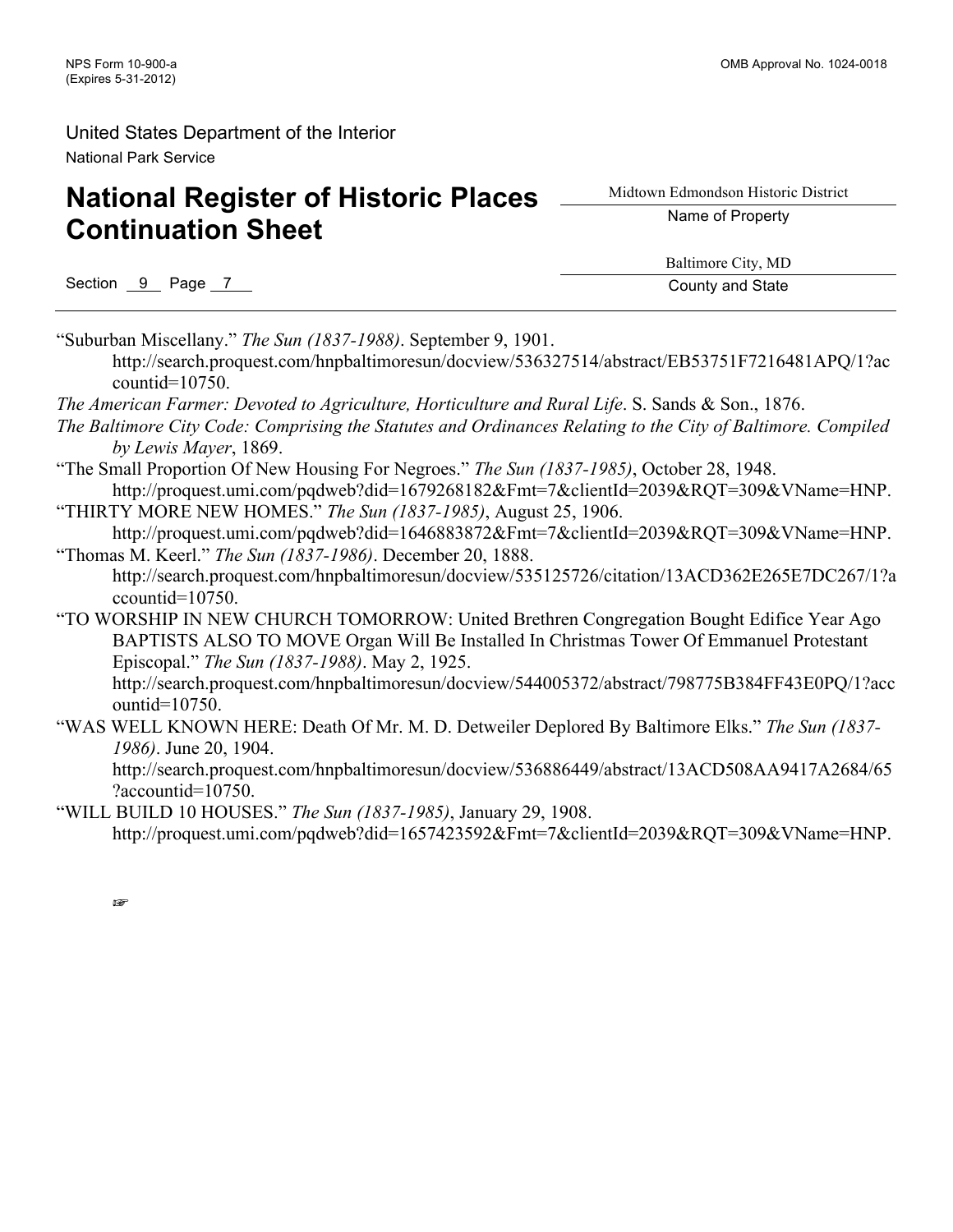#### **10. Geographical Data**

| $\sigma$ . $\sigma$ $\sigma$ $\sigma$ . $\sigma$ $\sigma$ . $\sigma$ $\sigma$ . $\sigma$                                                                                                                                                                                     |  |  |  |  |  |  |  |
|------------------------------------------------------------------------------------------------------------------------------------------------------------------------------------------------------------------------------------------------------------------------------|--|--|--|--|--|--|--|
| 103 acres<br><b>Acreage of Property</b>                                                                                                                                                                                                                                      |  |  |  |  |  |  |  |
| <b>UTM References</b><br>(Place additional UTM references on a continuation sheet)                                                                                                                                                                                           |  |  |  |  |  |  |  |
| 3<br>S.<br>8<br>3<br>5 <sup>5</sup><br>3<br>3 <sup>°</sup><br>8<br>8<br>S.<br>5<br>$\mathbf{3}$<br>$\overline{4}$<br>5<br>$\overline{4}$<br>3<br>$\theta$<br>6<br>6                                                                                                          |  |  |  |  |  |  |  |
| Northing<br>Easting<br>Northing<br>Zone<br>Easting<br>Zone                                                                                                                                                                                                                   |  |  |  |  |  |  |  |
| $\mathfrak{Z}$<br>$\overline{3}$<br>$\tau$<br>S<br>8<br>$\mathfrak{Z}$<br>5<br>S<br>5<br>3<br>8<br>8<br>3<br>5<br>$\overline{3}$<br>$\mathbf{0}$<br>8<br>$\overline{4}$<br>5<br>$\overline{0}$<br>$\boldsymbol{0}$<br>4<br>9<br>6<br>6<br>$\overline{2}$<br>4<br>0<br>4<br>4 |  |  |  |  |  |  |  |
| See continuation sheet<br><b>Verbal Boundary Description</b><br>(Describe the boundaries of the property on a continuation sheet)<br><b>Boundary Justification</b><br>(Explain why the boundaries were selected on a continuation sheet)                                     |  |  |  |  |  |  |  |
| 11. Form Prepared By                                                                                                                                                                                                                                                         |  |  |  |  |  |  |  |
| name/title<br>Eli Pousson, Director of Preservation and Outreach                                                                                                                                                                                                             |  |  |  |  |  |  |  |
| Organization<br><b>Baltimore Heritage</b><br>date<br>January 14, 2015                                                                                                                                                                                                        |  |  |  |  |  |  |  |
| $11 \frac{1}{2}$ W. Chase Street<br>street & number<br>telephone<br>410-332-9992                                                                                                                                                                                             |  |  |  |  |  |  |  |
| city or town<br>Baltimore<br>Maryland<br>$zip code$ 21201<br>state                                                                                                                                                                                                           |  |  |  |  |  |  |  |

County and State

#### **Additional Documentation**

Submit the following items with the completed form:

#### **Continuation Sheets**

#### **Maps**

A **USGS map** (7.5 or 15 minute series) indicating the property's location.

A **Sketch map** for historic districts and properties having large acreage or numerous resources.

#### **Photographs**

Representative **black and white photographs** of the property.

#### **Additional Items**

(Check with the SHPO or FPO for any additional items)

#### **Property Owner**

(Complete this item at the request of SHPO or FPO)

#### name

| street<br>.  |     |       |      |  |
|--------------|-----|-------|------|--|
| city or town | . . | 7 I r | rnd. |  |

**Paperwork Reduction Statement:** This information is being collected for applications to the National Register of Historic Places to nominate properties for listing or determine eligibility for listing, to list properties, and to amend existing listings. Response to this request is required to obtain a benefit in accordance with the National Historic Preservation Act, as amended (16 U.S.C. 470 et. seq.).

**Estimated Burden Statement:** Public reporting burden for this form is estimated to average 18.1 hours per response including the time for reviewing instructions, gathering and maintaining data, and completing and reviewing the form. Direct comments regarding this burden estimate or any aspect of this form to the Chief, Administrative Services Division, National Park Service, P.O. Box 37127, Washington, DC 20013-7127; and the Office of Management and Budget, Paperwork Reductions Project (1024-0018), Washington, DC 20503.